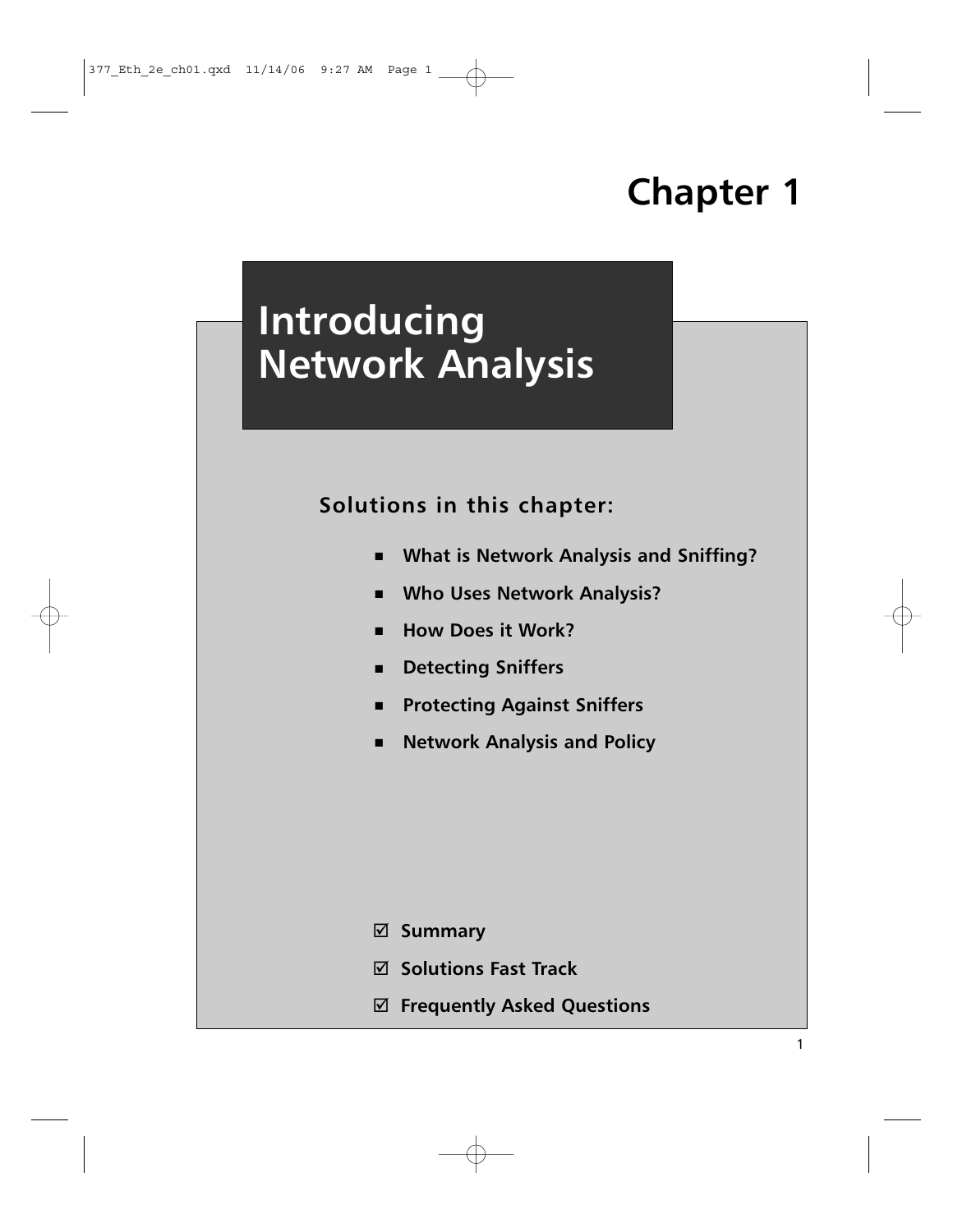## **Introduction**

"Why is the network slow?""Why can't I access my e-mail?""Why can't I get to the shared drive?""Why is my computer acting strange?" If you are a systems administrator, network engineer, or security engineer you have heard these questions countless times.Thus begins the tedious and sometimes painful journey of troubleshooting.You start by trying to replicate the problem from your computer, but you can't connect to the local network or the Internet either. What should you do? Go to each of the servers and make sure they are up and functioning? Check that your router is functioning? Check each computer for a malfunctioning network card?

Now consider this scenario.You go to your main network switch or border router and configure one of the unused ports for port mirroring.You plug in your laptop, fire up your network analyzer, and see thousands of Transmission Control Protocol (TCP) packets (destined for port 25) with various Internet Protocol (IP) addresses.You investigate and learn that there is a virus on the network that spreads through e-mail, and immediately apply access filters to block these packets from entering or exiting your network.Thankfully, you were able to contain the problem relatively quickly because of your knowledge and use of your network analyzer.

## **What Is Network Analysis and Sniffing?**

*Network analysis* (also known as traffic analysis, protocol analysis, sniffing, packet analysis, eavesdropping, and so on) is the process of capturing network traffic and inspecting it closely to determine what is happening on the network.A network analyzer decodes the data packets of common protocols and displays the network traffic in readable format.A *sniffer* is a program that monitors data traveling over a network. Unauthorized sniffers are dangerous to network security because they are difficult to detect and can be inserted almost anywhere, which makes them a favorite weapon of hackers.

A network analyzer can be a standalone hardware device with specialized software, or software that is installed on a desktop or laptop computer.The differences between network analyzers depend on features such as the number of supported protocols it can decode, the user interface, and its graphing and statistical capabilities. Other differences include inference capabilities (e.g., expert analysis features) and the quality of packet decodes.Although several network analyzers decode the same protocols, some will work better than others for your environment.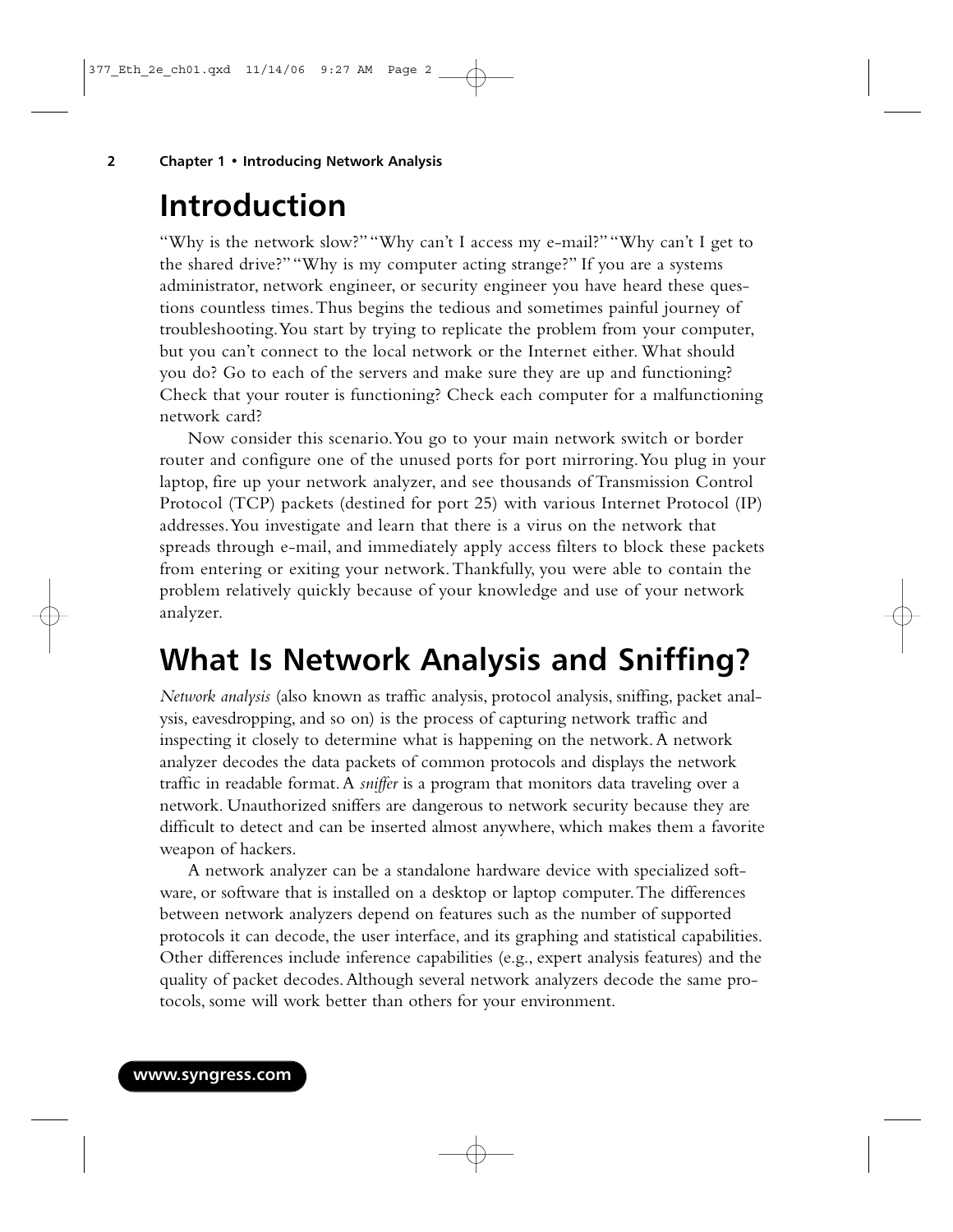#### **NOTE**

The "Sniffer™" trademark, (owned by Network General) refers to the Sniffer product line. In the computer industry, "sniffer" refers to a program that captures and analyzes network traffic.

Figure 1.1 shows the Wireshark Network Analyzer display windows.A typical network analyzer displays captured traffic in three panes:

- **Summary** This pane displays a one-line summary of the capture. Fields include the date, time, source address, destination address, and the name and information about the highest-layer protocol.
- **Detail** This pane provides all of the details (in a tree-like structure) for each of the layers contained inside the captured packet.
- **Data** This pane displays the raw captured data in both hexadecimal and text format.

#### **Figure 1.1** Network Analyzer Display

|                                      |      |      | ssh.tcpdung - Winsshark                                                                                      |                                                                                                                               |                                                                                           |         |                                        |                                                                                                                                                                                                                                                                                                                                                                                                                                                       |             |                  |                                                    |                        |             |                                     |                                              |             | $L \Box x$                                                                                                                                                                                            |
|--------------------------------------|------|------|--------------------------------------------------------------------------------------------------------------|-------------------------------------------------------------------------------------------------------------------------------|-------------------------------------------------------------------------------------------|---------|----------------------------------------|-------------------------------------------------------------------------------------------------------------------------------------------------------------------------------------------------------------------------------------------------------------------------------------------------------------------------------------------------------------------------------------------------------------------------------------------------------|-------------|------------------|----------------------------------------------------|------------------------|-------------|-------------------------------------|----------------------------------------------|-------------|-------------------------------------------------------------------------------------------------------------------------------------------------------------------------------------------------------|
| File                                 | Edit | View |                                                                                                              | <b>Go</b> Capture                                                                                                             | Analyze                                                                                   |         | Statutics                              | Tools Help                                                                                                                                                                                                                                                                                                                                                                                                                                            |             |                  |                                                    |                        |             |                                     |                                              |             |                                                                                                                                                                                                       |
|                                      |      |      |                                                                                                              |                                                                                                                               |                                                                                           | K       |                                        | a                                                                                                                                                                                                                                                                                                                                                                                                                                                     | 回           |                  | ¢,                                                 | 夺                      | ⊕           |                                     |                                              | $Q$ $Q$ $Q$ |                                                                                                                                                                                                       |
| Elbert                               |      |      |                                                                                                              |                                                                                                                               |                                                                                           |         |                                        |                                                                                                                                                                                                                                                                                                                                                                                                                                                       |             |                  | · Expression                                       |                        | Clear Apply |                                     |                                              |             |                                                                                                                                                                                                       |
| No.-                                 |      | Time | 1 0.000000<br>2 0.000260<br>3 0.000412<br>4 0.002619<br>5 0.002705<br>6 0.291594<br>7 0.291967<br>8 0.292313 |                                                                                                                               | Source<br>17271671720<br>16.37<br>172.16.1.20<br>172.16.1.1<br>172.16.1.20<br>172.16.1.20 |         | 00:01:02:03:04:00<br>06:07:08:09:0a:0b | Destination<br>ff:ff:ff:ff:ff:ff<br>00:01:02:03:04:00<br><b>SUMMARY</b><br>172.16.1.20<br>172.16.1.1<br>172.16.1.1<br>Frame 3 (74 bytes on wire, 74 bytes captured)<br>Ethernet II, Src: 00:01:02:03:04:00 (00:01:02:03:04:00), DSt: 06:07:08:09:04:0b (06:07:08:09:0<br>Internet Protocol, Src: 172.16.1.20 (172.16.1.20), Dst: 172.16.1.1 (172.16.1.1)<br>Transmission Control Protocol, Src Port: 32815 (32815), Dst Port: 22 (22), Seq: 0, Len: 0 |             |                  | Protocol<br>ARP<br>ARP<br>SSH<br>TCP<br><b>SSH</b> | Into<br>32815<br>32815 | 172.16.1.1  | Who has 172.16.1.17<br>2.22<br>> 22 | at.<br><b>ISYNI</b><br><b>FEYN.</b><br>[ACK] |             | Tell 172.16<br>06:07:08:09:0a:<br>Seg=0 Len=0 MSS<br>ACK SHOW ACKW<br>Sed-1 Ack-1 Win-<br>Server Protocol: SSM-1.99-OpenSSM<br>32815 > 22 [ACK] Seq=1 Ack=24 Wil<br>client Protocol: SSH-2.0-OpenSSH_ |
|                                      |      |      |                                                                                                              | Source port: 32815 (32815)<br>Destination port: 22 (22)                                                                       |                                                                                           |         |                                        |                                                                                                                                                                                                                                                                                                                                                                                                                                                       |             | <b>DETAIL</b>    |                                                    |                        |             |                                     |                                              |             |                                                                                                                                                                                                       |
|                                      |      |      |                                                                                                              |                                                                                                                               |                                                                                           |         |                                        |                                                                                                                                                                                                                                                                                                                                                                                                                                                       |             |                  |                                                    |                        |             |                                     |                                              |             | ×                                                                                                                                                                                                     |
| 0000<br>0010<br>0020<br>0030<br>0040 |      |      |                                                                                                              | 06 07 08 09 04 0b 00 01<br>00 3c 4d c7 40 00 40<br>01 01 80 2f 00 16 95 6f<br>16 d0 0f 23 00 00 02 04<br>77 97 00 00 00 00 01 |                                                                                           | 06<br>m | 02.03<br>92<br>bf<br>03 02             | 04 00 08 00 45 00<br>ac 10 01 14 ac 10<br>3a 50 00 00 00 00 a0 02<br>05 b4 04 02 08 04 00 40                                                                                                                                                                                                                                                                                                                                                          | <b>DATA</b> |                  | . E.<br>, 41.6.6.                                  | 0.1P                   | .           |                                     |                                              |             |                                                                                                                                                                                                       |
|                                      |      |      |                                                                                                              | Transmission Control Protocol (Icp), 40 bytes                                                                                 |                                                                                           |         |                                        |                                                                                                                                                                                                                                                                                                                                                                                                                                                       |             | P: 55 D: 55 M: 0 |                                                    |                        |             |                                     |                                              |             |                                                                                                                                                                                                       |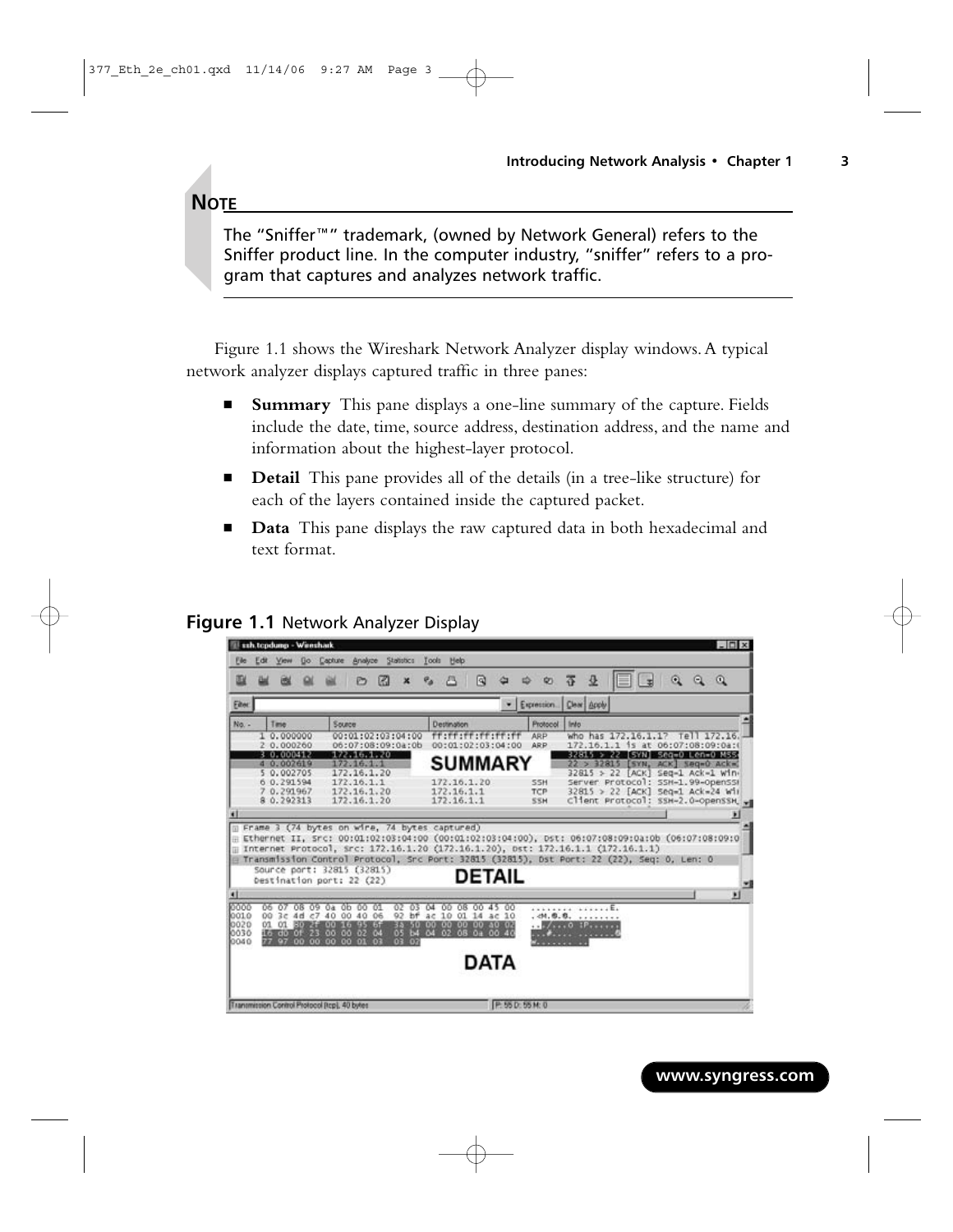#### **4 Chapter 1 • Introducing Network Analysis**

A network analyzer is a combination of hardware and software.Although there are differences in each product, a network analyzer is composed of five basic parts:

- **Hardware** Most network analyzers are software-based and work with standard operating systems (OSes) and network interface cards (NICs). However, some hardware network analyzers offer additional benefits such as analyzing hardware faults (e.g., cyclic redundancy check (CRC) errors, voltage problems, cable problems, jitter, jabber, negotiation errors, and so on). Some network analyzers only support Ethernet or wireless adapters, while others support multiple adapters and allow users to customize their configurations. Depending on the situation, you may also need a hub or a cable tap to connect to the existing cable.
- **Capture Driver** This is the part of the network analyzer that is responsible for capturing raw network traffic from the cable. It filters out the traffic that you want to keep and stores the captured data in a buffer.This is the core of a network analyzer—you cannot capture data without it.
- **Buffer** This component stores the captured data. Data can be stored in a buffer until it is full, or in a rotation method (e.g., a "round robin") where the newest data replaces the oldest data. Buffers can be disk-based or memory-based.
- **Real-time Analysis** This feature analyzes the data as it comes off the cable. Some network analyzers use it to find network performance issues, and network intrusion detection systems (IDSes) use it to look for signs of intruder activity.
- **Decode** This component displays the contents (with descriptions) of the network traffic so that it is readable. Decodes are specific to each protocol, thus network analyzers vary in the number of decodes they currently support. However, new decodes are constantly being added to network analyzers.

#### **NOTE**

*Jitter* is the term that is used to describe the random variation of signal timing (e.g., electromagnetic interference and crosstalk with other signals can cause jitter). *Jabber* is the term that is used to describe when a device is improperly handling electrical signals, thus affecting the rest of the network (e.g., faulty NICs can cause jabber).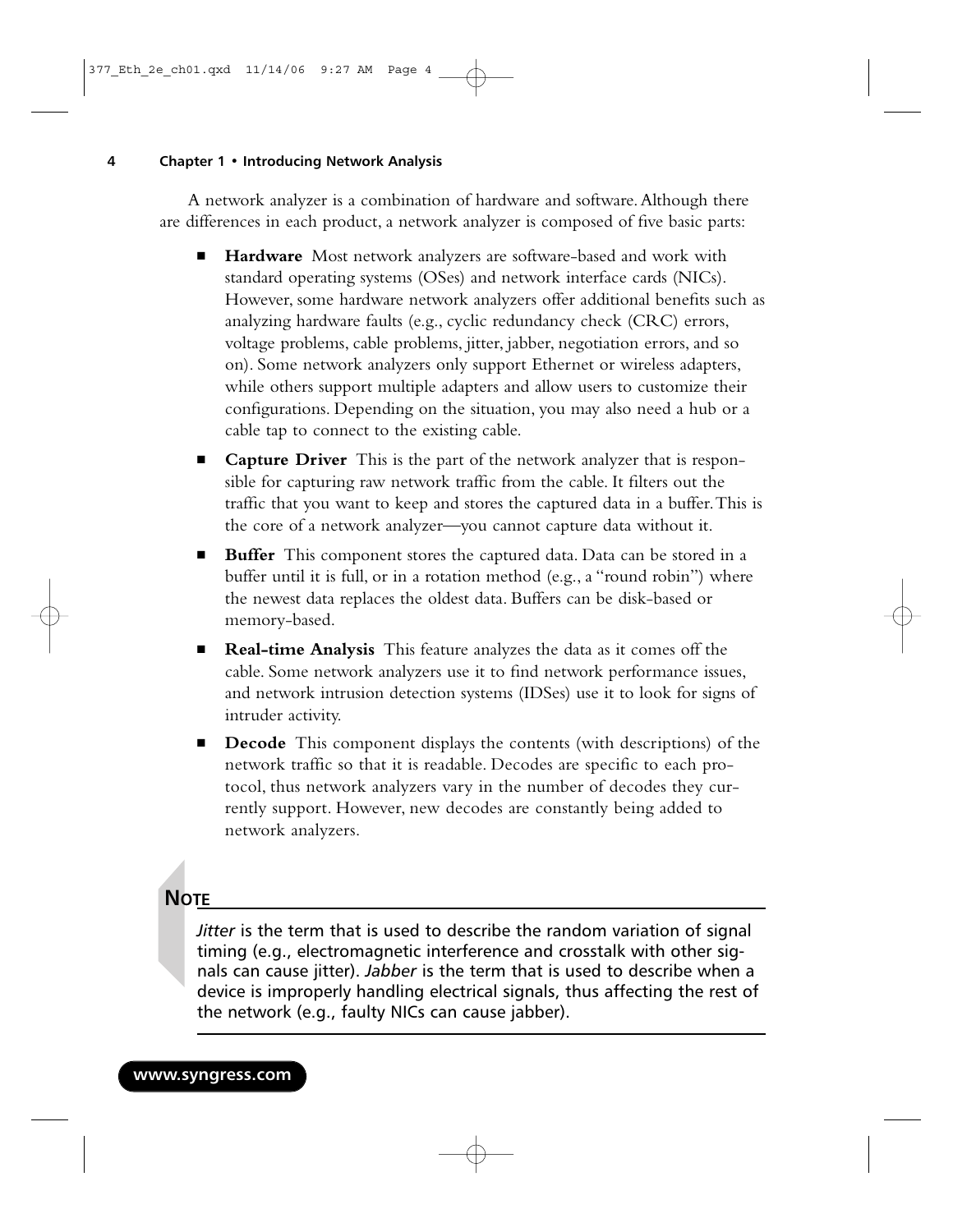## **Who Uses Network Analysis?**

System administrators, network engineers, security engineers, system operators, and programmers all use network analyzers, which are invaluable tools for diagnosing and troubleshooting network problems, system configuration issues, and application difficulties. Historically, network analyzers were dedicated hardware devices that were expensive and difficult to use. However, new advances in technology have allowed for the development of software-based network analyzers, which make it more convenient and affordable for administrators to effectively troubleshoot a network. It also brings the capability of network analysis.

The art of network analysis is a double-edged sword. While network, system, and security professionals use it for troubleshooting and monitoring the network, intruders use network analysis for harmful purposes.A network analyzer is a tool, and like all tools, it can be used for both good and bad purposes.

A network analyzer is used for:

- Converting the binary data in packets to readable format
- Troubleshooting problems on the network
- Analyzing the performance of a network to discover bottlenecks
- Network intrusion detection
- Logging network traffic for forensics and evidence
- Analyzing the operations of applications
- Discovering faulty network cards
- Discovering the origin of virus outbreaks or Denial of Service (DoS) attacks
- Detecting spyware
- Network programming to debug in the development stage
- Detecting a compromised computer
- Validating compliance with company policy
- As an educational resource when learning about protocols
- Reverse-engineering protocols to write clients and supporting programs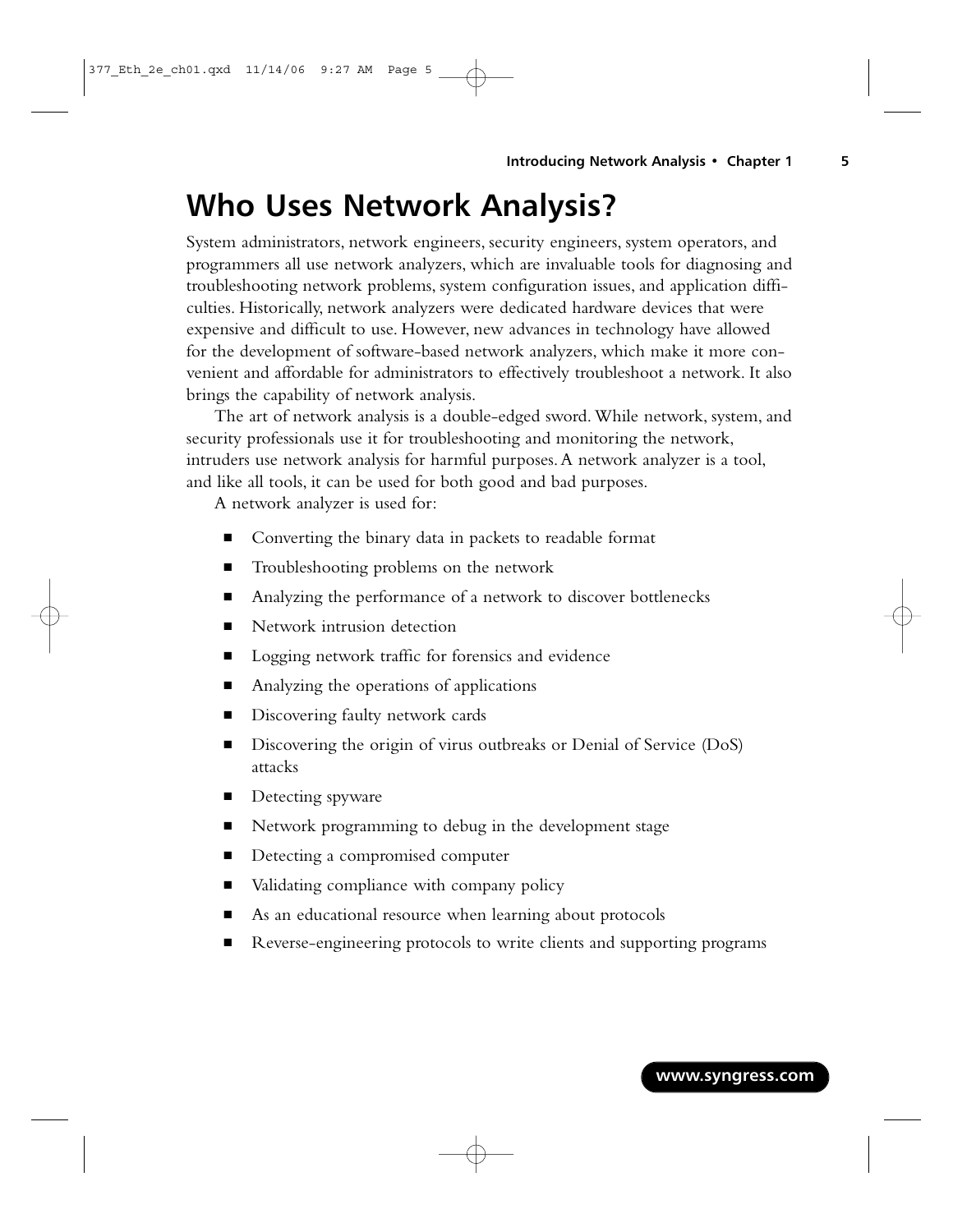## How Are Intruders Using Sniffers?

When used by malicious individuals, sniffers can represent a significant threat to the security of a network. Network intruders use sniffing to capture confidential information, and the terms *sniffing* and *eavesdropping* are often associated with this practice. However, sniffing is becoming a non-negative term; most people use the terms sniffing and network analysis interchangeably.

Using a sniffer in an illegitimate way is considered a *passive attack*, because it does not directly interface or connect to any other systems on the network.A sniffer can also be installed as part of the compromise of a computer on a network using an *active attack*.The passive nature of sniffers is what makes detecting them difficult. (The methods used to detect sniffers are detailed later in this chapter.)

Intruders use sniffers on networks for:

- Capturing cleartext usernames and passwords
- Discovering the usage patterns of the users on a network
- Compromising proprietary information
- Capturing and replaying Voice over IP (VoIP) telephone conversations
- Mapping the layout of a network
- Passive OS fingerprinting

The above are all illegal uses of a sniffer unless you are a penetration tester whose job is to find and report these types of weaknesses.

For sniffing to occur, an intruder must first gain access to the communication cable of the systems of interest, which means being on the same shared network segment or tapping into the cable somewhere between the communication path. If the intruder is not physically present at the target system or communications access point (AP), there are still ways to sniff network traffic, including:

- Breaking into a target computer and installing remotely controlled sniffing software.
- Breaking into a communications access point (e.g., an Internet Service Provider [ISP]) and installing sniffing software.
- Locating a system at the ISP that already has sniffing software installed.
- Using social engineering to gain physical access to an ISP in order to install a packet sniffer.

**www.syngress.com**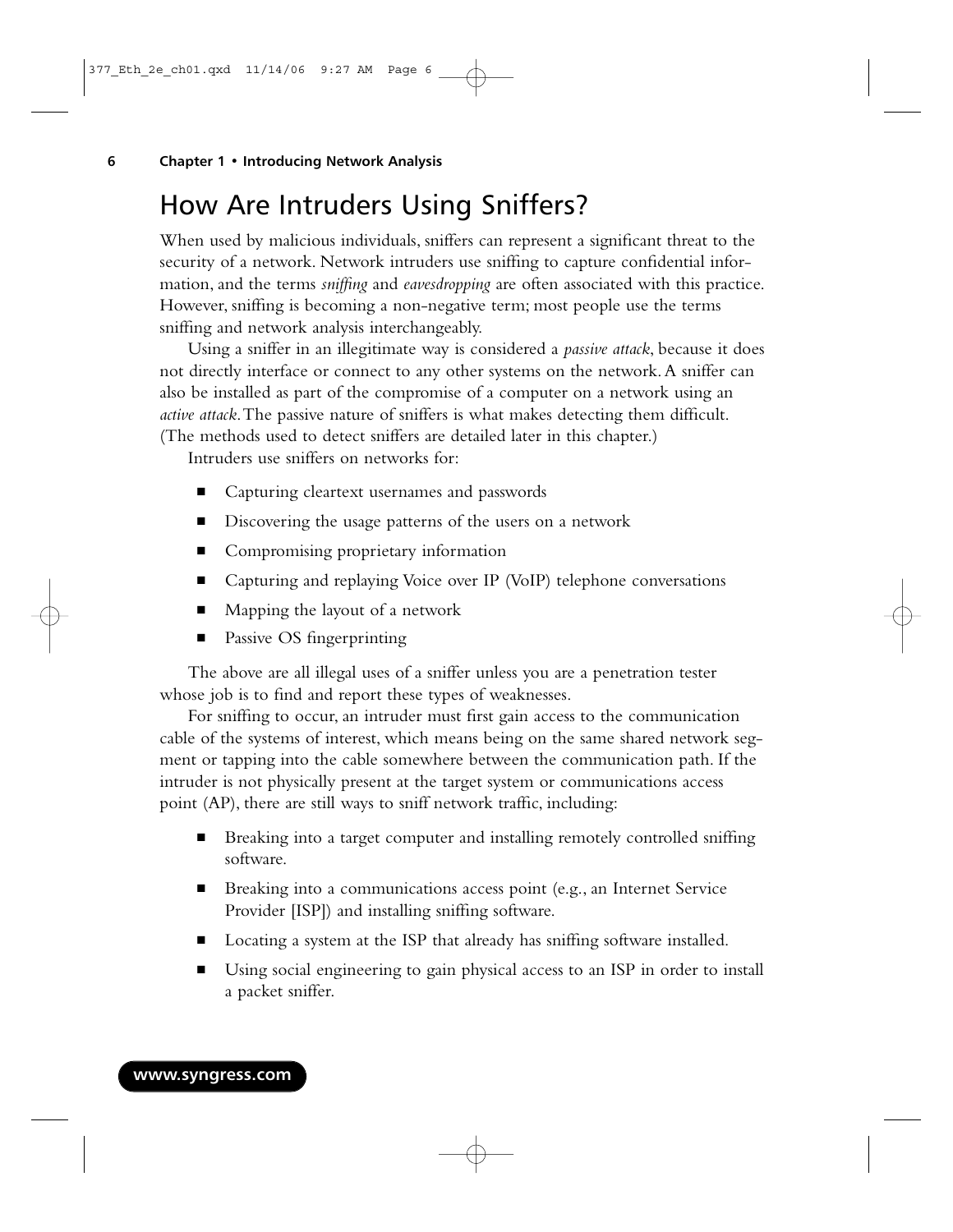- Having an inside accomplice at the target computer organization or the ISP install the sniffer.
- Redirecting or copying communications to take a path that includes the intruder's computer.

Sniffing programs are included with most *rootkits* that are typically installed on compromised systems. Rootkits are used to cover the tracks of an intruder by replacing commands and utilities and clearing log entries. Intruders also install other programs such as sniffers, key loggers, and backdoor access software. Windows sniffing can be accomplished as part of a Remote Admin Trojan (RAT) such as SubSeven or Back Orifice. Intruders often use sniffing programs that are configured to detect specific things (e.g., passwords), and then electronically send them to the intruder (or store them for later retrieval by the intruder). Vulnerable protocols for this type of activity include Telnet, File Transfer Protocol (FTP), Post Office Protocol version 3 (POP3), Internet Message Access Protocol (IMAP), Simple Mail Transfer Program (SMTP), Hypertext Transfer Protocol (HTTP), Remote Login (rlogin), and Simple Network Management Protocol (SNMP).

One example of a rootkit is "T0rnKit," which works on Solaris and Linux.The sniffer that is included with this rootkit is called "t0rns" and is installed in the hidden directory /usr/srec/.puta. Another example of a rootkit is Linux Rootkit 5 (Lrk5), which installs with the linsniff sniffer.

Intruders may also use sniffer programs to control back doors (This practice isn't quite "common," but it isn't unheard of ). One method is to install a sniffer on a target system that listens for specific information and then sends the backdoor control information to a neighboring system.This type of backdoor control is hard to detect, because of the passive nature of sniffers.

*cd00r* is an example of a backdoor sniffer that operates in non-promiscuous mode, making it even harder to detect. Using a product like Fyodor's Nmap (http:// insecure.org/nmap) to send a series of TCP synchronize (SYN) packets to several predefined ports will trigger the backdoor to open up on a pre-configured port. More information about *cdoor* can be found at *www.phenoelit.de/stuff/cd00r.c*.

#### **NOTE**

A rootkit is a collection of Trojan programs that are used to replace the legitimate programs on a compromised system in order to avoid detection. Some common commands that are replaced are **ps***,* **ifconfig***,* and *ls*. Rootkits can also install additional software such as sniffers.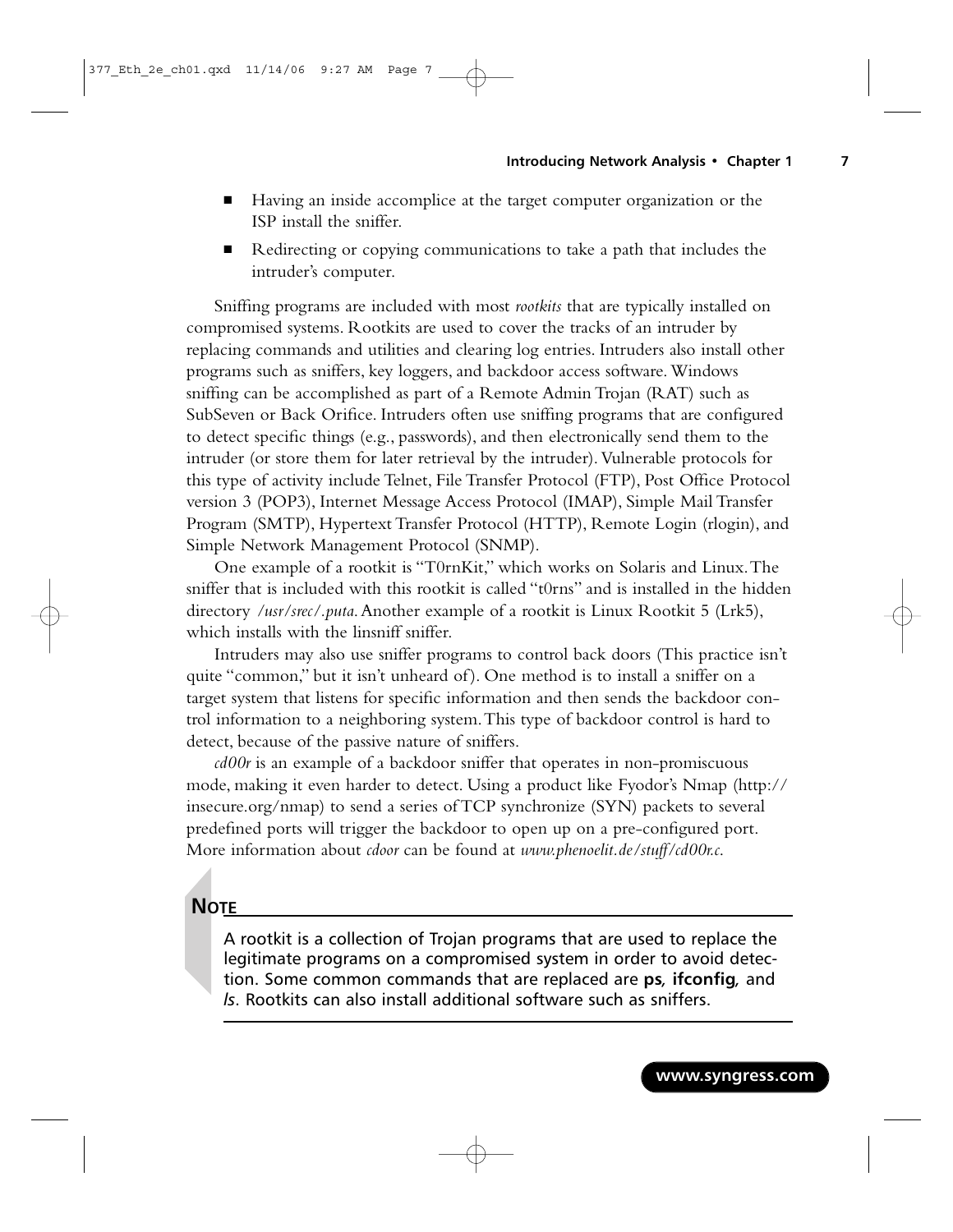## What Does Sniffed Data Look Like?

The easiest way to grasp the concept of a sniffer is to watch one in action. Figure 1.2 shows a capture of a simple FTP session from a laptop to a Linux system.The two highlighted packets show how easy it is to sniff the username and password (i.e., "root" and "password").

 $\Box$  $\times$ 

 $\alpha$ 

en=0 MS ea=0 Ack Ack=1 Wit  $0.1^{\circ}$ 

> the 55

 $7:08:09:0a$ en: 0

 $\bullet$ 

|                          |    |                                                         |                       |                       | <b>P</b>                   | ⊠  | ×        | $\sigma_{\rm d}$ |                          | α                                                                                                                                                                                                                                                                             |          | Q)                 | 雸      | 壶           |                    | $\mathbf{Q}$               |
|--------------------------|----|---------------------------------------------------------|-----------------------|-----------------------|----------------------------|----|----------|------------------|--------------------------|-------------------------------------------------------------------------------------------------------------------------------------------------------------------------------------------------------------------------------------------------------------------------------|----------|--------------------|--------|-------------|--------------------|----------------------------|
| Filter:                  |    |                                                         |                       |                       |                            |    |          |                  |                          |                                                                                                                                                                                                                                                                               | ۰        | Expression         |        | Cloar Apply |                    |                            |
| No. -                    |    | Time                                                    |                       | Source                |                            |    |          |                  | <b>Destination</b>       |                                                                                                                                                                                                                                                                               |          | Protocol           | Trulo. |             |                    |                            |
|                          |    | 1 0.000000                                              |                       |                       | 172, 16, 1, 20             |    |          |                  | 172, 16, 1, 1            |                                                                                                                                                                                                                                                                               |          | <b>TCP</b>         |        |             |                    | 32821 > ftp [SYN] Seg=0    |
|                          |    | 2 0.000910                                              |                       |                       | 172.16.1.1                 |    |          |                  |                          | 172.16.1.20                                                                                                                                                                                                                                                                   |          | <b>TCP</b>         |        |             |                    | ftp > 32821 [SYN, ACK]     |
|                          |    | 3 0.000984                                              |                       |                       | 172.16.1.20                |    |          |                  | 172.16.1.1               |                                                                                                                                                                                                                                                                               |          | TCP.               |        |             |                    | $32821$ > ftp [ACK] Seq=1  |
|                          |    | 4 0.012235                                              |                       |                       | 172.16.1.1                 |    |          |                  |                          | 172.16.1.20                                                                                                                                                                                                                                                                   |          | FTP.               |        |             |                    | Response: 220 (vsFTPd 2.   |
|                          |    | 5 0.012490<br>6 1.595757                                |                       |                       | 172.16.1.20<br>172.16.1.20 |    |          |                  | 172.16.1.1<br>172.16.141 |                                                                                                                                                                                                                                                                               |          | TCP.<br><b>FTP</b> |        |             | Request: USER root | $32821$ > ftp [ACK] Seq-1  |
|                          |    | 7 1.597601                                              |                       |                       | 172.16.1.1                 |    |          |                  |                          | 172.16.1.20                                                                                                                                                                                                                                                                   |          | TCP                |        |             |                    | $ftp > 32821$ [ACK] Seg=21 |
|                          |    | 8 1.598934                                              |                       |                       | 172.16.1.1                 |    |          |                  |                          | 172.16.1.20                                                                                                                                                                                                                                                                   |          | <b>FTP</b>         |        |             |                    | Response: 331 Please spr   |
|                          |    | 9 1.599125                                              |                       |                       | 172.16.1.20                |    |          |                  | 172.16.1.1               |                                                                                                                                                                                                                                                                               |          | TCP.               |        |             |                    | 32821 > ftp [ACK] Seq=12   |
|                          |    | 10 3.069939                                             |                       |                       | 172.16.1.20                |    |          |                  | 1724164141               |                                                                                                                                                                                                                                                                               |          | <b>FTP</b>         |        |             |                    | Request: PASS password     |
|                          |    | 11 3.084945                                             |                       |                       | 172.16.1.1                 |    |          |                  |                          | 172.16.1.20                                                                                                                                                                                                                                                                   |          | TCP                |        |             |                    | $ftp > 32821$ [ACK] 5eq=5! |
|                          |    | 12 3.086601                                             |                       |                       | 172.16.1.1                 |    |          |                  |                          | 172.16.1.20                                                                                                                                                                                                                                                                   |          | FTP                |        |             |                    | Response: 230 Login suck   |
|                          |    |                                                         |                       |                       |                            |    |          |                  |                          |                                                                                                                                                                                                                                                                               |          |                    |        |             |                    |                            |
| <b>IRE</b><br>٠I<br>0000 | 06 | m Frame 18 (54 bytes on wire, 54 bytes captured)<br>-07 | OB <sup>-</sup><br>09 | 0.5<br>0 <sub>D</sub> | 00                         | 01 | 02<br>03 | 04               | O <sub>B</sub><br>00     | Ethernet II, Src: 00:01:02:03:04:00 (00:01:02:03:04:00), Dst: 06:07:08:09:04:00 (06:0<br>Internet Protocol, Src: 172.16.1.20 (172.16.1.20), Dst: 172.16.1.1 (172.16.1.1)<br>Transmission Control Protocol, Src Port: 32821 (32821), Dst Port: ftp (21), Seq: 28,<br><b>OD</b> | 45<br>00 |                    |        |             |                    |                            |

**Figure 1.2** Sniffing a Connection

## Common Network Analyzers

File: "C/Oocuments and Settings\zz-Screen Shots\Local Settings\Temporary In... P. 18 D: 18 M: 2

A simple search on SecurityFocus (www.securityfocus.org/tools/category/4) shows the diversity and number of sniffers available. Some of the most prominent are:

**Wireshark** Wireshark is one of the best sniffers available and is being developed as a free, commercial-quality sniffer. It has numerous features, a nice graphical user interface (GUI), decodes over 400 protocols, and is actively being developed and maintained. It runs on UNIX-based systems, Mac OS X, and Windows.This is a great sniffer to use in a production environment, and is available at www.wireshark.org.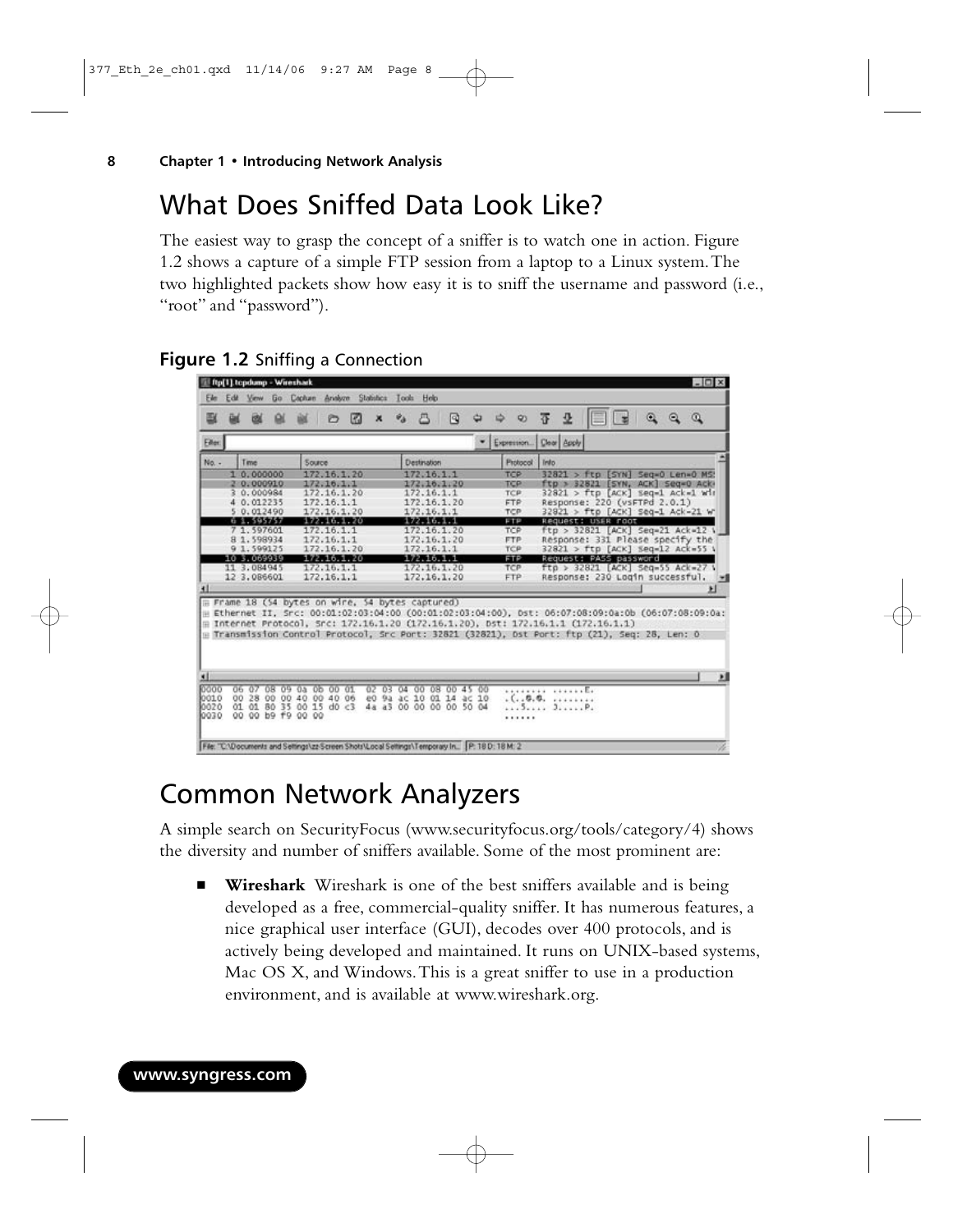- **WinDump** WinDump is the Windows version of tcpdump, and is available at www.winpcap.org/windump. It uses the WinPcap library and runs on Windows 95, 98, ME, NT, 2000, and XP.
- **Network General Sniffer** A Network General Sniffer is one of the most popular commercial sniffers available. Now a suite of enterprise network capture tools, there is an entire Sniffer product line at www.networkgeneral.com.
- **Windows 2000 and 2003 Server Network Monitor** Both the Windows 2000 Server and the Windows 2003 Server have a built-in program to perform network analysis. It is located in the "Administrative Tools" folder, but is not installed by default; therefore, you have to add it from the installation CD.
- **EtherPeek** EtherPeek is a commercial network analyzer developed by WildPackets. Versions for both Windows and Mac, and other network analysis products can be found at www.wildpackets.com.
- **Tcpdump** Tcpdump is the oldest and most commonly used network sniffer, and was developed by the Network Research Group (NRG) of the Information and Computing Sciences Division (ICSD) at Lawrence Berkeley National Laboratory (LBNL). It is command line-based and runs on UNIX-based systems, including Mac OS X. It is actively developed and maintained at www.tcpdump.org.
- **Snoop** Snoop is a command-line network sniffer that is included with the Sun Solaris OS.
- **Snort** Snort is a network IDS that uses network sniffing, and is actively developed and maintained at www.snort.org. For more information, refer to *Nessus, Snort, & Ethereal Power Tools: Customizing Open Source Security Applications* (Syngress Publishing: 1597490202) and *Snort Intrusion Detection and Prevention Toolkit* (Syngress, ISBN: 1597490997).
- **Dsniff** Dsniff is a very popular network-sniffing package. It is a collection of programs that are used to specifically sniff for interesting data (e.g., passwords) and to facilitate the sniffing process (e.g., evading switches). It is actively maintained at www.monkey.org/~dugsong/dsniff.
- **Ettercap** Ettercap was specifically designed to sniff a switched network. It has built-in features such as password collecting, OS fingerprinting, and character injection, and runs on several platforms including Linux, Windows, and Solaris. It is actively maintained at ettercap.sourceforge.net.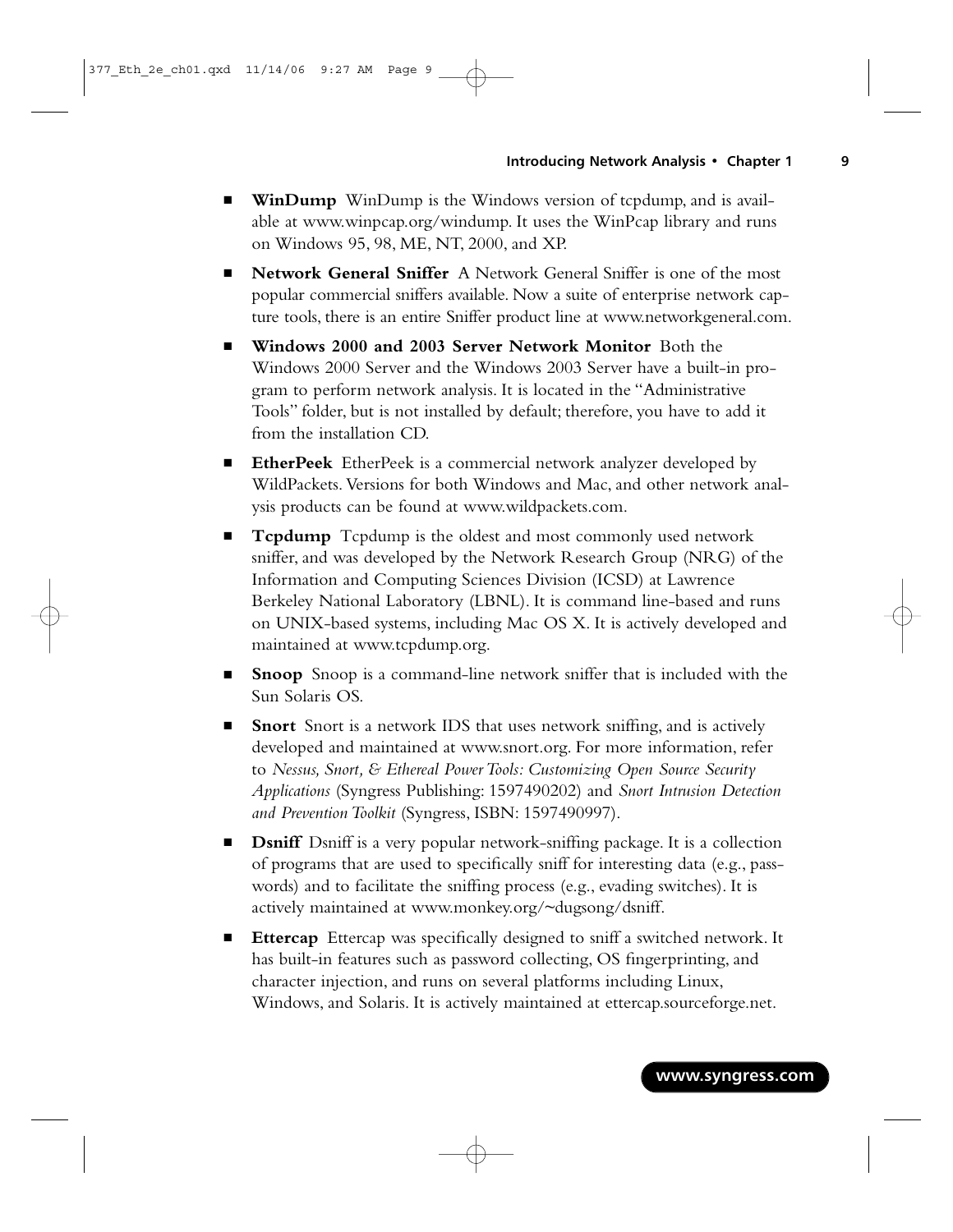- **Analyzer** Analyzer is a free sniffer that is used for the Windows OS. It is being actively developed by the makers of WinPcap and WinDump at Politecnico di Torino, and can be downloaded from analyzer.polito.it.
- **Packetyzer** Packetyzer is a free sniffer (used for the Windows OS) that uses Wireshark's core logic. It tends to run a version or two behind the current release of Wireshark. It is actively maintained by Network Chemistry at www.networkchemistry.com/products/packetyzer.php.
- **MacSniffer** MacSniffer is specifically designed for the Mac OS X environment. It is built as a front-end for tcpdump.The software is shareware and can be downloaded from personalpages.tds.net/~brian\_hill/macsniffer.html.

## **How Does It Work?**

This section provides an overview of how sniffing takes place, and gives background information on how networks and protocols work. However, there are many other excellent resources available, including the most popular and undoubtedly one of the best written, Richard Stevens'"TCP/IP Illustrated, Vol. 1–3."

## Explaining Ethernet

Ethernet is the most popular protocol standard used to enable computers to communicate.A protocol is like speaking a particular language. Ethernet was built around the principle of a shared medium where all computers on the local network segment share the same cable. It is known as a *broadcast* protocol because it sends that data to all other computers on the same network segment.This information is divided up into manageable chunks called *packets*, and each packet has a header containing the addresses of both the destination and source computers. Even though this information is sent out to all computers on a segment, only the computer with the matching destination address responds.All of the other computers on the network still see the packet, but if they are not the intended receiver they disregard it, unless a computer is running a sniffer. When running a sniffer, the packet capture driver puts the computer's NIC into *promiscuous mode*.This means that the sniffing computer can see all of the traffic on the segment regardless of who it is being sent to. Normally computers run in non-promiscuous mode, listening for information designated only for themselves. However, when a NIC is in promiscuous mode, it can see conversations to and from all of its neighbors.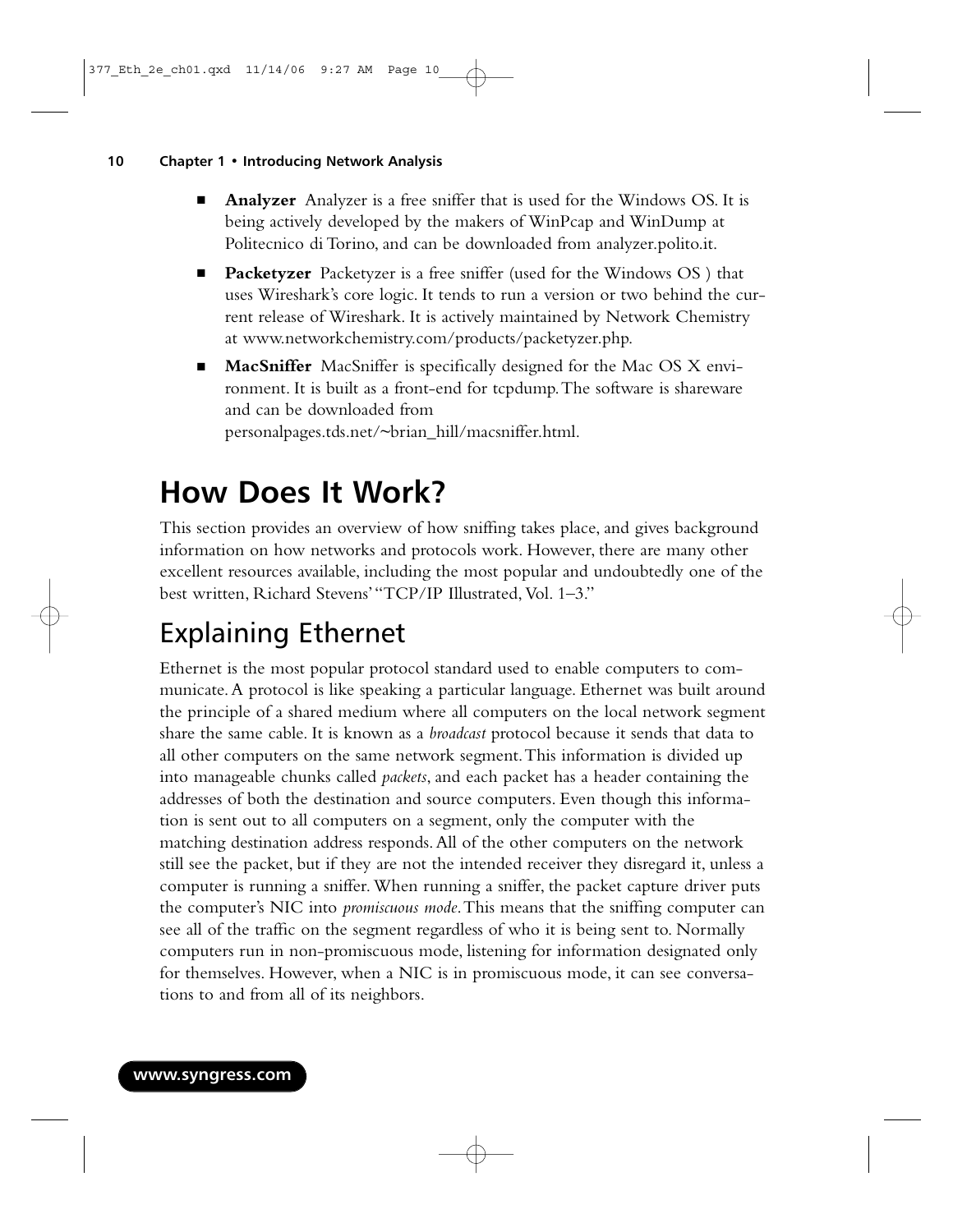Ethernet addresses are also known as Media Access Control (MAC) addresses and hardware addresses. Because many computers may share a single Ethernet segment, each one must have an individual identifier hard-coded onto the NIC.A MAC address is a 48-bit number, which is also stated as a 12-digit hexadecimal number.This number is broken down into two halves; the first 24 bits identify the vendor of the Ethernet card, and the second 24 bits comprise a serial number assigned by the vendor.

The following steps allow you to view your NIC's MAC address:

- **Windows 9x/ME** Access **Start | Run** and type **winipcfg.exe**.The MAC address will be listed as the "Adapter Address."
- **Windows NT, 2000, XP, and 2003** Access the command line and type **ipconfig /all**. The MAC address will be listed as the "Physical Address."
- **Linux and Solaris** Type **ifconfig** –a at the command line. The MAC address will be listed as the "HWaddr" on Linux and as "ether" on Solaris.
- **Macintosh OS X** Type **ifconfig** –a at the Terminal application. The MAC address will be listed as the "Ether" label.

You can also view the MAC addresses of other computers that you have recently communicated with, by typing the command **arp –a**. (Discussed in more detail in the "Defeating Switches" section.)

MAC addresses are unique, and no two computers have the same one. However, occasionally a manufacturing error may occur that causes more than one NIC to have the same MAC address.Thus, most people change their MAC addresses intentionally, which can be done with a program (e.g., *ifconfig*) that allows you to fake your MAC address. Faking your MAC address (and other types of addresses) is also known as *spoofing*.Also, some adapters allow you to use a program to reconfigure the runtime MAC address.And lastly, with the right tools and skill you can physically reburn the address into the NIC.

#### **NOTE**

Spoofing is the process of altering network packet information (e.g., the IP source address, the MAC address, or the e-mail address). This is often done to masquerade as another device in order to exploit a trust relationship or to make tracing the source of attacks difficult. Address spoofing is also used in DoS attacks (e.g., Smurf), where the return addresses of network requests are spoofed to be the IP address of the victim.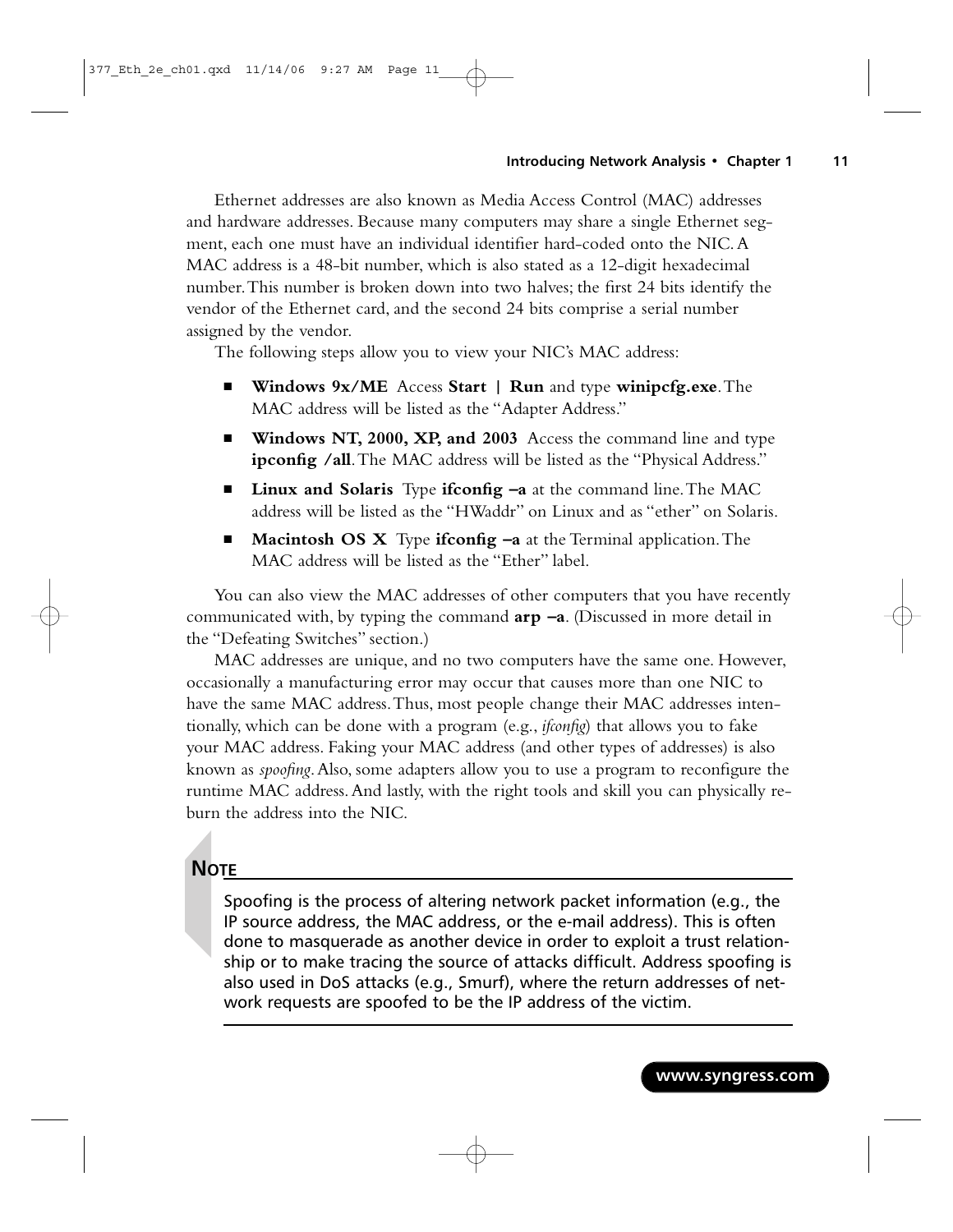## Understanding the Open Systems Interconnection Model

The International Standards Organization (ISO) developed the Open Systems Interconnection (OSI) model in the early 1980s to describe how network protocols and components work together. It divides network functions into seven layers, each layer representing a group of related specifications, functions, and activities (see Figure 1.3).Although complicated at first, the terminology is used extensively in networking, systems, and development communities.

The following sections define the seven layers of the OSI model.

#### **Figure 1.3** Seven boxes corresponding to OSI model.



The following sections define the seven layers of the OSI model.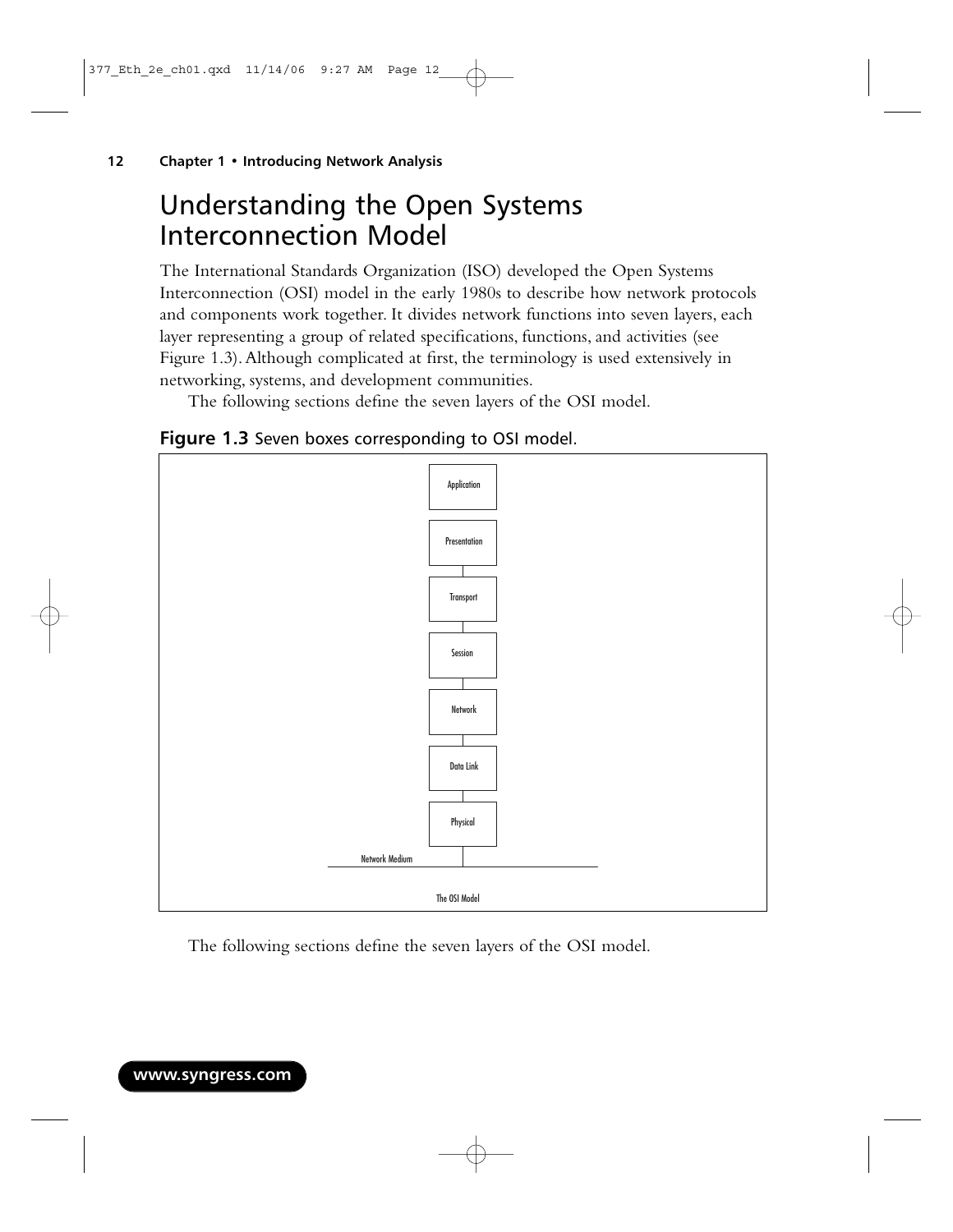#### **NOTE**

The OSI model is not necessarily reflective of the way that applications and OSes are actually written. In fact, some security tools use the differences in protocol implementations to extract information from computers (including their OSes) and specific patches and services packs that may have been installed.

"*We still talk about the seven layers model, because it's a convenient model for discussion, but that has absolutely zero to do with any real-life software engineering. In other words, it's a way to talk about things, not to implement them. And that's important. Specs are a basis for talking about things. But they are not a basis for implementing software.*"

– Linus Torvalds, project coordinator for the Linux kernel, in an e-mail dated September 29, 2005.

### Layer 1: Physical

The first layer of the OSI model is the *Physical* layer, which specifies the electrical and mechanical requirements for transmitting data bits across the transmission medium (cable or airwaves). It involves sending and receiving the data stream on the carrier, whether that carrier uses electrical (cable), light (fiber optic), radio, infrared, or laser (wireless) signals.The Physical layer specifications include:

- Voltage changes
- The timing of voltage changes
- Data rates
- Maximum transmission distances
- The physical connectors to the transmission medium (plug)
- The topology or physical layout of the network

Many complex issues are addressed at the Physical layer, including digital vs. analog signaling, baseband vs. broadband signaling, whether data is transmitted synchronously or asynchronously, and how signals are divided into channels (multiplexing).

Devices that operate at the Physical layer deal with signaling (e.g., transceivers on the NIC), repeaters, basic hubs, and simple connectors that join segments of cable). The data handled by the Physical layer is in bits of 1s (ones) and 0s (zeros), which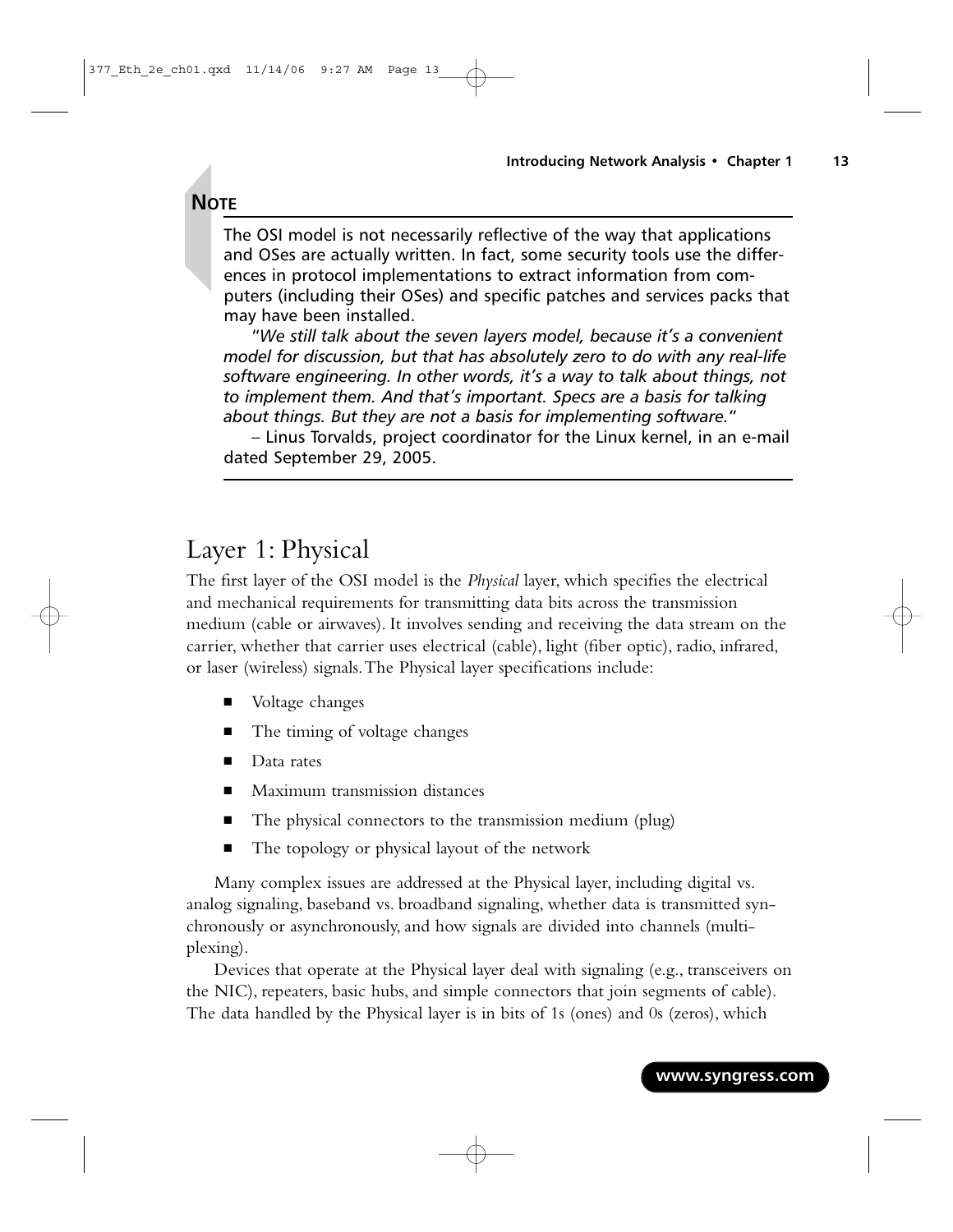are represented by pulses of light or voltage changes of electricity, and by the state of those pulses (*on* generally representing 1 and *off* generally representing *0*).

How these bits are arranged and managed is a function of the Data Link layer (layer 2) of the OSI model.

### Layer 2: Data Link

Layer 2 is the *Data Link* layer, which is responsible for maintaining the data link between two computers, typically called *hosts* or *nodes*. It also defines and manages the ordering of bits to and from packets. *Frames* contain data arranged in an organized manner, which provides an orderly and consistent method of sending data bits across the medium. Without such control, the data would be sent in random sizes or configurations and the data on one end could not be decoded at the other end.The Data Link layer manages the physical addressing and synchronization of the data packets. It is also responsible for flow control and error notification on the Physical layer. Flow control is the process of managing the timing of sending and receiving data so that it doesn't exceed the capacity (speed, memory, and so on) of the physical connection. Since the Physical layer is only responsible for physically moving the data onto and off of the network medium, the Data Link layer also receives and manages error messaging related to the physical delivery of packets.

Network devices that operate at this layer include layer 2 switches (switching hubs) and bridges. A layer 2 switch decreases network congestion by sending data out only on the port that the destination computer is attached to, instead of sending it out on all ports. Bridges provide a way to segment a network into two parts and filter traffic, by building tables that define which computers are located on which side of the bridge, based on their MAC addresses.

The Data Link layer is divided into two sublayers: the Logical Link Control (LLC) sublayer and the MAC sublayer.

### *The MAC Sublayer*

The MAC sublayer provides control for accessing the transmission medium. It is responsible for moving data packets from one NIC to another, across a shared transmission medium such as an Ethernet or fiber-optic cable.

Physical addressing is addressed at the MAC sublayer. Every NIC has a unique MAC address (also called the *physical address*) which identifies that specific NIC on the network.The MAC address of a NIC is usually burned into a read-only memory (ROM) chip on the NIC. Each manufacturer of network cards is provided a unique set of MAC addresses so that theoretically, every NIC that is manufactured has a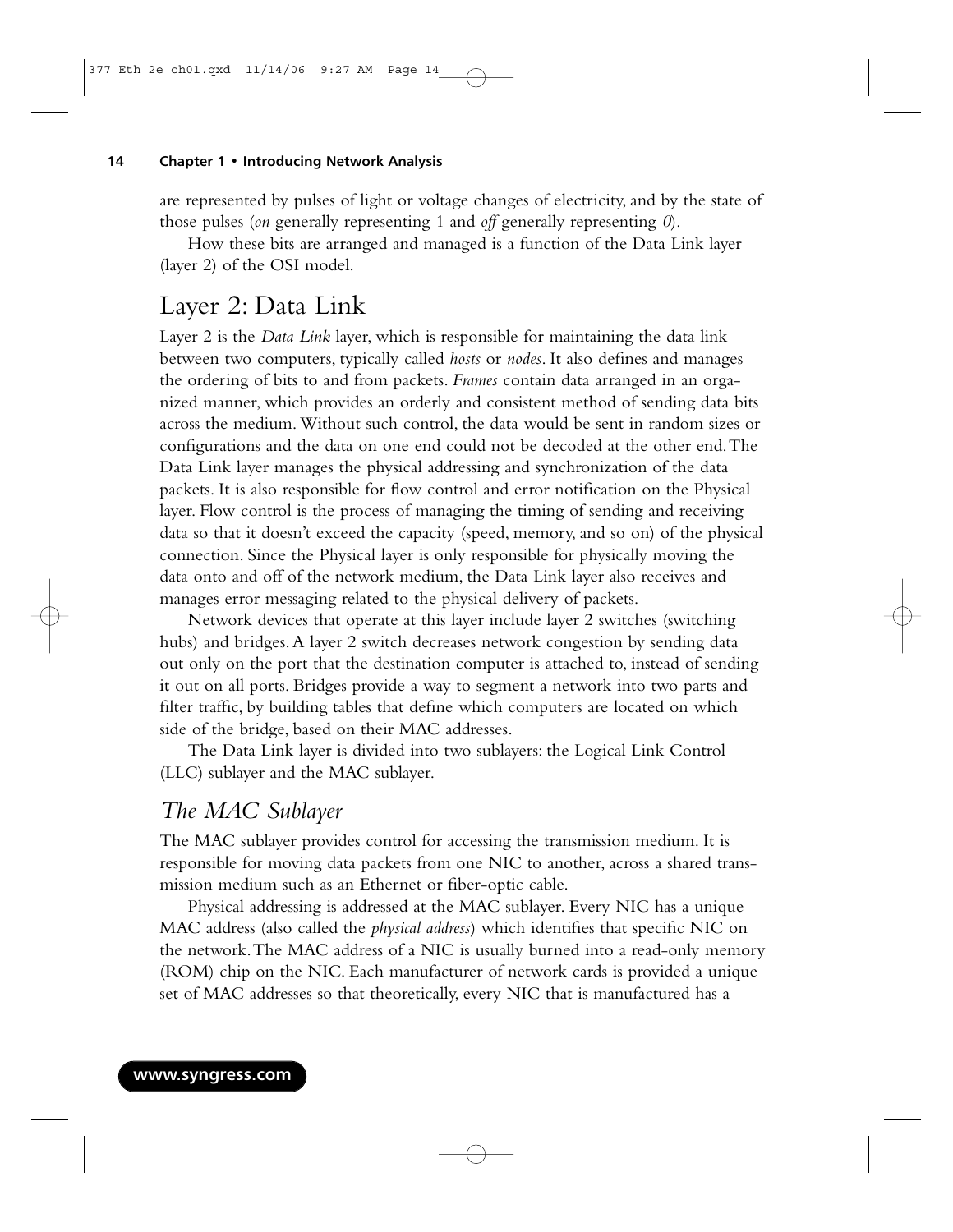unique MAC address.To avoid any confusion, MAC addresses are permanently burned into the NIC's memory, which is sometimes referred to as the Burned-in Address (BIA).

#### **NOTE**

On Ethernet NICs, the physical or MAC address (also called the *hardware* address) is expressed as 12 hexadecimal digits arranged in pairs with colons between each pair (e.g., 12:3A:4D:66:3A:1C). The initial three sets of numbers represent the manufacturer, and the last three bits represent a unique NIC made by that manufacturer.

MAC refers to the method used to allocate network access to computers while preventing them from transmitting at the same time and causing data collisions. Common MAC methods include Carrier Sense Multiple Access/Collision Detection (CSMA/CD) used by Ethernet networks, Carrier Sense Multiple Access/Collision Avoidance (CSMA/CA) used by AppleTalk networks, and token passing used by Token Ring and Fiber Distributed Data Interface (FDDI) networks. (CSMA/CD is discussed later in this chapter.)

#### *The LLC Sublayer*

The LLC sublayer provides the logic for the data link; thus it controls the synchronization, flow control, and error-checking functions of the Data Link layer.This layer manages connection-oriented transmissions; however, connectionless service can also be provided by this layer. Connectionless operations are known as Class I LLC, whereas Class II can handle either connectionless or connection-oriented operations. With connection-oriented communication, each LLC frame sent is acknowledged.The LLC sublayer at the receiving end keeps up with the LLC frames it receives (also called Protocol Data Units [PDUs]); therefore, if it detects that a frame has been lost during transmission, it can send a request to the sending computer to start the transmission over again, beginning with the PDU that never arrived.

The LLC sublayer sits above the MAC sublayer, and acts as a liaison between the upper layers and the protocols that operate at the MAC sublayer (e.g., Ethernet, Token Ring, and so on). The LLC sublayer is defined by Institute of Electrical  $\&$ Electronics Engineers (IEEE) 802.2. Link addressing, sequencing, and definition of Service Access Points (SAPs) also take place at this layer.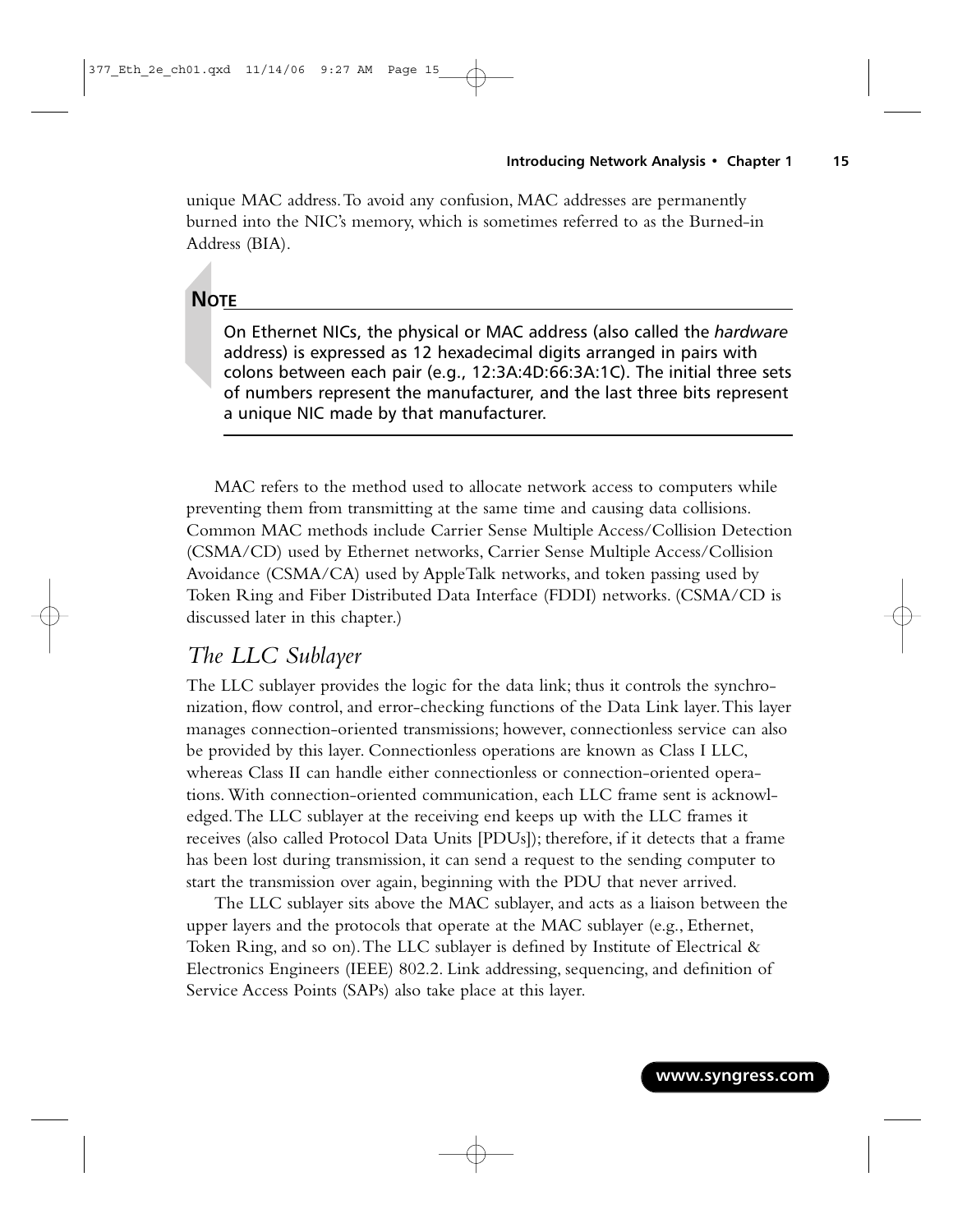### Layer 3: Network

The next layer is the *Network* layer (layer 3), which is where packets are sequenced and logical addressing is assigned. Logical addresses are nonpermanent, softwareassigned addresses that can only be changed by administrators.The IP addresses used by the TCP/IP protocols on the Internet, and the Internet Package Exchange (IPX) addresses used by the IPX/Sequenced Packet Exchange (SPX) protocols on NetWare networks are examples of logical addresses.These protocol stacks are referred to as *routable* because they include addressing schemes that identify the network or subnet and the particular client on that network or subnet. Other network/transport protocols (e.g., NETBIOS Extended User Interface [NetBEUI]) do not have a sophisticated addressing scheme and thus cannot be routed between different types of networks.

#### **NOTE**

To understand the difference between physical and logical addresses, consider this analogy: A house has a physical address that identifies exactly where it is located. This is similar to the MAC address on a NIC.

A house also has a logical address assigned to it by the post office that consists of a street name and number. The post office occasionally changes the names of streets or renumbers the houses located on them. This is similar to the IP address assigned to a network interface.

The Network layer is also responsible for creating a virtual circuit (i.e., a logical connection, not a physical connection) between points or nodes.A node is a device that has a MAC address, which typically includes computers, printers, and routers. This layer is also responsible for routing, layer 3 switching, and forwarding packets. *Routing* refers to forwarding packets from one network or subnet to another. Without routing, computers can only communicate with computers on the same network. Routing is the key to the global Internet, and is one of the most important duties of the Network layer.

Finally, the Network layer provides additional levels of flow control and error control.As mentioned earlier, from this point on, the primary methods of implementing the OSI model architecture involve software rather than hardware.

Devices that operate at this layer include routers and layer 3 switches.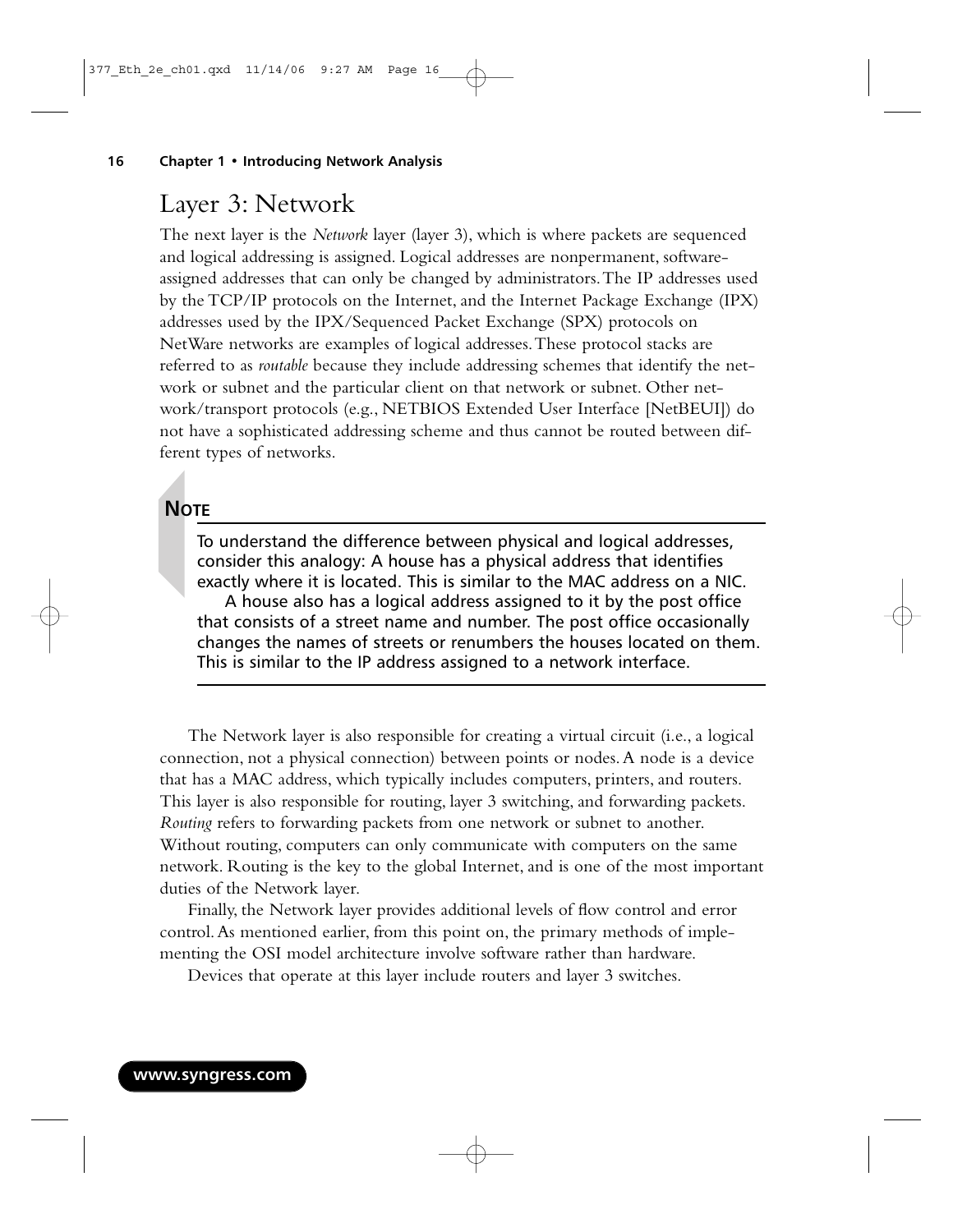### Layer 4:Transport

Layer 4 is the *Transport* layer, and is responsible for transporting the data from one node to another. It provides transparent data transfer between nodes, and manages the end-to-end flow control, error detection, and error recovery.

The Transport layer protocols initiate contact between specific ports on different host computers, and set up a virtual circuit.The transport protocols on each host computer verify that the application sending the data is authorized to access the network and that both ends are ready to initiate the data transfer. When this synchronization is complete, the data is sent.As the data is being transmitted, the transport protocol on each host monitors the data flow and watches for transport errors. If transport errors are detected, the transport protocol provides error recovery.

The functions performed by the Transport layer are very important to network communication. Just as the Data Link layer provides lower-level reliability and connection-oriented or connectionless communications, the Transport layer does the same thing but at a higher level.The two protocols most commonly associated with the Transport layer are the Transmission Control Protocol (TCP), which is connection-oriented and the User Datagram Protocol (UDP), which is connectionless.

#### **NOTE**

What's the difference between a connection-oriented protocol and a connectionless protocol? A connection-oriented protocol (e.g., TCP) creates a connection between two computers before sending the data, and then verifies that the data has reached its destination by using acknowledgements (ACKs) (i.e., messages sent back to the sending computer from the receiving computer that acknowledge receipt). Connectionless protocols send the data and trust that it will reach the proper destination or that the application will handle retransmission and data verification.

Consider this analogy: You need to send an important letter to a business associate that contains valuable papers. You call him before emailing the letter, to let him know that he or she should expect it (establishing the connection). A few days later your friend calls to let you know that he received the letter, or you receive the return receipt (ACK). This is how connection-oriented communication works. When mailing a postcard to a friend, you drop it in the mailbox and hope it gets to the addressee. You don't expect or require any acknowledgement. This is how connectionless communication works.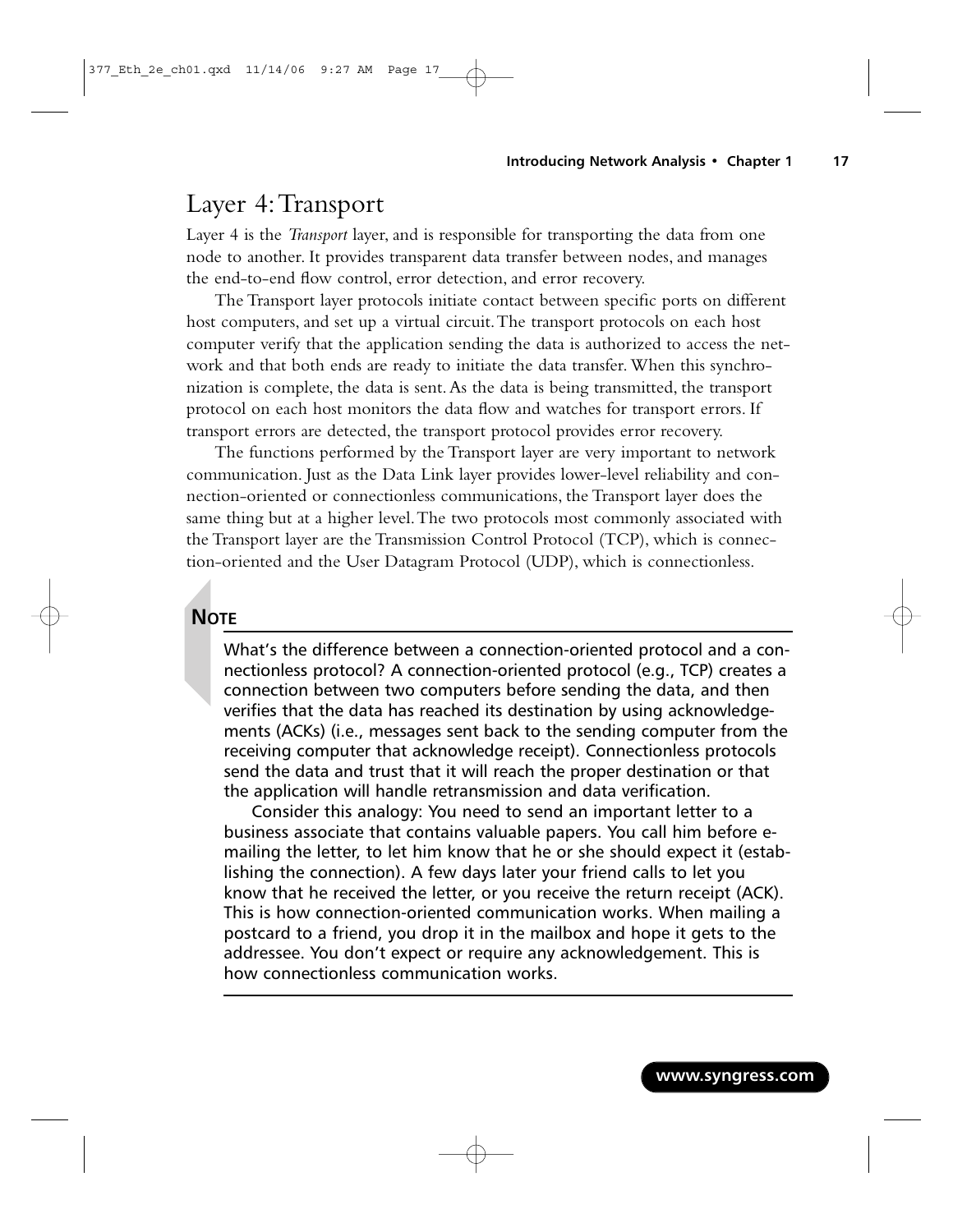#### **18 Chapter 1 • Introducing Network Analysis**

The Transport layer also manages the logical addressing of ports.Think of a port as a suite or apartment number within a building that defines exactly where the data should go.

| Internet Protocol (IP)<br>Port(s) | Protocol(s)        | <b>Description</b>                                                                                                                                                    |
|-----------------------------------|--------------------|-----------------------------------------------------------------------------------------------------------------------------------------------------------------------|
| 80                                | <b>TCP</b>         | HTTP, commonly used for Web<br>servers                                                                                                                                |
| 443                               | <b>TCP</b>         | <b>Hypertext Transfer Protocol Secure</b><br>sockets (HTTPS) for secure Web<br>servers.                                                                               |
| 53                                | <b>UDP and TCP</b> | Domain Name Server/Service (DNS)<br>for resolving names to IP addresses                                                                                               |
| 25                                | <b>TCP</b>         | Simple Mail Transfer<br>Protocol(SMTP), used for sending<br>e-mail                                                                                                    |
| 22                                | <b>TCP</b>         | The Secure Shell (SSH) protocol                                                                                                                                       |
| 23                                | <b>TCP</b>         | Telnet, an insecure administration<br>protocol                                                                                                                        |
| 20 and 21                         | <b>TCP</b>         | An insecure Fire Transfer Protocol<br>(FTP)                                                                                                                           |
| 135-139 and 445                   | <b>TCP and UDP</b> | Windows file sharing, login, and<br>Remote Procedure Call (RPC)                                                                                                       |
| 500                               | <b>UDP</b>         | Internet Security Association and<br>Key Management Protocol<br>(ISAKMP) key negotiation for<br>Secure Internet Protocol (IPSec) vir-<br>tual private networks (VPNs) |
| 5060                              | <b>UDP</b>         | Session Initiation Protocol (SIP) for<br>some VoIP uses                                                                                                               |
| 123                               | <b>UDP</b>         | Network Time Protocol (NTP) for<br>network time synchronization                                                                                                       |

**Table 1.1** Commonly Used Internet Ports

A computer may have several network applications running at the same time (e.g., a Web browser sending a request to a Web server for a Web page, an e-mail client sending and receiving e-mail, and a file transfer program uploading or downloading information to and from an FTP server).The mechanism for determining which incoming data packets belong to which application is the function of port numbers.The FTP protocol is assigned a particular port, whereas the Web browser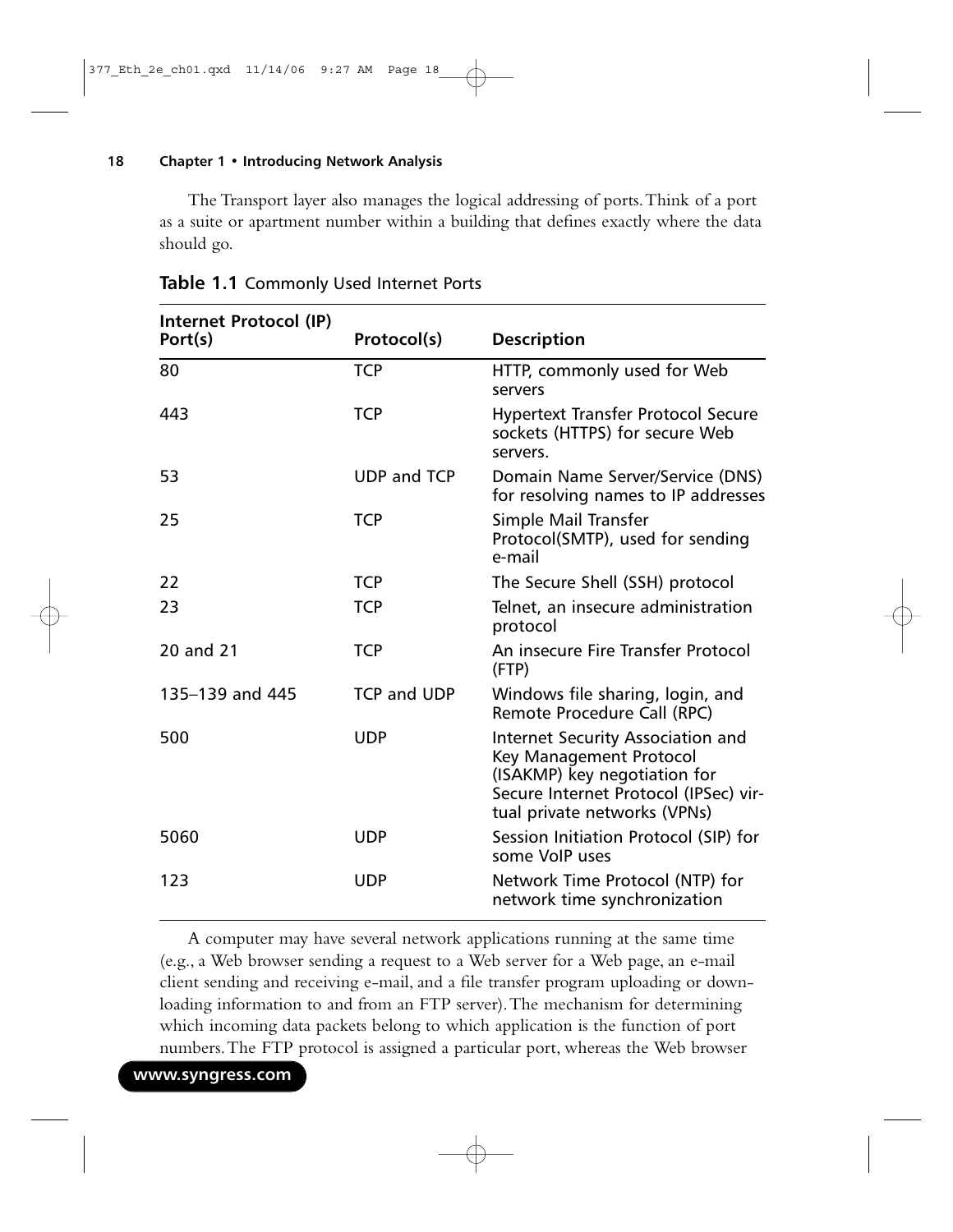and e-mail clients use different protocols (e.g., HTTP and POP3 or Internet Message Access Protocol [IMAP]) that have their own assigned ports; thus the information intended for the Web browser doesn't go to the e-mail program by mistake. Port numbers are used by TCP and UDP.

Finally, the Transport layer deals with name resolution. Most users prefer to identify computers by name instead of by IP address (i.e., *www.microsoft.com* instead of 207.46.249.222), however, computers only interpret numbers, therefore, there must be a way to match names with numerical addresses. Name resolution methods such as the DNS solve this problem.

#### Layer 5: Session

After the Transport layer establishes a virtual connection, a communication session is made between two processes on two different computers.The Session layer (layer 5) is responsible for establishing, monitoring, and terminating sessions, using the virtual circuits established by the Transport layer.

The Session layer is also responsible for putting header information into data packets that indicates where a message begins and ends. Once header information is attached to the data packets, the Session layer performs synchronization between the sender's Session layer and the receiver's Session layer.The use of ACKs helps coordinate the transfer of data at the Session-layer level.

Another important function of the Session layer is controlling whether the communications within a session are sent as full-duplex or half-duplex messages. Halfduplex communication goes in both directions between the communicating computers, but information can only travel in one direction at a time (e.g., radio communications where you hold down the microphone button to transmit, but cannot hear the person on the other end). With full-duplex communication, information can be sent in both directions at the same time (e.g., a telephone conversation, where both parties can talk and hear one another at the same time).

Whereas the Transport layer establishes a connection between two machines, the Session layer establishes a connection between two processes.An application can run many processes simultaneously to accomplish the work of the application.

After the Transport layer establishes the connection between the two machines, the Session layer sets up the connection between the application process on one computer and the application process on another computer.

### Layer 6: Presentation

Data translation is the primary activity of the Presentation layer (layer 6). When data is sent from a sender to a receiver, it is translated at the Presentation layer (i.e., the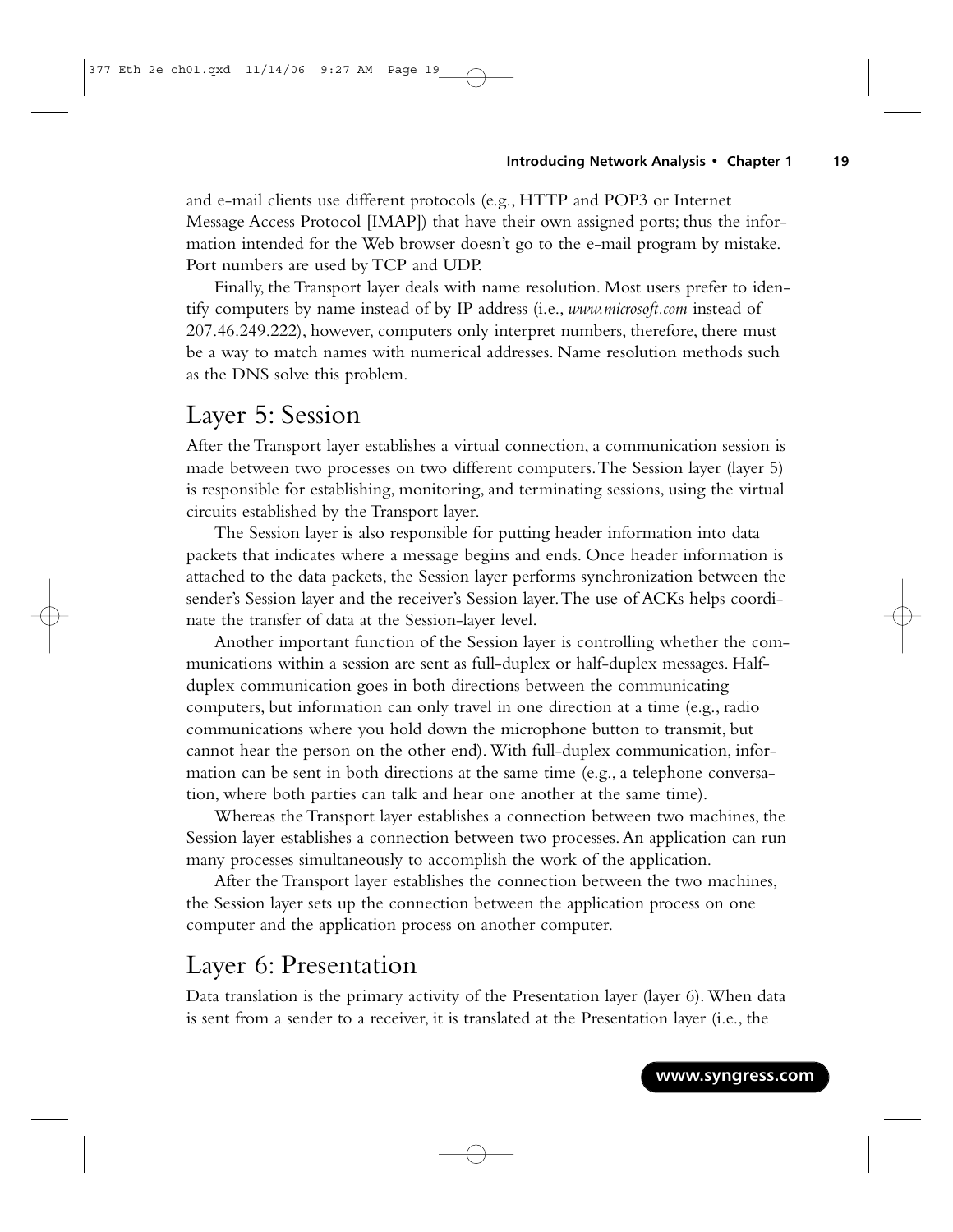sender's application passes data down to the Presentation layer, where it is changed into a common format). When the data is received on the other end, the Presentation layer changes it from the common format back into a format that is useable by the application. Protocol translation (i.e., the conversion of data from one protocol to another so that it can be exchanged between computers using different platforms or OSes) takes place here.

The Presentation layer is also where *gateway* services operate. Gateways are connection points between networks that use different platforms or applications (e.g., email gateways, Systems Network Architecture (SNA) gateways, and gateways that cross platforms or file systems). Gateways are usually implemented via software such as the Gateway Services for NetWare (GSNW). Software redirectors also operate at this layer.

This layer is also where data compression takes place, which minimizes the number of bits that must be transmitted on the network media to the receiver. Data encryption and decryption also take place in the Presentation layer.

### Layer 7 Application

The *Application* layer is the point at which the user application program interacts with the network. Don't confuse the networking model with the application itself. Application processes (e.g., file transfers or e-mail) are initiated within a user application (e.g., an e-mail program).Then the data created by that process is handed to the Application layer of the networking software. Everything that occurs at this level is application-specific (e.g., file sharing, remote printer access, network monitoring and management, remote procedure calls, and all forms of electronic messaging).

Both FTP and Telnet function within the Application layer, as does the Simple Mail Transfer Protocol (SMTP), Post Office Protocol (POP), and Internet Message access Protocol *(*IMAP), all of which are used for sending or receiving e-mail. Other Application-layer protocols include HTTP, Network News Transfer Protocol (NNTP), and Simple network Management Protocol (SNMP).

You have to distinguish between the protocols mentioned and the applications that might bear the same names, because there are many different FTP programs made by different software vendors that use the FTP to transfer files.

The OSI model is generic and can be used to explain all network protocols. Various protocol suites are often mapped against the OSI model for this purpose.A solid understanding of the OSI model aids in network analysis, comparison, and troubleshooting. However, it is important to remember that not all protocols map well to the OSI model (e.g., TCP/IP was designed to map to the U.S. Department of Defense (DoD) model). In the 1970s, the DoD developed its four-layer model. The core Internet protocols adhere to this model.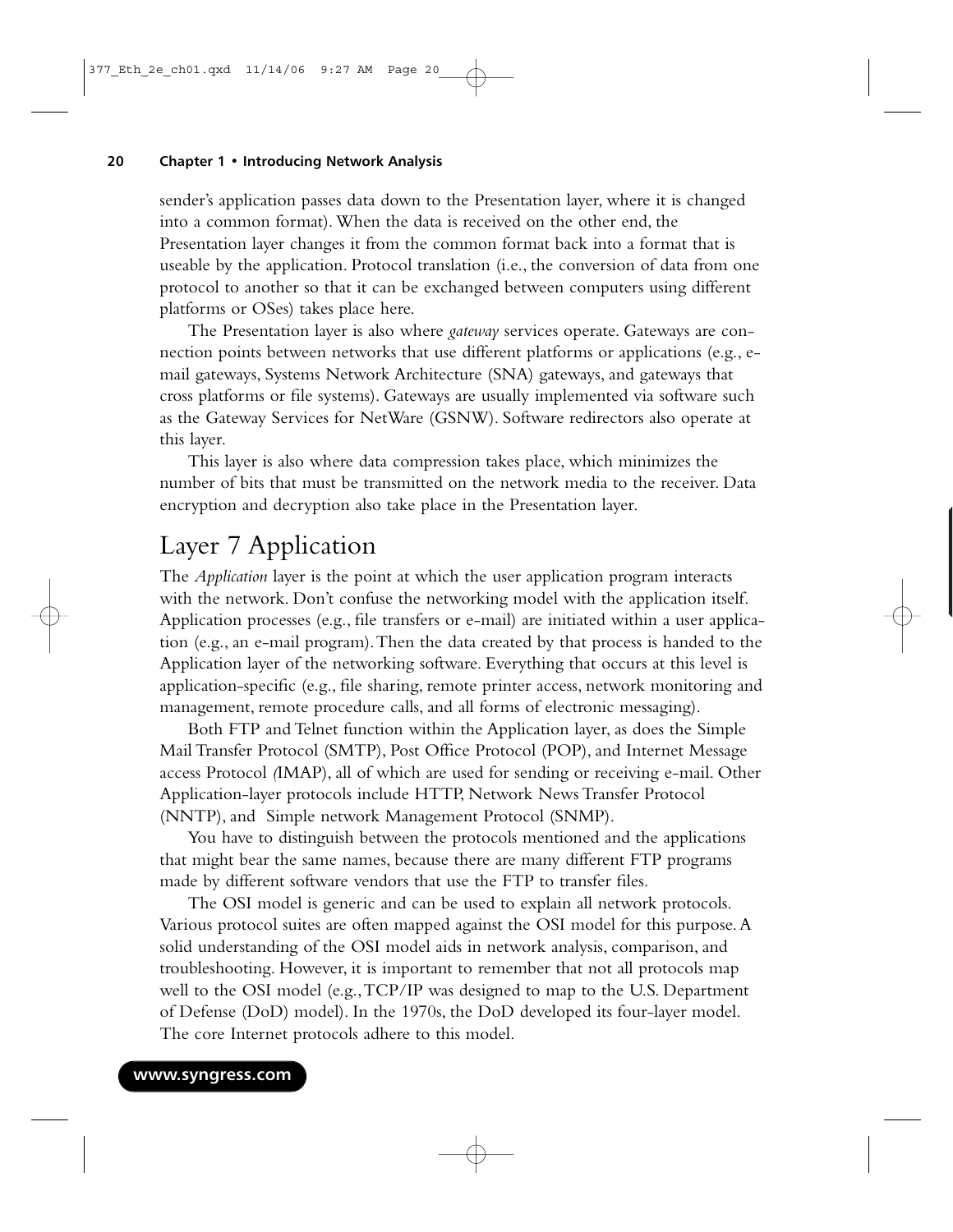The DoD model is a condensed version of the OSI model. Its four layers are:

- **Process Layer** This layer defines protocols that implement user-level applications (e.g., e-mail delivery, remote login, and file transfer).
- **Host-to-host Layer** This layer manages the connection, data flow management, and retransmission of lost data.
- **Internet Layer** This layer delivers data from the source host to the destination host across a set of physical networks that connect the two machines.
- **Network Access Layer** This layer manages the delivery of data over a particular hardware media.

### Notes From the Underground…

#### **Writing Your Own Sniffer**

There is an excellent paper titled "Basic Packet-Sniffer Construction from the Ground Up" by Chad Renfro that is located at www.packetstormsecurity.org /sniffers/Sniffer\_construction.txt. In this paper, he presents a basic 28-line packet sniffer that is written in C, called *sniff.c*, which he explains line-by-line in an easy-to-understand manner. The program demonstrates how to use the *raw\_socket* device to read TCP packets from the network, and how to print basic header information to *stdout*. For simplicity, the program operates in non-promiscuous mode; therefore, you first need to put your interface in promiscuous mode using the **ifconfig eth0 promisc** command.

There is also a header file that must be copied into the same directory as *sniff.c*, that provides standard structures to access the IP and TCP fields in order to identify each field in the IP and TCP header.

To run the program, copy the *sniff.c* and *headers.h* files into one directory, and enter **gcc -o sniff sniff.c**. This compiles the program and creates an executable file called *sniff*, which is run by typing **./sniff**. The following text shows the output of the sniff program when a Telnet and FTP connection was attempted:

Bytes received ::: 48 Source address ::: 192.168.1.1 IP header length ::: 5

**Continued**

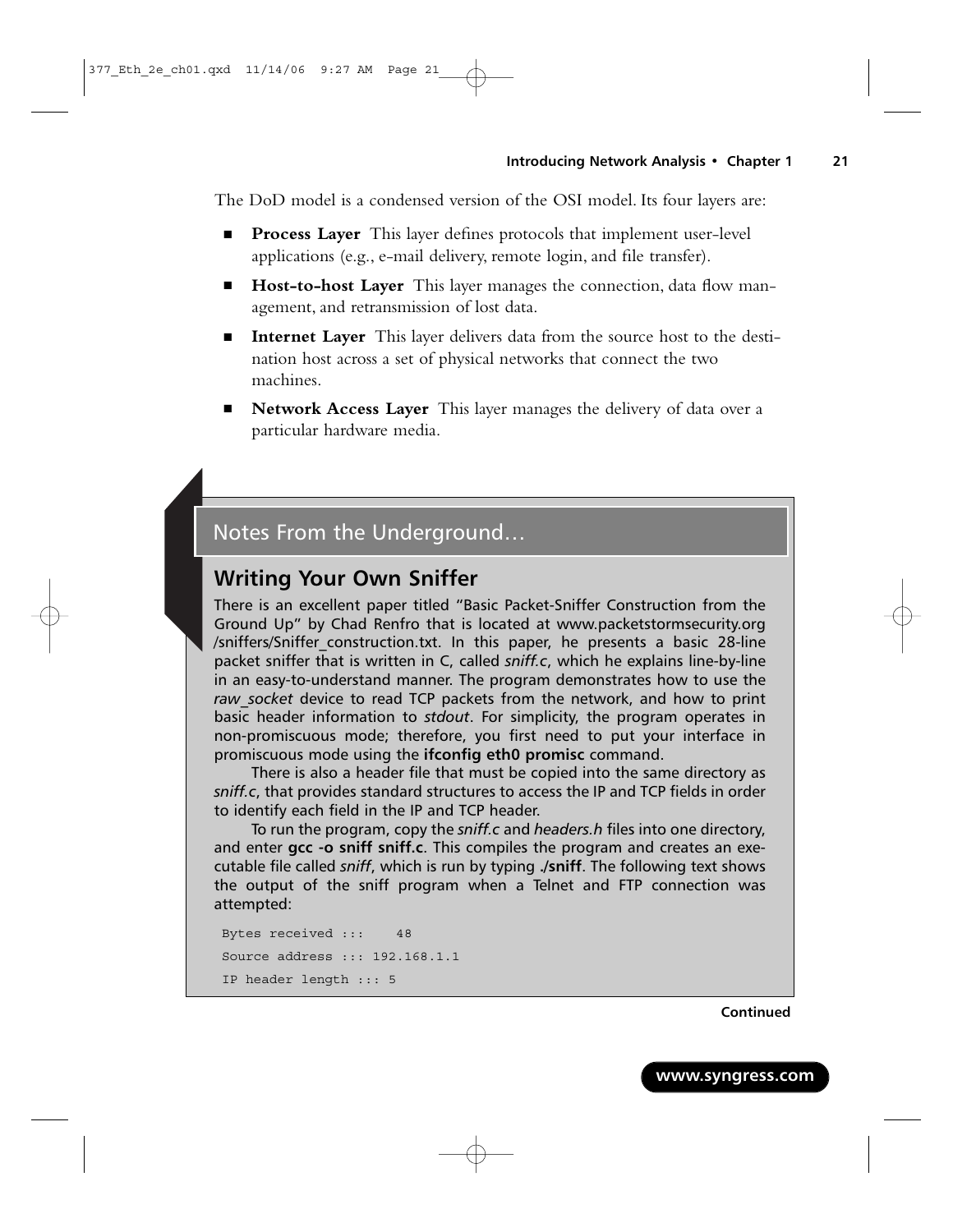```
Protocol ::: 6
Source port ::: 1372
Dest port ::: 23
Bytes received ::: 48
Source address ::: 192.168.1.1
IP header length ::: 5
Protocol ::: 6
Source port ::: 1374
Dest port ::: 21
```
Once you are done capturing data, you can end the program by typing **Ctrl-C**. You may also want to remove your interface from promiscuous mode by typing the **ifconfig eth0 –promisc** command.

## CSMA/CD

Ethernet uses the CSMA/CD protocol in order for devices to exchange data on the network.The term *multiple access* refers to the fact that many network devices attached to the same segment have the opportunity to transmit. Each device is given an equal opportunity; no device has priority over another. *Carrier sense* describes how an Ethernet interface on a network device listens to the cable before transmitting.The network interface ensures that there are no other signals on the cable before it transmits, and listens while transmitting to ensure that no other network device transmits data at the same time. When two network devices transmit at the same time, a *collision* occurs. Because Ethernet interfaces listen to the media while they are transmitting, they can identify the presence of others through *collision detection*. If a collision occurs, the transmitting device waits for a small, random amount of time before retransmitting.This function is known as *random backoff*.

Traditionally, Ethernet operation has been half-duplex, which means that an interface can either transmit or receive data, but not at the same time. If more than one network interface on a segment tries to transmit at the same time, a collision occurs per CSMA/CD. When a crossover cable is used to connect two devices, or a single device is attached to a switch port, only two interfaces on the segment need to transmit or receive; no collisions occur.This is because the transmit (TX) of device A is connected to the receive (RX) of device B, and the TX of B is connected to the RX of device A.The collision detection method is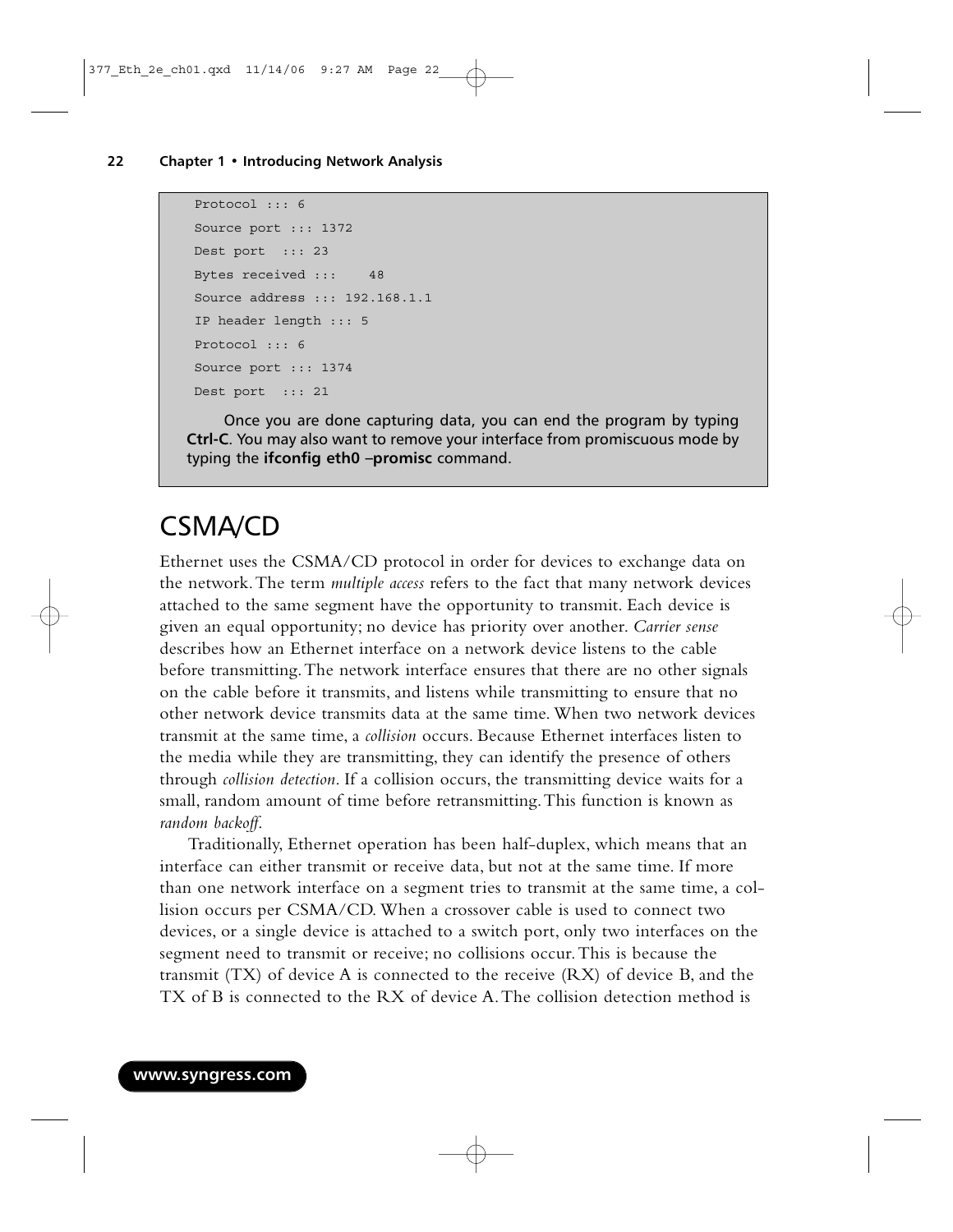no longer necessary, therefore, interfaces can be placed in full-duplex mode, which allows network devices to transmit and receive at the same time, thereby increasing performance.

## The Major Protocols: IP, TCP, UDP, and ICMP

The next four protocols are at the heart of how the Internet works today.

#### **NOTE**

Other, different protocols are used across the Internet, and new protocols are constantly created to fulfill specific needs. One of these is Internet Protocol version 6 (IPv6), which seeks to improve the existing Internet protocol suite by providing more IP addresses, and by improving the security of network connections across the Internet using encryption. For more information on IPv6, see http://en.wikipedia.org/wiki/IPv6.

### IP

The IP is a connectionless protocol that manages addressing data from one point to another, and fragments large amounts of data into smaller, transmittable packets.The major components of Internet Protocol datagrams are:

- **IP Identification (IPID)** Tries to uniquely identify an IP datagram.
- **Protocol** Describes the higher-level protocol contained within the datagram.
- **Time-to-live (TTL)** Attempts to keep datagrams and packets from routing in circles. When TTL reaches 0, the datagram is dropped.The TTL allows traceroute to function, identifying each router in a network by sending out datagrams with successively increasing TTLs, and tracking when those TTLs are exceeded.
- **Source IP Address** The IP address of the host where the datagram was created.
- **Destination IP Address** The destination of where the datagram should be sent.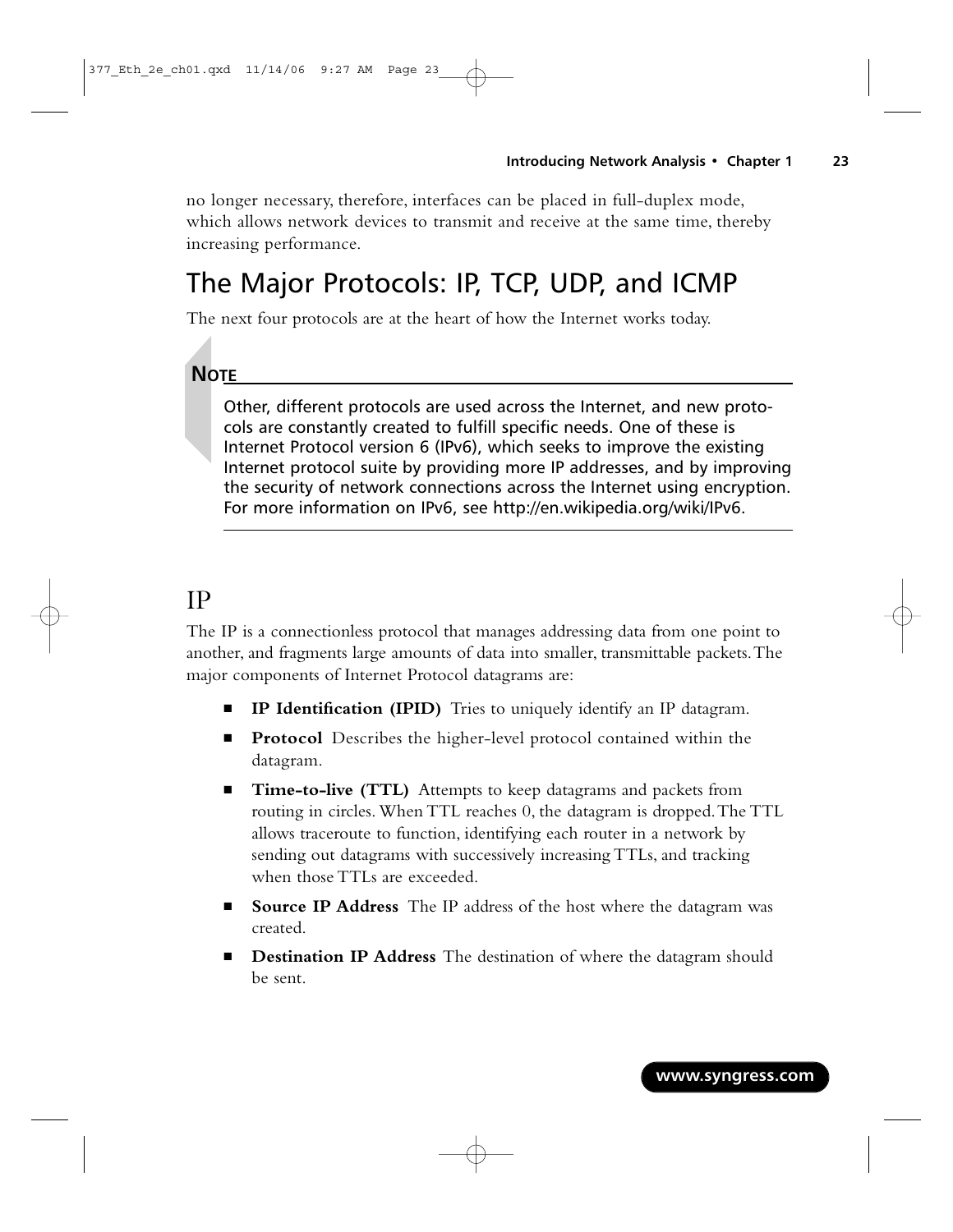### IP Address Source Spoofing

It is possible to spoof any part of an IP datagram; however, the most commonly spoofed IP component is the source IP address. Also, not all protocols function completely with a spoofed source IP address (e.g., connection-oriented protocols such as TCP require handshaking before data can be transmitted, thereby reducing the effectiveness of spoofing-based attacks).

Spoofing can also be used as a DoS attack. If Network A sends a datagram to Network B, with a spoofed source IP host address on Network C, Network C will see traffic going to it that originates from Network B, perhaps without any indication that Network A is involved at all.

The best practice for network administrators is to ensure that the network can only originate packets with a proper Source IP address (i.e., an IP address in the network itself).

### Internet Control Message Protocol

The Internet Control Message Protocol (ICMP) manages errors that occur between networks on the IP.The following are common types of ICMP messages:

- **Echo Request/Reply** Used by programs such as *ping* to calculate the delay in reaching another IP address.
- **Destination Unreachable: Network Unreachable and Port Unreachable** Sent to the source IP address of a packet when a network or port cannot be reached.This happens when a firewall rejects a packet or if there is a network problem.There are a number of subtypes of Destination Unreachable messages that are helpful at diagnosing communication issues.
- **Time Exceeded** Occurs when the TTL of a packet reaches 0.

### **TCP**

TCP packets are connection-oriented, and are used most often to transmit data.The connection-oriented nature of TCP packets makes it a poor choice for source IP address spoofing. Many applications use TCP, including the Web (HTTP), e-mail (SMTP), FTP, SSH, and the Windows Remote Desktop Protocol (RDP).

**www.syngress.com**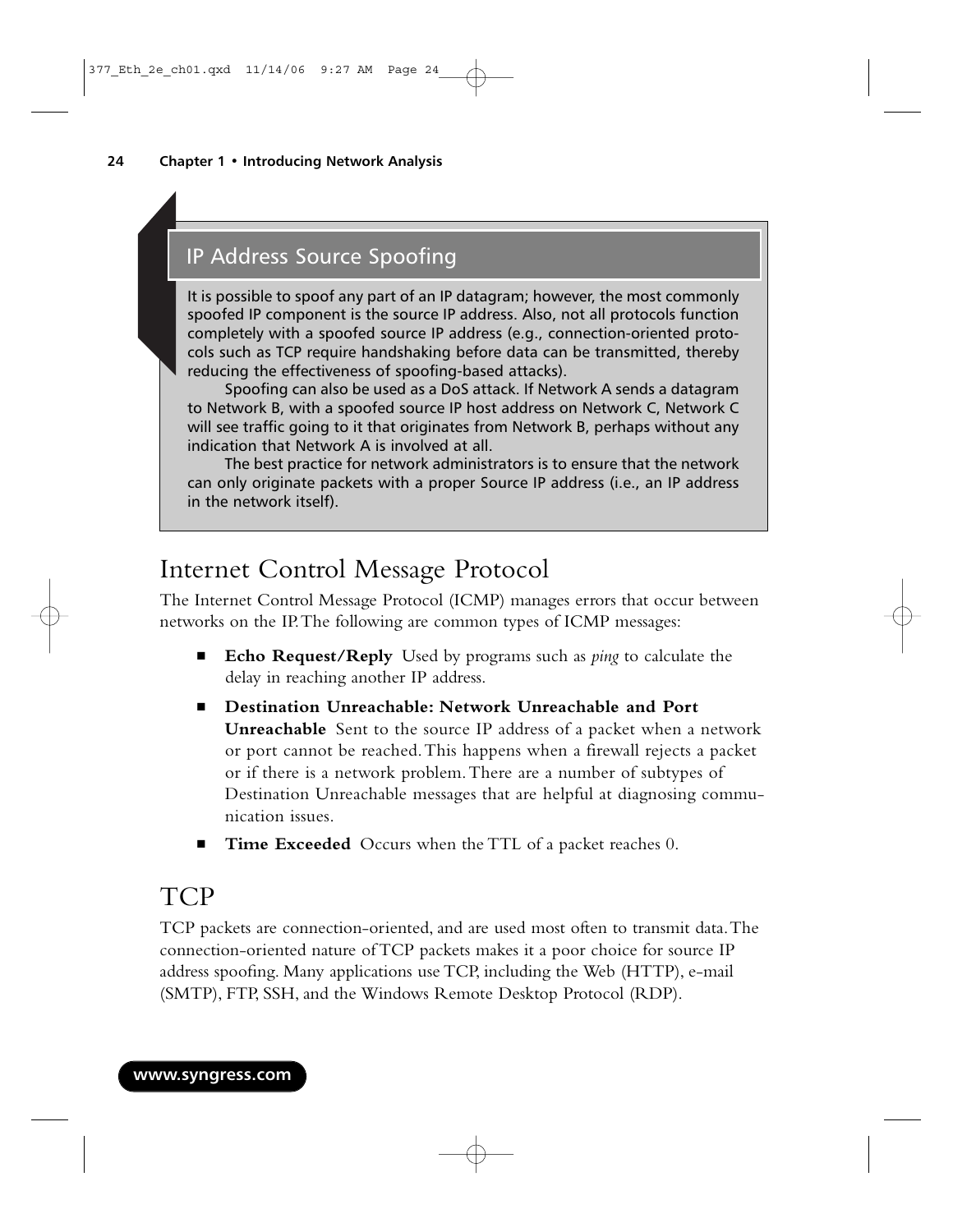### *The TCP Handshake*

An important concept of the TCP is *handshaking*. Before any data can be exchanged between two hosts, they must agree to communicate. Host A sends a packet with the SYN flag set to Host B. If Host B is willing and able to communicate, it returns the SYN packet and adds an ACK flag. Host A begins sending data, and indicates to Host B that it also received the ACK. When the communication between the hosts ends, a packet with the FIN (finish) flag is sent, and a similar acknowledgement process is followed.

### *TCP Sequence*

Another important component of TCP is *sequence identification*, where each packet sent is part of a sequence.Through these numbers,TCP handles complex tasks such as retransmission, acknowledgement, and order.

## UDP

UDP packets are the connectionless equivalent to TCP, and are used for many purposes, the most important being that DNS uses UDP for most of its work. DNS finds out which IP address corresponds to which hostname (e.g., www.example.com is not routable as an IP address inside an IP datagram; however, through a DNS system it can find the IP address to route traffic to). Other uses of UDP include VoiP and many online games and streaming media types.

## Hardware: Cable Taps, Hubs, and Switches

*Cable taps* are hardware devices that assist in connecting to a network cable.Test access points (Taps) use this device to access any cables between computers, hubs, switches, routers, and other devices.Taps are available in full- or half-duplex for 10, 100, and 1,000 Mbps Ethernet links.They are also available in various multi-port sizes.The following is a list of some popular cable tap products:

- Net Optics carries several types of network taps for copper and fiber cables, and is available at www.netoptics.com.
- The Finisar Tap family offers a variety of taps for copper and fiber cables, and is available at www.finisar.com/nt/taps.php.

A *hub* is a device that allows you to connect multiple hosts together on a shared medium (e.g., Ethernet). When a computer sends information, it travels into the hub and the hub forwards the information to all other computers connected to it.The computer that the information was intended for will recognize its own MAC address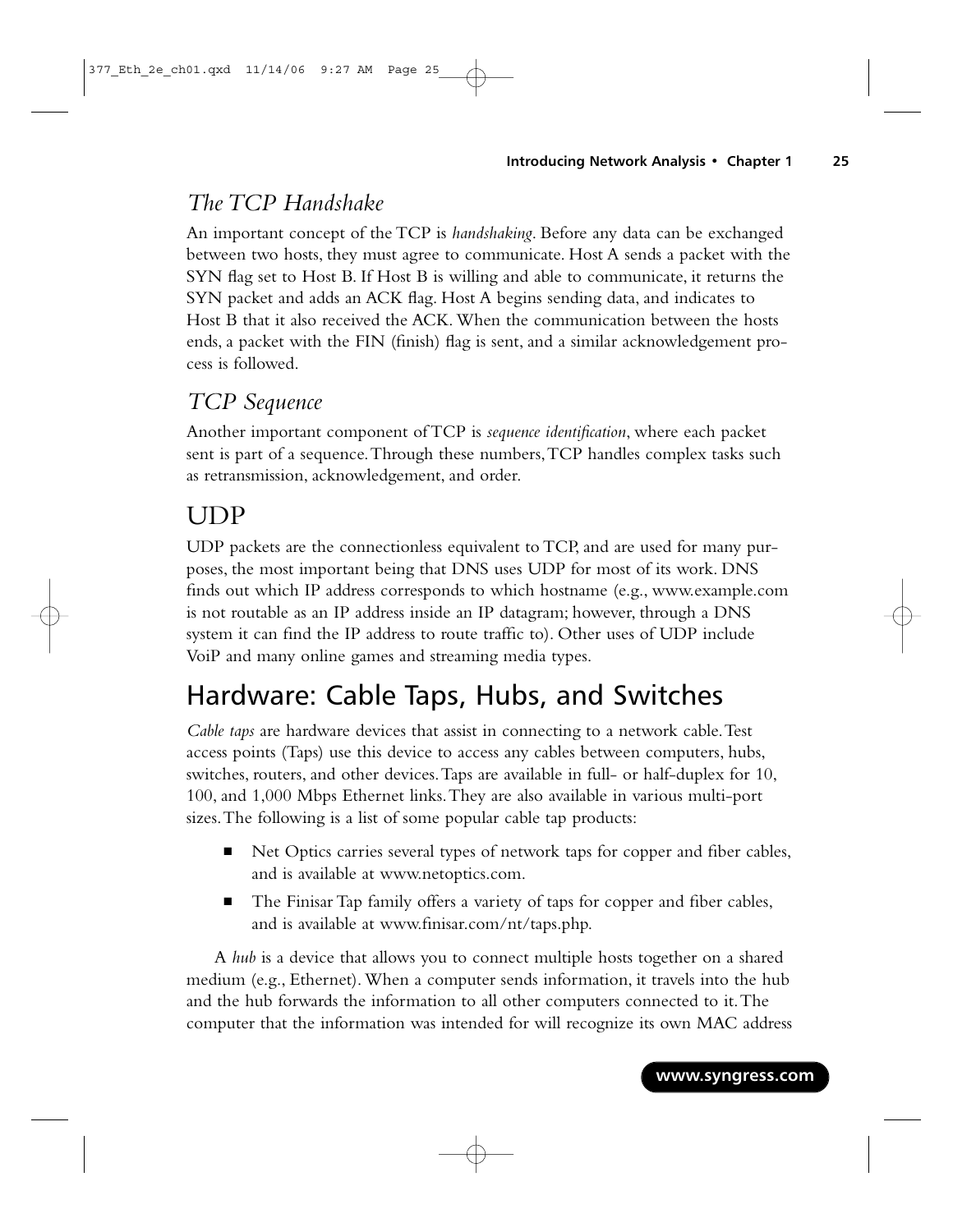#### **26 Chapter 1 • Introducing Network Analysis**

in the packet header and accept the data.The area that the hub forwards all information to is known as a *collision domain* (also known as *broadcast domain*).A hub has only one collision domain for all traffic to share. Figure 1.4 shows a network architecture with collision domains related to hubs. Large collisions make sniffing easier and create performance issues such as bandwidth hogging or excessive traffic on the hub.





A switch is also used to connect computers together on a shared medium; however, when a switch receives information, it doesn't blindly send it to all other computers; it looks at the packet header to locate the destination MAC address, and maintains a list of all MAC addresses and corresponding ports on the switch that the computers are connected to. It then forwards the packets to the specified port.This narrows the collision domain to a single port (see Figure 1.5).This type of collision domain also provides a definite amount of bandwidth for each connection rather than a shared amount on a hub. Because the price of switches has fallen dramatically in the last few years, there is no reason not to replace hubs with switches, or to choose switches when purchasing new equipment. Also, some

**www.syngress.com**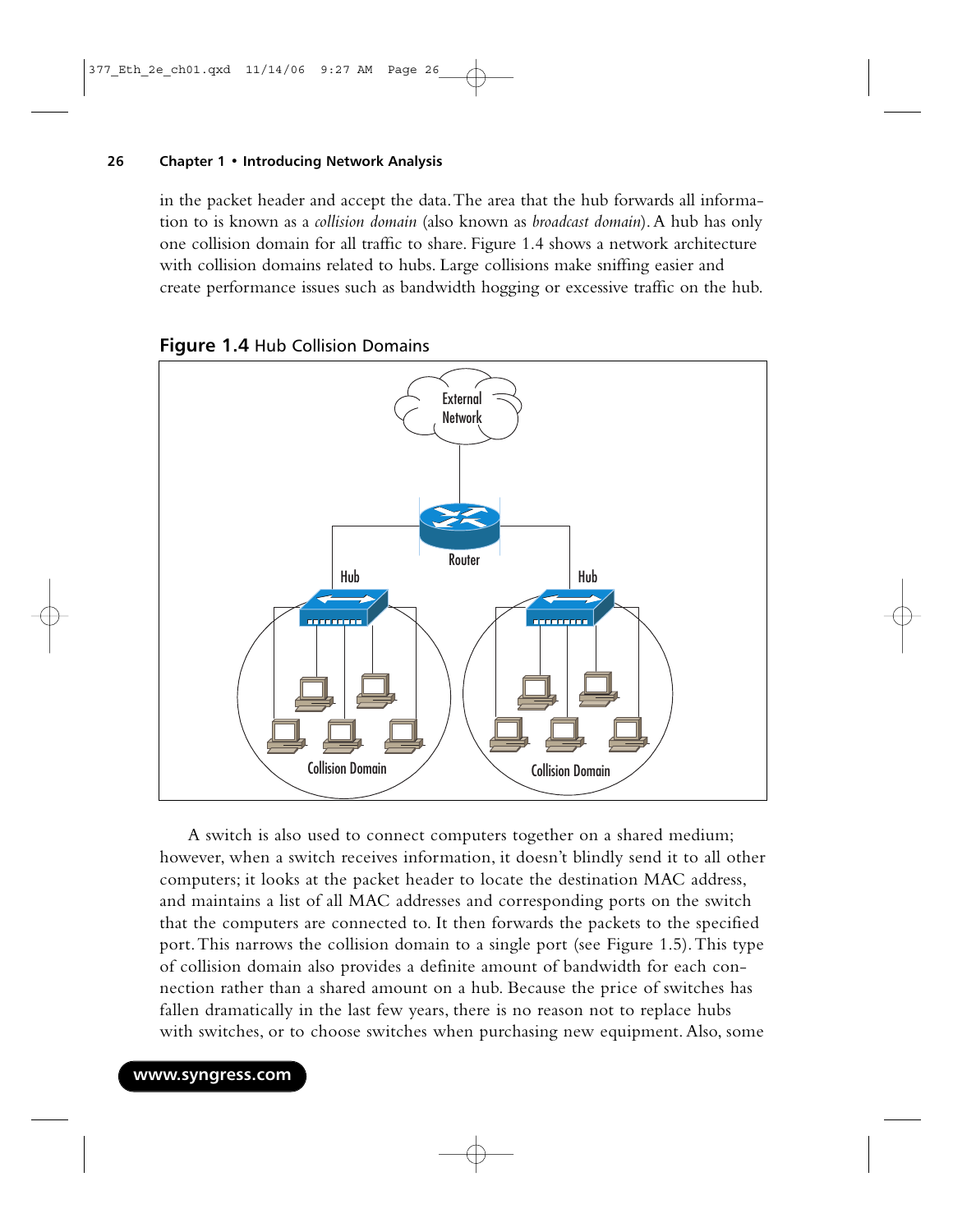of the more costly switches include better technology that makes them more resistant to sniffing attacks.





As you can see from the diagrams, hubs make sniffing easier and switches make sniffing more difficult. However, switches can be tricked, as discussed in the "Defeating Switches" section.

## Port Mirroring

If you are working on a network that uses switches and you want to perform network analysis legitimately, you are in luck; most switches and routers come with *port mirroring* (also known as *port spanning*).To mirror ports, you have to configure the switch to duplicate the traffic from the port you want to monitor to the port you are connected to.

Using port spanning does not interfere with the normal operation of switches, but you should always check the documentation of the exact switch you are configuring and periodically check the device's logs.You won't affect the switch, but you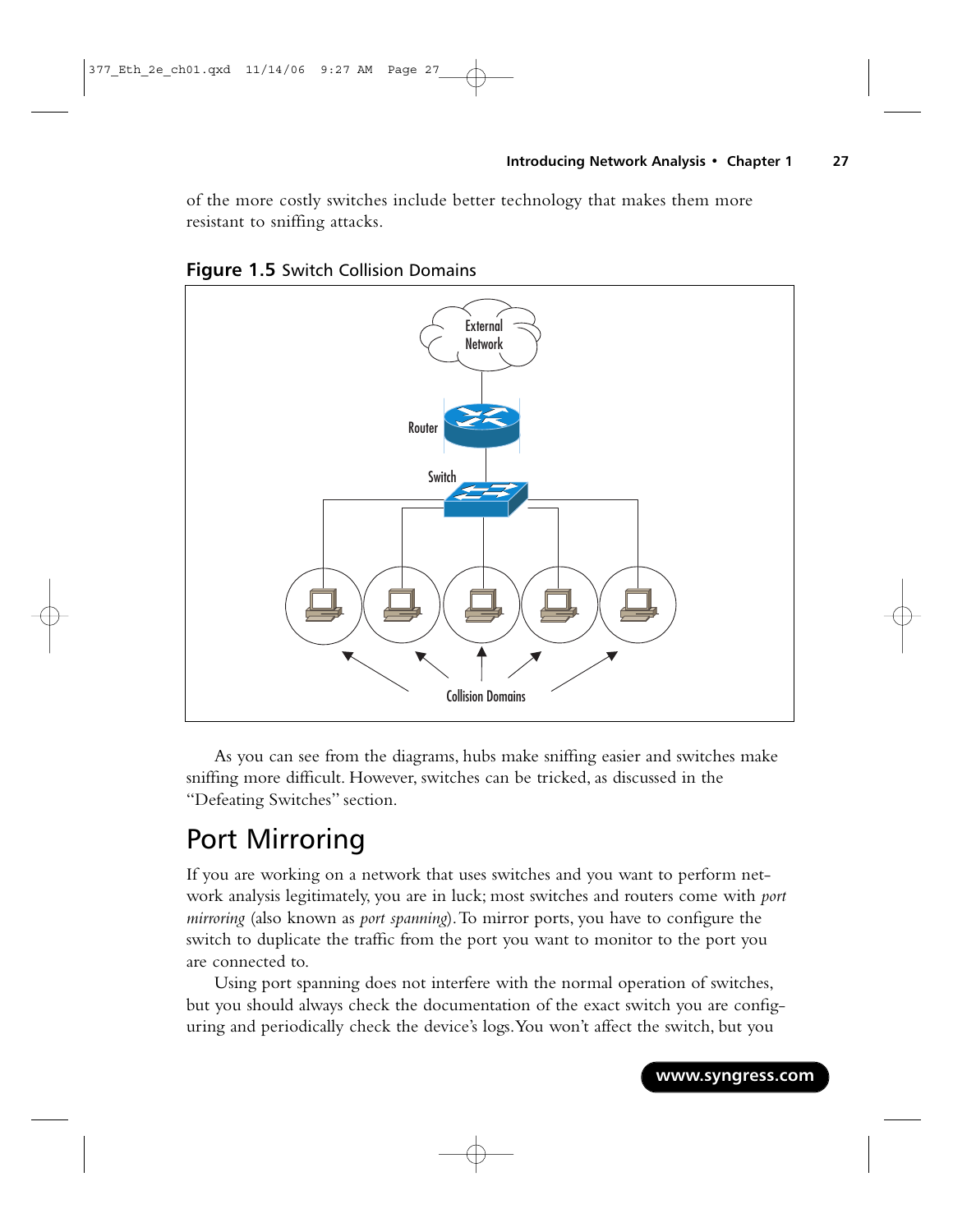#### **28 Chapter 1 • Introducing Network Analysis**

will increase the amount of traffic on a specific destination port, therefore, make sure your properly configured network analyzer is the destination port.Also, consult the documentation for your specific switch to learn the exact command to enable port mirroring (see Figure 1.6).The switch is configured to mirror all port 1 traffic to port 5, and the network analyzer sees all traffic to and from Computer A. Sometimes administrators mirror the uplink port on a switch, so that they can see all of the traffic to and from the switch and all of its ports.



#### **Figure 1.6** Port Mirroring

### **NOTE**

*Span* stands for Switched Port Analyzer. Cisco uses the word *span* to describe the concept of port mirroring. In Cisco terms, spanning a port is the same as mirroring a port.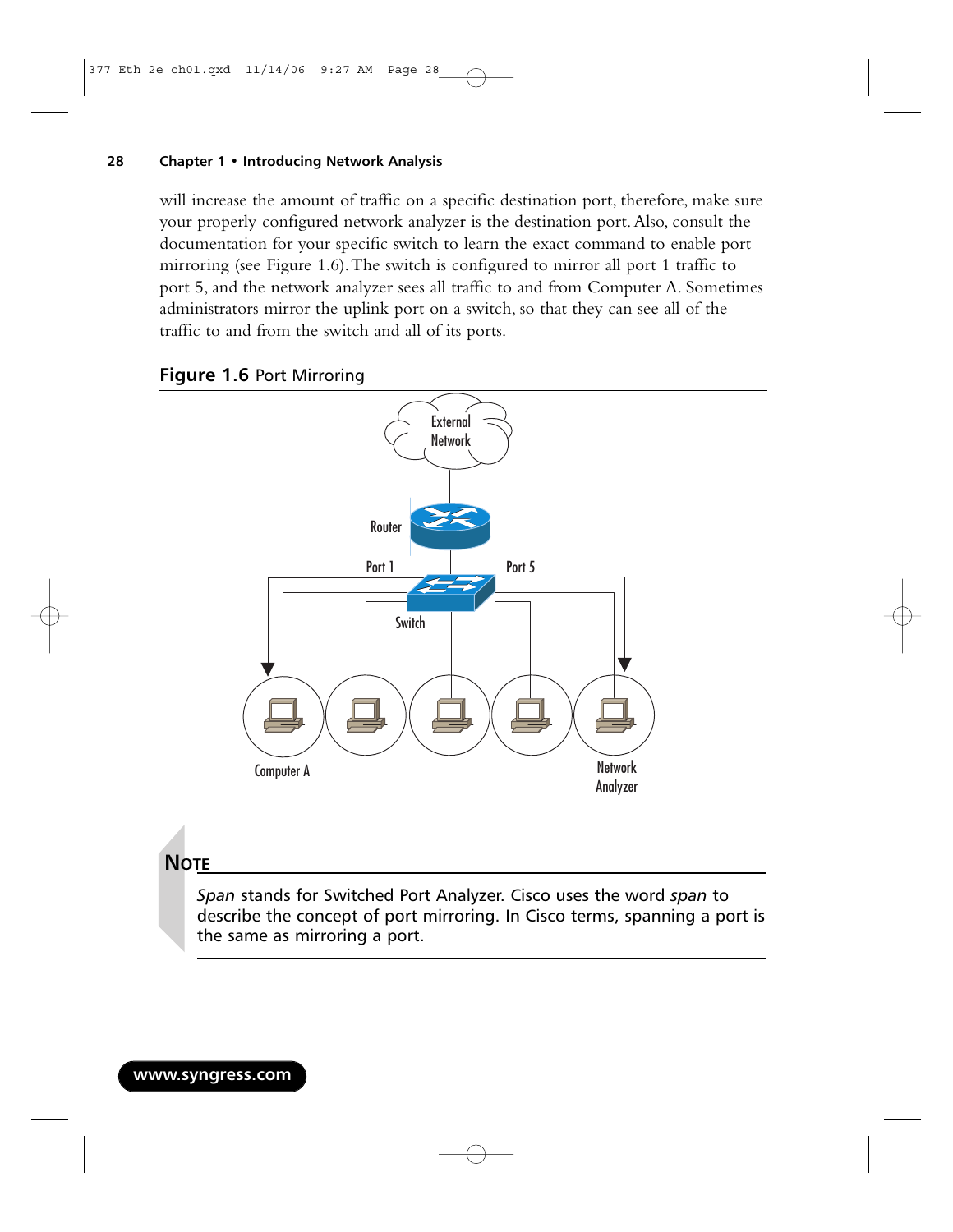## Defeating Switches

As mentioned earlier, using switches on a network makes sniffing more difficult. In theory, you should only see traffic destined for you own computer on a switch; however, there are ways to circumvent its technology.The following list describes several ways in which a switch can be defeated:

- **Switch Flooding** Some switches can be made to act like a hub, where all packets are broadcast to all computers.This can be accomplished by overflowing the switch address table with a large number of fake MAC addresses (known as a device *failing open)*, thus removing all security provisions. Devices that *fail close* incorporate some type of security measure (e.g., shutting down all communications).The Dsniff package comes with a program called *macof* that is designed to switch MAC address flooding. It can be downloaded from www.monkey.org/~dugsong/dsniff.
- **ARP Redirects** When a computer needs the MAC address of another computer, it sends an Address Resolution Protocol (ARP) request. Each computer also maintains an ARP table that stores the MAC addresses of the computers it talks to.ARPs are broadcast on a switch; therefore, all computers on that switch see the request and the response.There are several methods that use ARP to trick a switch into sending traffic somewhere it shouldn't. First, an intruder can subvert a switch by sending out an ARP claiming to be someone else.An intruder can also send an ARP claiming to be the router, in which case computers will try to send their packets through the intruder's computer. Or, an intruder will send an ARP request to just one victim, claiming to be the router, at which point the victim starts forwarding packets to the intruder.
- **ICMP Redirect** Sometimes computers are on the same physical segment and switch, but different logical segments.This means they are in different IP subnets. When Computer A wants to talk to Computer B it sends its request through a router.The router knows that they are on the same physical segment, so it sends an ICMP Redirect to Computer A letting it know that it can send its packets directly to Computer B.An intruder (Computer X) can send a fake ICMP redirect to Computer A, telling it to send Computer B's packets to Computer X.
- **ICMP Router Advertisements** These advertisements tell computers which router to use. Intruders then send out advertisements claiming to be that router, at which point the computers begin forwarding all packets through the intruder.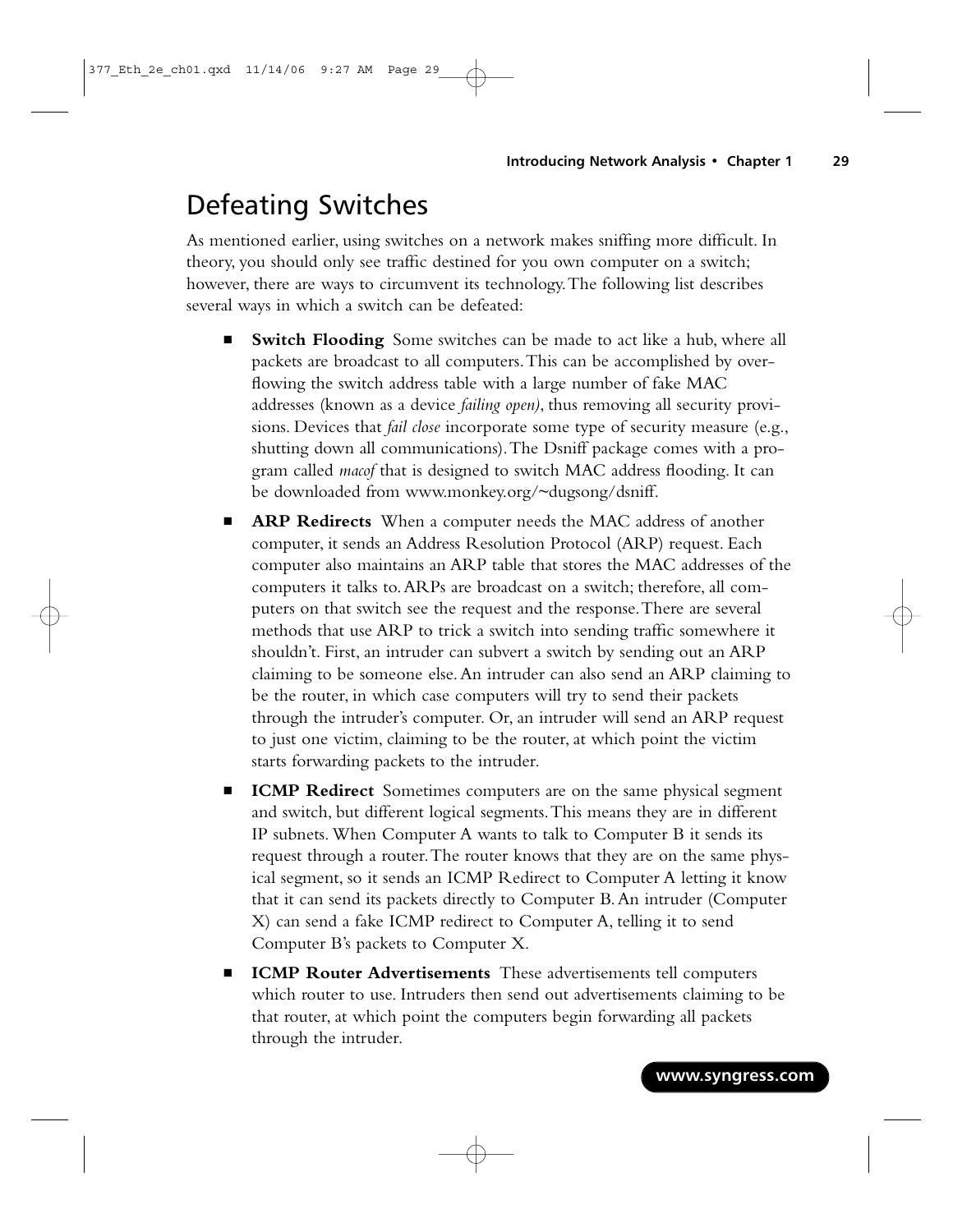#### **30 Chapter 1 • Introducing Network Analysis**

■ **MAC Address Spoofing** An intruder can pretend to use a different computer by spoofing its MAC address. Sending out packets with the source address of the victim tricks the switch.The switch enters the spoofed information into its table and begins sending packets to the intruder. But what about the victim who is still on the switch, sending updates that are causing the switch to change the table back? This can be solved by taking the victim offline with some type of DoS attack, and then redirecting the switch and continuing communications.An intruder could also broadcast the traffic that he or she receives to ensure that the victim computer still receives the packets. Some switches have a countermeasure that allows you to statically assign a MAC address to a port.This may be difficult to manage if you have a large network, but it will eliminate MAC spoofing. Other switch configurations allow a port to be locked to the first MAC it encounters, and presents a compelling balance between manageability and security in environments where physical port access is restricted.

To spoof your MAC on Linux or Solaris use the **ifconfig** command as follows:

```
ifconfig eth0 down
ifconfig eth0 hw ether 00:02:b3:00:00:AA
ifconfig eth0 up
```
Register the MAC on all hosts by broadcast ping: **ping -c 1 -b 192.168.1.255**.

Now you can sniff all traffic to the computer that owns this MAC address.

- **Reconfigure Port Spanning On the Switch** As mentioned earlier, switch ports can be configured to see traffic destined for other ports.An intruder can perform this by connecting to the switch via Telnet or some other default back door.An intruder can also use SNMP if it is not secured.
- **Cable Taps** As mentioned earlier, cable taps can be used to physically tap into the cable.Tapping into the uplink cable on a switch shows you all of the traffic entering and exiting that switch.

There are many methods for defeating switches that are contingent on how a switch operates. Not all of the methods discussed work, especially with new, more technologically savvy switches.The Dsniff Frequently Asked Questions (FAQ)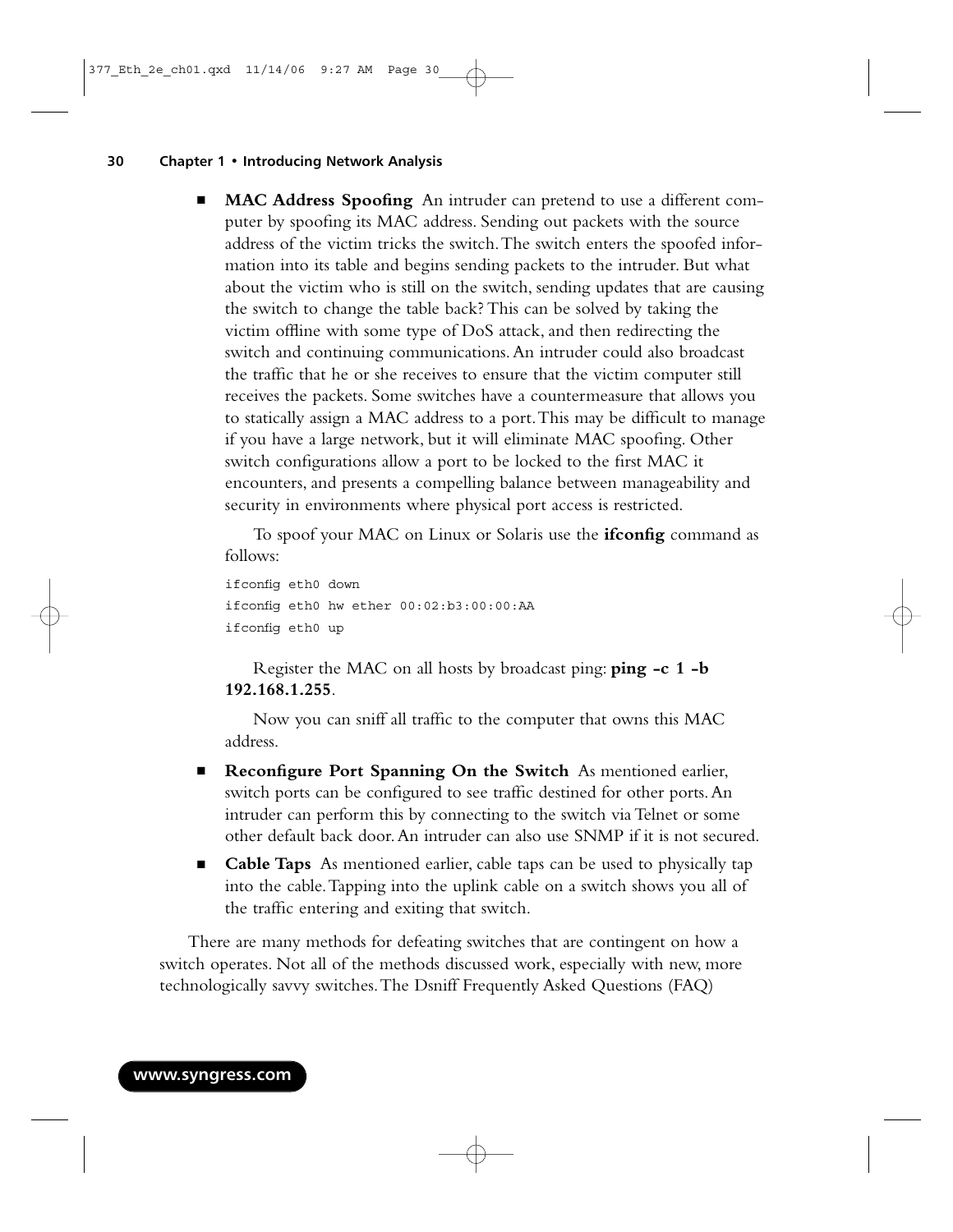helpful information for sniffing in a switched environment, and can be located at www.monkey.org/~dugsong/dsniff/faq.html.

## **Detecting Sniffers**

As mentioned earlier, sniffers are a form of passive attack.They don't interact with any devices or transmit any information, thus making them very difficult to detect. Although tricky, detecting sniffers is possible.The easiest method is to check your network interfaces to see if they are in promiscuous mode. On UNIX-based systems, the command **ifconfig –a** lists the network adapters on the system. Look for the PROMISC flag in the output, such as in the following example:

```
[root@localhost root]# ifconfig -a
eth0 Link encap:Ethernet HWaddr 00:02:B3:06:5F:5A
          inet addr:192.168.1.2 Bcast:192.168.1.255 Mask:255.255.255.0
         UP BROADCAST RUNNING PROMISC MULTICAST MTU:1500 Metric:1
         RX packets:204 errors:0 dropped:0 overruns:0 frame:0
         TX packets:92 errors:0 dropped:0 overruns:0 carrier:0
         collisions:0 txqueuelen:100
         RX bytes:46113 (45.0 Kb) TX bytes:5836 (5.6 Kb)
          Interrupt:11 Base address:0x1800 Memory:e8120000-e8120038
```
If **ifconfig** does not detect a sniffer that you know is currently installed and in promiscuous mode, you can try using the **ip link** command, a TCP/IP interface configuration and routing utility.The following example shows the output from the IP command:

```
[root@localhost root]# ip link
1: lo: <LOOPBACK,UP> mtu 16436 qdisc noqueue
    link/loopback 00:00:00:00:00:00 brd 00:00:00:00:00:00
2: eth0: <BROADCAST,MULTICAST,PROMISC,UP> mtu 1500 qdisc pfifo_fast qlen 100
    link/ether 00:02:b3:06:5f:5a brd ff:ff:ff:ff:ff:ff
```
Detecting promiscuous mode on Windows systems is difficult because there are no standard commands that list that type of information. However, there is a free tool called PromiscDetect (developed by Arne Vidstrom), which detects promiscuous mode network adapters for Windows NT, 2000, and XP. It can be downloaded from www.ntsecurity.nu/toolbox/promiscdetect.The following example shows the output of PromiscDetect: the D-link adapter is in normal operation mode, and the Intel adapter is running Wireshark: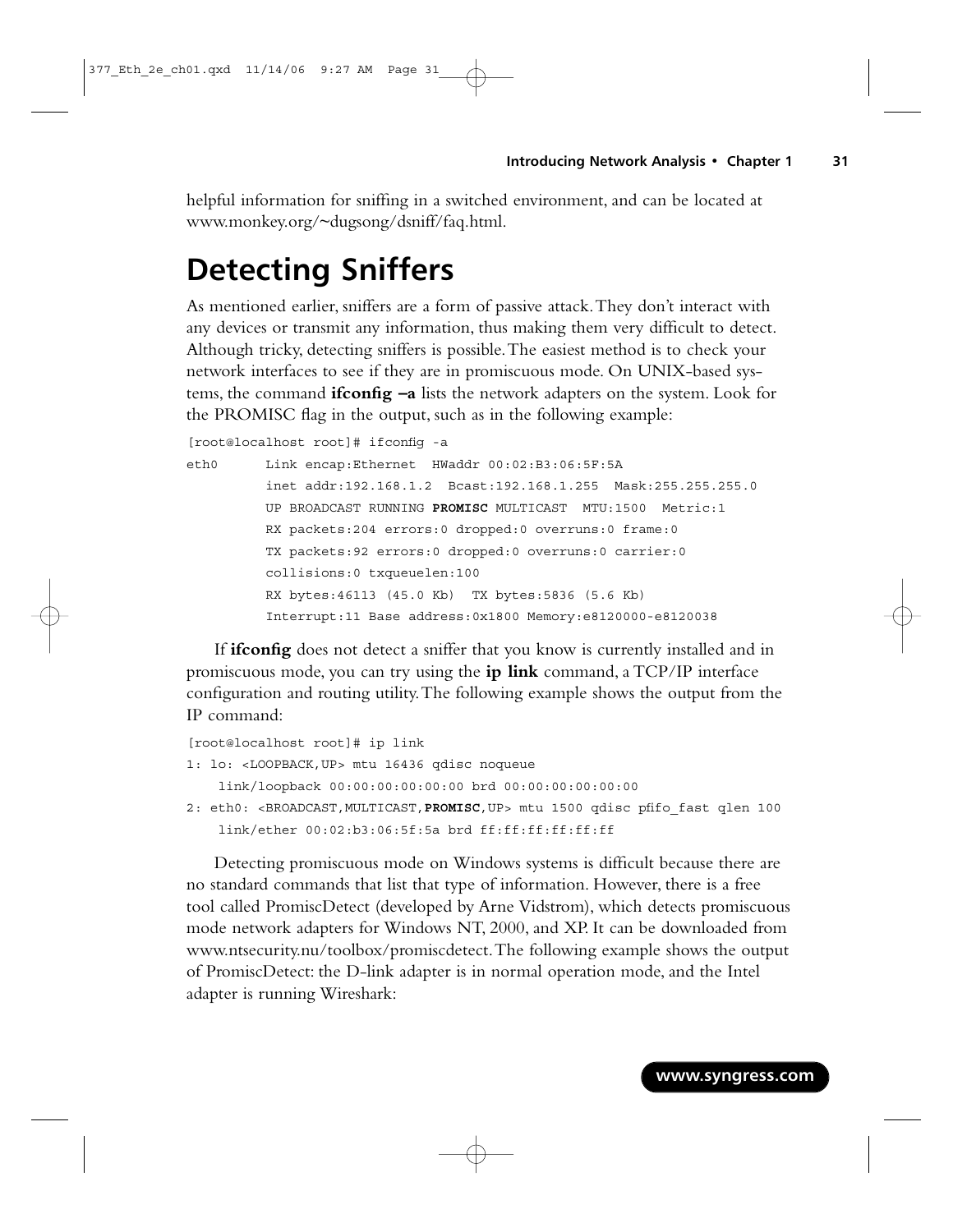```
C:\>promiscdetect
PromiscDetect 1.0 - (c) 2002, Arne Vidstrom (arne.vidstrom@ntsecurity.nu)
                  - http://ntsecurity.nu/toolbox/promiscdetect/
Adapter name:
 - D-Link DWL-650 11Mbps WLAN Card
Active filter for the adapter:
 - Directed (capture packets directed to this computer)
 - Multicast (capture multicast packets for groups the computer is a member
of)
 - Broadcast (capture broadcast packets)
Adapter name:
 - Intel(R) PRO/100 SP Mobile Combo Adapter
Active filter for the adapter:
 - Directed (capture packets directed to this computer)
 - Multicast (capture multicast packets for groups the computer is a member
of)
 - Broadcast (capture broadcast packets)
 - Promiscuous (capture all packets on the network)
WARNING: Since this adapter is in promiscuous mode there could be a sniffer
         running on this computer!
```
Some sniffers cover their tracks by hiding PROMISC flags.Also, if a sniffer is installed on a compromised system using a rootkit, the intruder probably replaces commands such as **ifconfig**.The following list describes several other methods that can be used to detect sniffers on the network:

- **Monitor DNS Reverse Lookups** Some sniffers perform DNS queries to resolve IP addresses to host names. Performing a network ping scan or pinging your entire network address space can trigger this activity.
- **Send TCP/IP Packets with Fake MAC Addresses to All IP Addresses On the Same Ethernet Segment** Normally, the NIC drops packets with the wrong MAC address. However, when in promiscuous mode, some systems answer with a reset (RST) packet.This might also work in a switched environment, because switches forward broadcast packets that they don't have MAC addresses for. Many new sniffers have built-in defenses for this technique, altering the way they handle MAC addresses.
- **Carefully Monitor Hub Ports** Ideally, you have a network diagram and your cables are labeled.Then, if something unusual appears (e.g., a new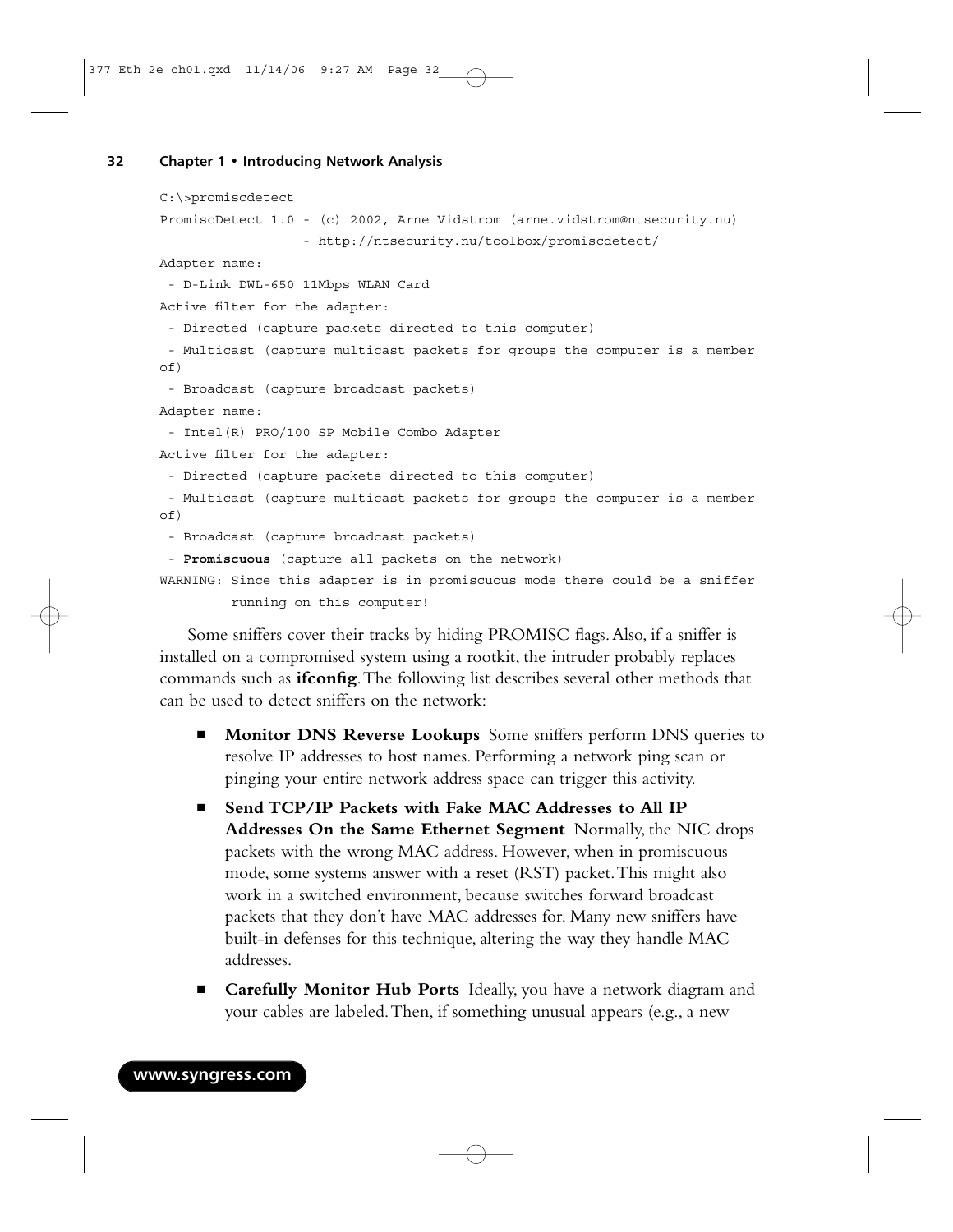device or a newly active hub port), you will recognize it. However, in reality, wiring closets and cabling can be a nightmare. If your hubs are being monitored with a protocol such as SNMP via a network management system, you may be able to use the information to detect any unusual connects and disconnects.

- **Remember How ARP is Used to Link IP Addresses to MAC Addresses** Normally, an ARP is sent out as a broadcast to everyone. However, you can also send out an ARP to a non-broadcast address, followed by a broadcast ping. No one should have your information in an ARP table except the sniffer that was listening to all of the traffic (including the non-broadcast traffic).Therefore the computer with the sniffer responds.
- **Use a Honeypot** A honeypot is a server that contains fake data and services to monitor the activity of intruders. In this case, an intruder can create fake administrator or user accounts on the honeypot, and then create connections across the network using cleartext protocols such as Telnet or FTP. If sniffers are monitoring for usernames and passwords, they will see the honeypot and the intruder will probably try to log into it. Honeypots run IDS to monitor activity, and special signatures can be added to trigger alerts when fake accounts are used.
- **Carefully Monitor Your Hosts** This includes disk space, central processing unit (CPU) utilization, and response times. Sniffers gradually consume disk space as they log traffic, and can occasionally put a noticeable load on the CPU.As the infected computer's resources become more utilized, it begins to respond slower than normal.

There are several tools that can be used to detect sniffers on a network. Many of them are outdated, no longer actively maintained, and sometimes hard to find. New sniffers have been rewritten to evade detection.The following is a list of some of those tools:

- **PromiScan Ver 0.27** This free program was developed by Security Friday, and is up-to-date and actively maintained. It runs on Windows 2000 and XP and requires the WinPcap driver. It scans the local network looking for remote promiscuous mode adapters using ARP packets, and can be downloaded from www.securityfriday.com/products/promiscan.html.
- **Sentinel** This free program performs remote promiscuous detection, and runs on various versions of Berkeley Software Distribution (BSD) and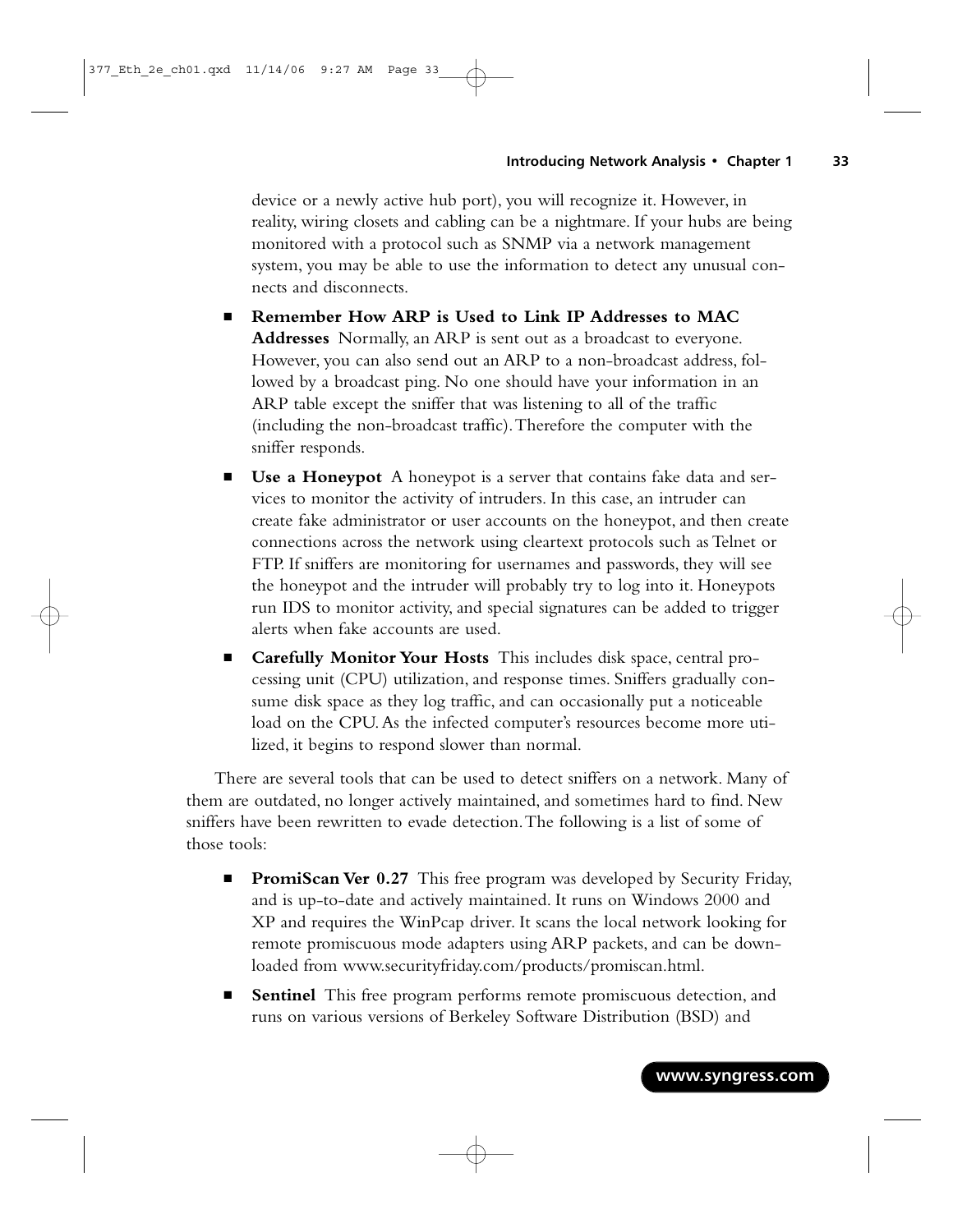#### **34 Chapter 1 • Introducing Network Analysis**

Linux. It requires the libpcap and libnet libraries to operate, and can be downloaded from www.packetfactory.net/projects/sentinel.

- **Check Promiscuous Mode (CPM)** This is a free UNIX-based program developed by the Computer Emergency Response Team/Coordination Center (CERT/CC) in response to increased network sniffing. More information, including the program, can be obtained from www.cert.org/advisories/CA-1994-01.html.
- *Ifstatus* This is a free UNIX-based program that detects promiscuous mode interfaces on Solaris and Advanced IBM Unix (AIX) systems. It can be downloaded from ftp://ftp.cerias.purdue.edu/pub/tools/unix/sysutils/ifstatus.
- *Promisc.c* This is a free UNIX-based program that detects promiscuous mode interfaces on Linux and some SunOS systems. It can be downloaded from www.phreak.org/archives/exploits/unix/network-sniffers/promisc.c.

## **Sniffing Wireless**

From the airport, to the coffee shop, to the library, to your next door neighbor, wireless networks are all around us; therefore, wireless security is a serious concern.There are historical weaknesses in security protocols, because intruders no longer need to be inside a building to attack an internal network.A wireless network is still a network, however, and with a few exceptions maps well to the Ethernet and OSI models.

## Hardware Requirements

While most Ethernet cards are capable of packet sniffing in promiscuous mode, many wireless chipsets cannot use *monitor* mode, which is the wireless equivalent of promiscuous mode. Complicating the situation is that wireless card manufacturers do not generally list the chipset that they use in a readily available form.Also, chipsets can vary within model families. It is best to select the software you want to use, and then identify which chipsets and specific manufacturer's model numbers work best with the specific drivers necessary for the software to function.

Here are some general guidelines on chipset compatibility:

**Atheros** This chipset is compatible with most software and widely available in a number of adapters.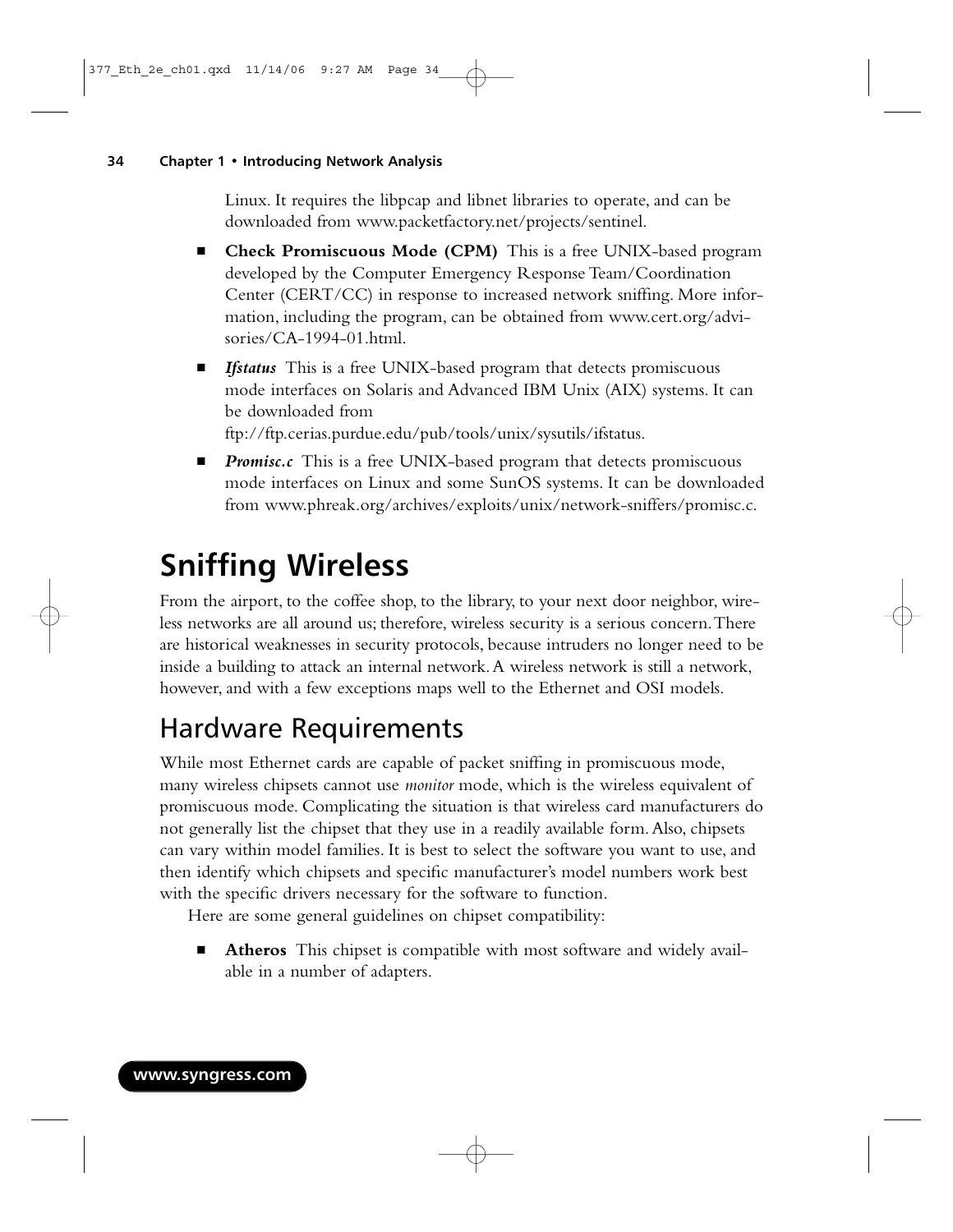- **Prism2** This chipset is one of the most capable used with the Host AP drivers. Not only is it supported by most software, it can also run in an AP mode.
- **Orinoco** One of the first chipsets that supported monitor mode. Supported by most software. Cannot receive 802.11g traffic.
- **Broadcom** There is no native support in Linux for this chipset. With included drivers, tools such as Kismet do not function with it.You may be able to use Windows drivers through a Network Driver Interface Specification (NDIS) compatibility wrapper such as the commercial DriverLoader, which can be downloaded from www.linuxant.com/driverloader.

## Software

The proper combination of hardware, software, and drivers will enable you to effectively sniff wireless networking traffic.The following tools may be helpful:

- **Netstumbler** Netstumbler is more of a network scanner than a network sniffing tool, but is useful for listing networks detectable from your location. Netstumbler is an active network scanner that sends out probes that are detectable by others. It can be downloaded for free from www.netstumbler.org.
- **Kismet** Kismet is an open-source, free, wireless network scanner and vulnerability detector, which keeps track of wireless clients and their network associations. Unlike other scanners, it is a completely passive network scanner, and can be downloaded from www.kismetwireless.net.
- **Wireshark** Wireshark has a number of dissectors for wireless management traffic; however, it does not track by Service Set Identifier (SSID), nor does it show signal strength.
- **CommView for WiFi** CommView for WiFi is a commercial wireless network monitor and scanner that can export in tcpdump format, which Wireshark imports and reads easily. CommView for WiFi can be downloaded from www.tamos.com/products/commwifi/.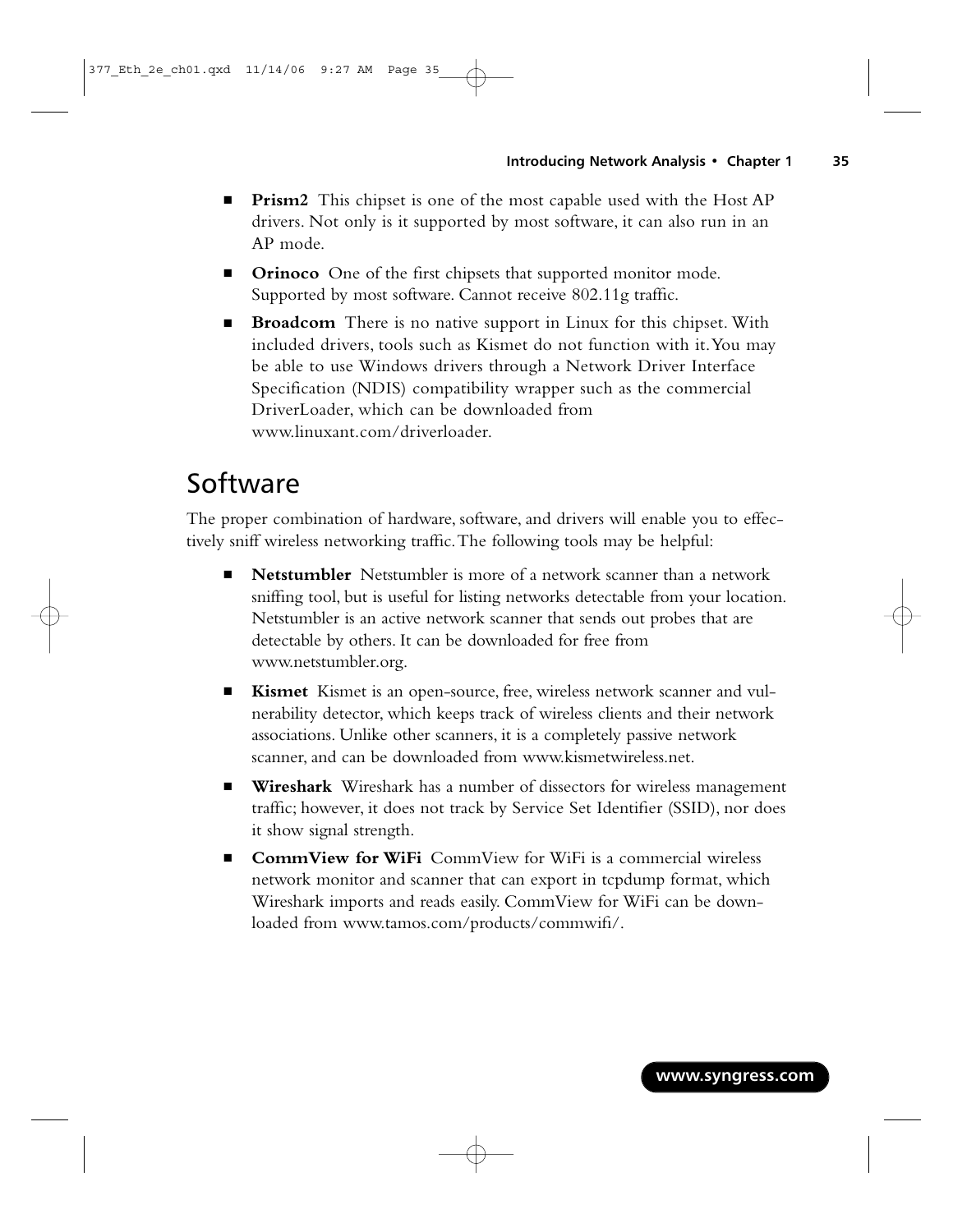#### **NOTE**

#### **Bootable CD-ROMs**

There are several bootable Linux distributions that come prepackaged with the correct drivers and software necessary for wireless and wired network sniffing. All of these include Kismet and Ethereal or Wireshark. Below are some that are available and free:

- **Backtrack** Backtrack is the result of two highly respected bootable penetration toolsets combining their efforts toward one unified bootable CDROM. For additional information, go to www.remote-exploit.org.
- **Professional Hacker's Linux Assault Kit (Phlack)** Includes many security tools and wireless auditing and scanning software. For additional information, go to www.phlak.org.
- **Knoppix Security Tools Distribution (Knoppix-STD)** A generalpurpose collection of security tools on a bootable Linux image. For additional information, go to www.s-t-d.org.

# **Protocol Dissection**

Now that we've reviewed many of the critical portions of layers 1 through 4 of the OSI networking model, some attention should be paid to some of the protocols that you may run across while using Wireshark.The larger the network that you are sniffing, the more types of protocols (and protocol anomalies) you are likely to encounter.

## DNS

The DNS translates hostnames into IP addresses, and vice versa. Most DNS traffic is transferred over UDP port 53 in a client/server fashion. DNS can be considered *forward* or *reverse*. Forward DNS translates a hostname into an IP address, and reverse DNS translates an IP address into a hostname. On the protocol level, forward and reverse lookups are nearly identical.

To get an IP address from a given hostname, a DNS system (also known as a *resolver*) requests an address (A) record from a DNS server. In the following example, we ask the authoritative name server for the IP address of *www.example.com*. In tcpdump format, we see the following traffic:

```
IP 192.168.0.1.33141 > 192.0.34.43.53: 42827+ A? www.example.com.
IP 192.0.34.43.53 > 192.168.0.1.33141: 42827*- 1/2/2 A 192.0.34.166
```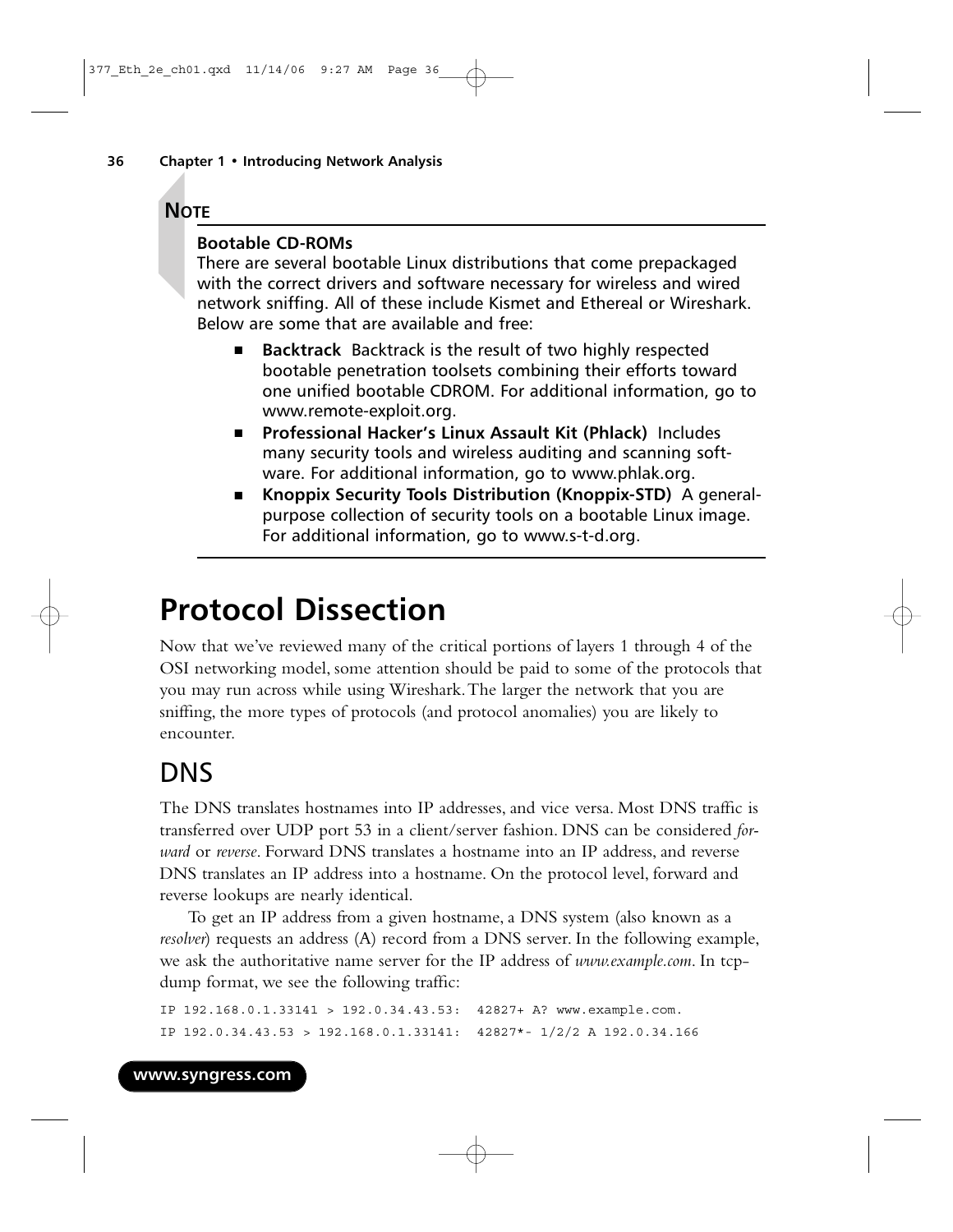The resolver (192.168.0.1) asked the authoritative name server (192.0.34.43) on UDP port 53 for the "A record" for www.example.com. Via UDP, the name server returned one A record for that name with IP address 192.0.34.166.

Wireshark can also be used to view more information about this DNS transaction. Wireshark would return the following information about the query and response:

```
Domain Name System (query)
    Transaction ID: 42827
    Flags: 0x0100 (Standard query)
        0... .... .... .... = Response: Message is a query
        .0000... ... \ldots .... = Opcode: Standard query (0)
        .... ..0. .... .... = Truncated: Message is not truncated
        .... ...1 .... .... = Recursion desired: Do query recursively
        .... .... .0.. .... = Z: reserved (0)
        .... .... ...0 .... = Non-authenticated data OK
    Questions: 1
    Answer RRs: 0
    Authority RRs: 0
    Additional RRs: 0
    Queries
        www.example.com: type A, class IN
            Name: www.example.com
            Type: A (Host address)
            Class: IN (0x0001)
Domain Name System (response)
    Transaction ID: 42827
    Flags: 0x8180 (Standard query response, No error)
        1... .... .... .... = Response: Message is a response
        .0000... \ldots \ldots \ldots = Opcode: Standard query (0)
        .... .0.. .... .... = Authoritative
        .... ..0. .... .... = Truncated: Message is not truncated
        .... ...1 .... .... = Recursion desired: Do query recursively
        \ldots, \ldots 1... \ldots = Recursion available
        .... .... .0.. .... = Z: reserved (0)
        .... .... ..0. .... = Answer authenticated
        .... .... .... 0000 = Reply code: No error (0)
    Questions: 1
    Answer RRs: 1
    Authority RRs: 13
```
**www.syngress.com**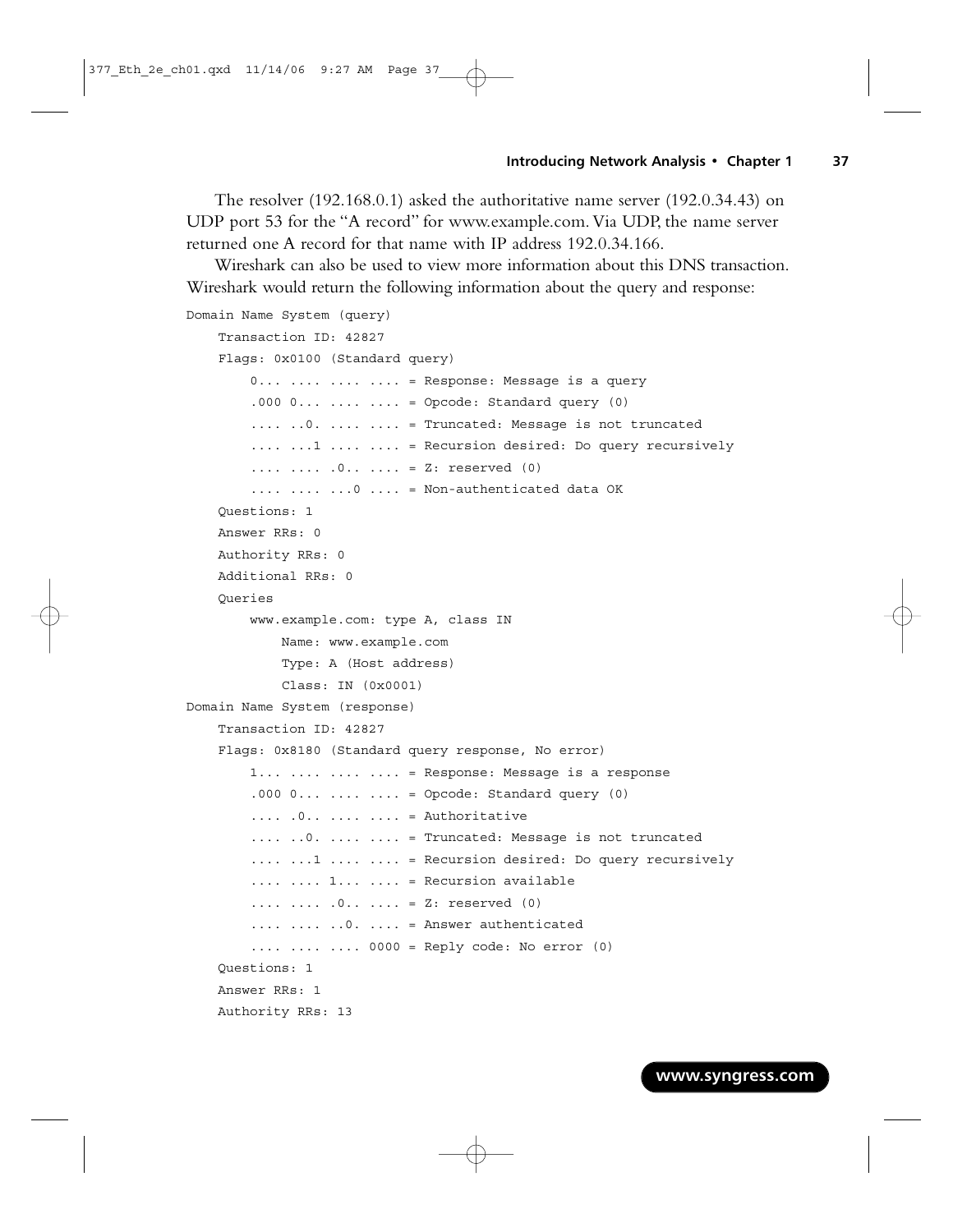```
Additional RRs: 2
Queries
    www.example.com: type A, class IN
        Name: www.example.com
        Type: A (Host address)
        Class: IN (0x0001)
Answers
    www.example.com: type A, class IN, addr 192.0.34.166
Authoritative nameservers
    com: type NS, class IN, ns C.GTLD-SERVERS.NET
   ...
    com: type NS, class IN, ns B.GTLD-SERVERS.NET
Additional records
    A.GTLD-SERVERS.NET: type A, class IN, addr 192.5.6.30
```
#### **NOTE**

DNS uses TCP instead of UDP for transmitting data when the data size exceeds 512 bytes. DNS also uses TCP for transferring entire DNS zones between zones. In either case, port 53 is used.

## NTP

The NTP is another helpful protocol that keeps things running smoothly in the background. In this case, NTP makes sure that all of your computer and device clocks are synchronized. NTP can use peering or client/server architecture; the network traffic will be similar either way. UDP port 123 is used for NTP.

In the following example, NTP client (192.168.0.1) asks a NTP server (192.168.0.2) for the current timestamp:

```
IP 192.168.0.1.ntp > 192.168.0.2.ntp: NTPv4, Client, length 48
IP 192.168.0.2.ntp > 192.168.0.1.ntp: NTPv4, Server, length 48
Network Time Protocol
    Flags: 0xe3
        11.. .... = Leap Indicator: alarm condition (clock not synchronized)
        ..10 0... = Version number: NTP Version 4 (4)
```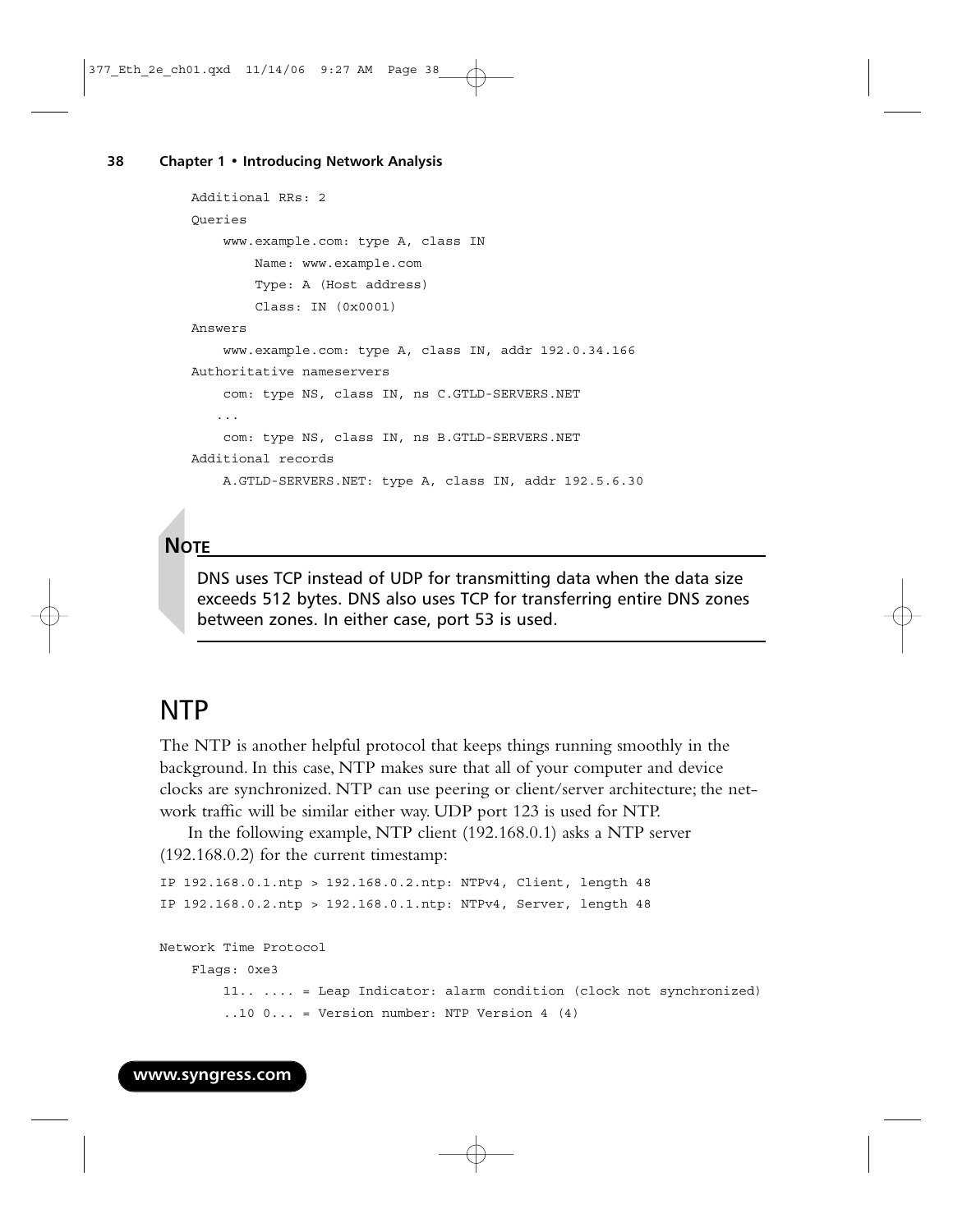```
\ldots .011 = Mode: client (3)
    Peer Clock Stratum: unspecified or unavailable (0)
    Peer Polling Interval: 6 (64 sec)
    Peer Clock Precision: 0.000008 sec
    Root Delay: 0.0000 sec
    Clock Dispersion: 0.0039 sec
    Reference Clock ID: Unindentified reference source 'INIT'
    Reference Clock Update Time: NULL
    Originate Time Stamp: Mar 29, 2006 06:09:01.6976 UTC
    Receive Time Stamp: Mar 29, 2006 06:09:01.7563 UTC
    Transmit Time Stamp: Mar 29, 2006 06:10:07.7525 UTC
Network Time Protocol
    Flags: 0x24
        00... ... = Leap Indicator: no warning (0).10 0... = Version number: NTP Version 4 (4)
        \ldots.... 100 = Mode: server (4)
    Peer Clock Stratum: secondary reference (5)
    Peer Polling Interval: 6 (64 sec)
    Peer Clock Precision: 0.000008 sec
    Root Delay: 0.0000 sec
    Clock Dispersion: 0.0122 sec
    Reference Clock ID: 127.127.1.0
    Reference Clock Update Time: Mar 29, 2006 06:09:48.4681 UTC
    Originate Time Stamp: Mar 29, 2006 06:10:07.7525 UTC
    Receive Time Stamp: Mar 29, 2006 06:10:07.6674 UTC
    Transmit Time Stamp: Mar 29, 2006 06:10:07.6675 UTC
```
### **HTTP**

HTTP is the most widely used protocol that supports the Web. HTTP uses TCP to transmit data exclusively, and in a default configuration uses port 80. Each object (e.g., Web page, image, audio) fetched from a Web server is transmitted via an individual HTTP session.

To begin an HTTP session, a client establishes a regular TCP connection on port 80 and sends a packet with the SYN flag set.A packet is returned from the Web server, with an ACK flag added to the SYN flag. Finally, the client sends a packet with the ACK flag set, and then sends another packet requesting a specific HTTP object.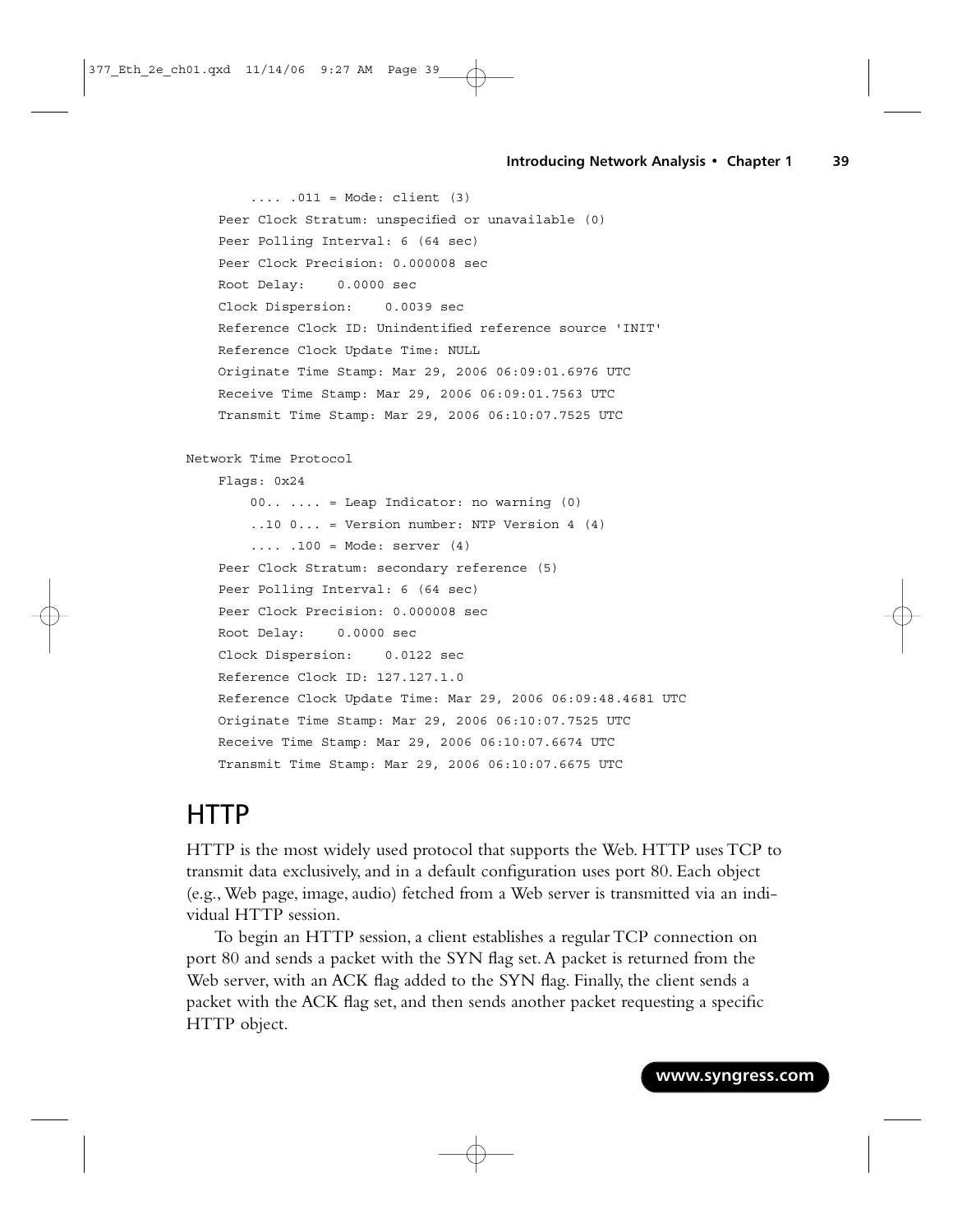The following is an example of a client's request to a HTTP server:

GET /index.html HTTP/1.1

The client requests the *index.html* page using HTTP v1.1:

```
Host: www.example.com
```
The hostname that was typed in the browser allows a server to host multiple Web services on one IP address:

User-Agent: ELinks/0.11.0 (textmode; Linux; 80x25-2)

The User-Agent describes the Web browser version to the server. Some browsers allow users to change hostnames; thereby deeming it unreliable.

```
Accept-Encoding: gzip
Accept-Language: en
Connection: Keep-Alive
```
These lines tell the Web server that the client supports compression of the object requested, accepts pages in English, and the Web server doesn't have to disconnect upon completion of the object request.

The Web server sends back the following information to the client:

```
HTTP/1.1 200 OK
```
The Web server responds in HTTP/1.1 with status code "200 OK," which indicates to the browser that the object was successfully fetched. Other codes are "403 Forbidden," (the server does not have permission to send the object to the client, and "404," (the server cannot find the object that the client requested).

```
Date: Thu, 30 Mar 2006 05:23:29 GMTLast-Modified: Wed, 29 Mar 2006 16:22:05 GMT
Server: Apache/2.2.0
```
These lines allow the client to cache content efficiently. It tells the client what time the server thinks it is, and when the content was last modified.The server also identifies its product (Apache) and version (2.2.0), although this can be changed by the server administrator.

```
Accept-Ranges: bytes
Content-Length: 40Connection: close
Content-Type: text/html; charset=UTF-8<HTML><BODY>Hello, world!</BODY></HTML>
```
If needed to restart the transfer, the server tells the client in what form it can request portions of a file (in this case it accepts bytes).The server then tells the client to close the connection after the data is finished.The actual HTTP data follows, beginning with the line "Content-Type."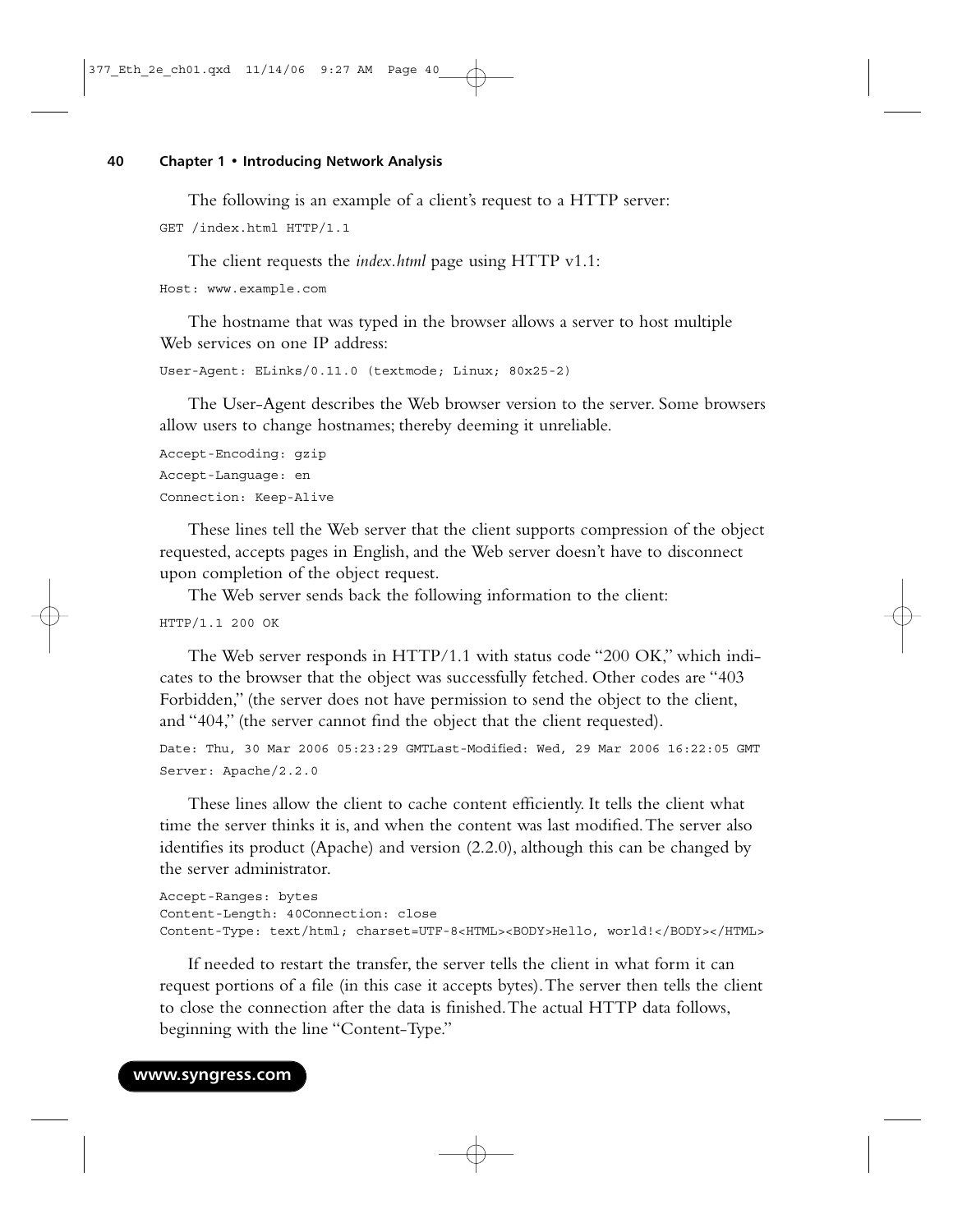## SMTP

SMTP is the mechanism by which most e-mail is sent over the Internet. SMTP uses TCP to transmit data exclusively, and in most situations the server uses port 25.The entire e-mail (headers and contents) is sent in one SMTP session. It is easy to emulate a SMTP session using the Telnet program to port 25 of an e-mail server.

Think of an SMTP connection the same as sending a memo through the regular mail. On the outside of the envelope are a return address and a destination. The return address and destination might also be repeated inside the envelope, but the mail carrier doesn't care about what is inside the envelope. In an SMTP connection, the message envelope is transmitted first, followed by the letter contents inside.

The following is an example of an SMTP conversation.The client sends in normal text, and the server responds in italics:

```
220 example.org ESMTP Mail Service
HELO client.example.com
250 Ok
```
Upon connection, the server indicates its presence with a *banner* that includes the version of the e-mail server program, but can also be configured by the user to be an arbitrary banner, as long as it begins with the hostname of the server.The client says "HELO" to the server, and tells it what name it wants to go by.The **HELO** command is also used for clients that support advanced SMTP features such as encryption.The server acknowledges the client with an "Ok" response.

```
MAIL FROM:<person@example.com>
250 Ok
```
The client sends a **MAIL FROM** command, indicating the return address, which may or may not match the letter's contents.Your Mail User Agent or e–mail reader normally only show the address contained in the letter, disregarding the envelope.

```
RCPT TO:<anotherperson@example.org
250 Ok
```
The client sends the destination of the envelope and the server acknowledges it.

At this point, you may see a "Relaying Denied" message, indicating that the server will not accept the e-mail.At the beginning of e-mail, systems were free to send e-mail directly to each other, or by relaying it through any other system on the Internet. However, this arrangement broke down in the 1990s when spam became a major issue on the Internet. Most systems now accept e-mail for themselves only, and relaying is generally only relevant to ISPs.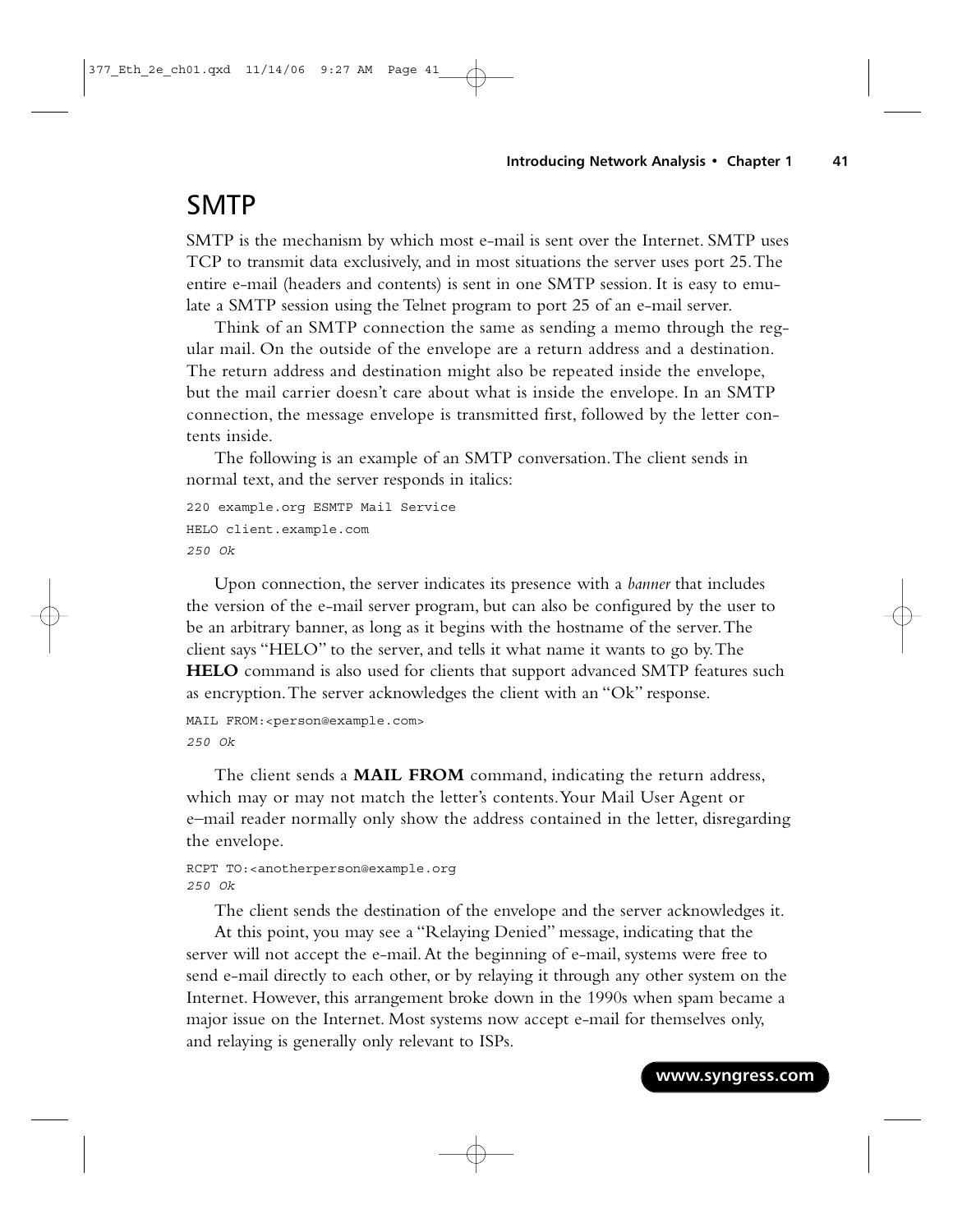```
DATA
354 End data with <CR><LF>.<CR><LF>
From: "person" <person@example.com>
To: example@example.com
Example E-Mail subject.
Example e-mail contents.
.
250 Ok: queued as C8243B4039QUIT221
Quit 221 Bye
```
The client sends the **DATA** command, telling the server that the contents of the letter will be transmitted.The e-mail's headers are normally repeated at this point, and it is from here that e-mail is communicated.To end the e-mail, the server instructs the client to send a linefeed, followed by a dot and another linefeed.The client politely issues the *QUIT* command, and the server bids the client farewell.

## **Protecting Against Sniffers**

So far, you have learned what sniffing is and how it works.You have also learned some of the tricks that can be used by intruders for sniffing, and some not-so-foolproof methods of detecting sniffers. None of this sheds a positive light on your plight to protect your network and data. However, there are some methods on your network that offer protection against sniffing.

We talked earlier about using switches instead of hubs, and we learned the methods used to defeat switches. Using switches is a network best practice that allows increased performance and security. While switches present a barrier to casual sniffing, the best method of protecting your data is to use encryption, which is the best form of protection against traffic interception on public networks and internal networks. Intruders can still sniff the traffic, but the data appears unreadable. Only the intended recipient should be able to decrypt and read the data; however, some methods of encryption leave the packet headers in cleartext, thereby allowing intruders to see the source and destination addresses and map the network. However, the data contained within the packet is protected. Other forms of encryption also mask the header portion of the packet.

A VPN uses encryption and authentication to provide secure communication over an otherwise insecure network. VPNs protect the transmission of data over the Internet and over your internal network. However, if an intruder compromises either of the end nodes of a VPN, the protection is rendered useless. Different types of VPN families are not interchangeable, but they can be combined and used in multiples.The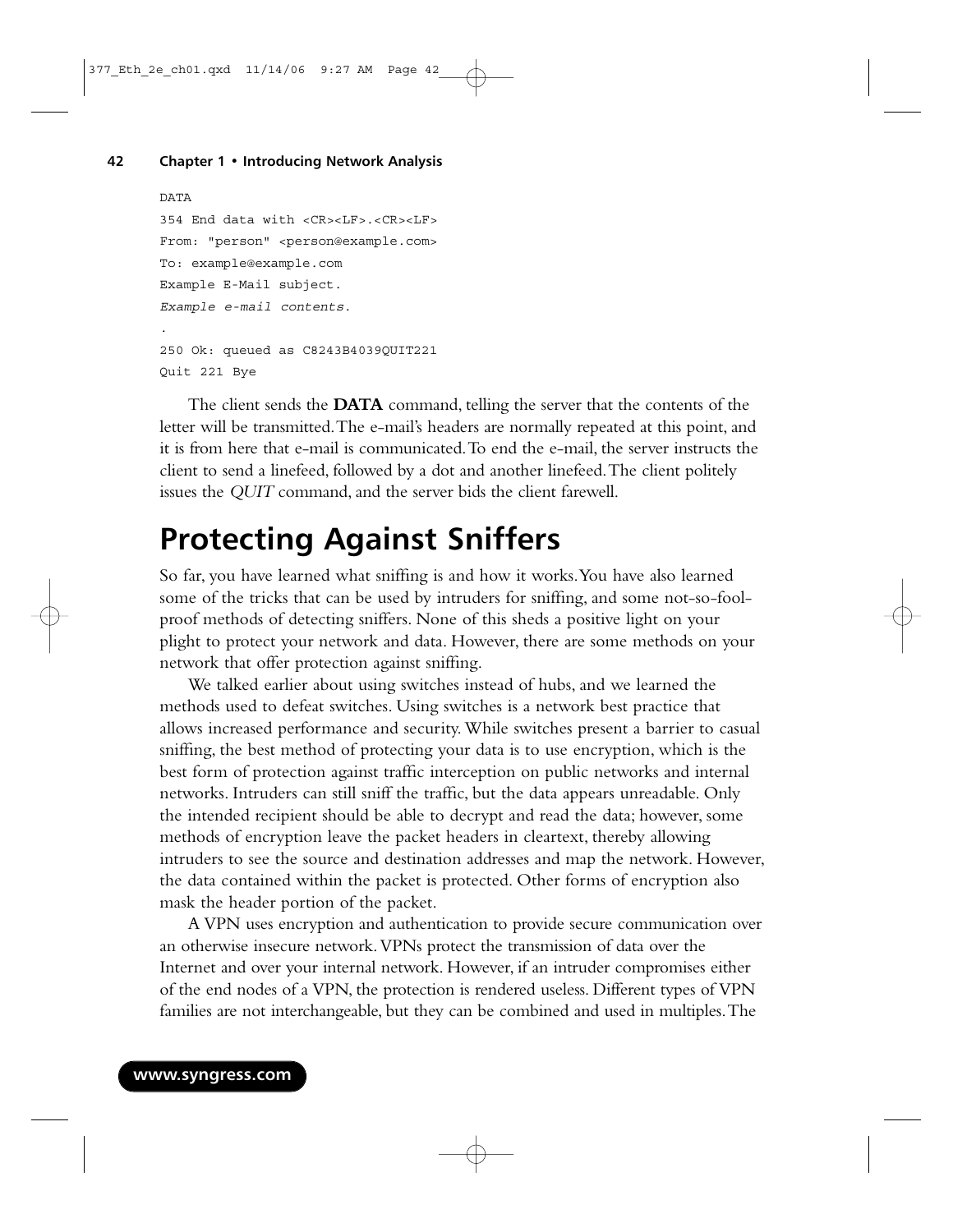following list describes some of the VPN methods used today that protect your data against sniffing:

- **SSH** SSH is an application-level VPN that runs over TCP to secure clientto-server transactions.This is often used for system logins and to administer servers remotely, and is typically used to replace Telnet, FTP, and the BSD **r** commands. However, any arbitrary TCP protocol can be tunneled through an SSH connection and used for numerous other applications. SSH provides authentication using Rivest, Shamir, & Adleman (RSA) or Digital Signature Algorithm (DSA) asymmetric key pairs, and many encryption options for protecting data and passwords sent over the network.The headers in an SSH session are not encrypted, so an intruder can still view the source and destination addresses.
- **Secure Sockets Layer (SSL)/Transport Layer Security (TLS)** SSL was originally developed by Netscape Communications to provide security and privacy to Internet sessions. It has been replaced by TLS, as stated in RFC 2246.TLS provides security at the transport layer and overcomes some security issues of SSL. It is used to encapsulate the network traffic of higher-level applications such as HTTP, Lightweight Directory Access Protocol (LDAP), FTP, SMTP, POP3, and IMAP. It provides authentication and integrity via digital certificates and digital signatures and the source and destination IP headers in a SSL session are not encrypted.
- **IP Security (IPSec)** IPSec is a network-level protocol that incorporates security into the IPv4 and IPv6 protocols directly at the packet level, by extending the IP packet header.This allows the ability to encrypt any higher-layer protocol. It has been incorporated into routing devices, firewalls, and clients for securing trusted networks to one another. IPSec provides several means for authentication and encryption, supporting a lot of public key authentication ciphers and symmetric key encryption ciphers. It can operate in *tunnel* mode to provide a new IP header that masks the original source and destination addresses in addition to the data being transmitted. Since IPSec uses protocols other than TCP and UDP, getting the IPSec traffic through a firewall or NAT device can be challenging.
- **OpenVPN** OpenVPN is a tunneling SSL VPN protocol, which can encrypt both the contents of a packet and its IP headers. OpenVPN uses a single TCP or UDP port; therefore, it can be easier to use in environments with challenging NAT and firewall architectures. Additionally, it can act as a virtual network bridge (a layer 2 VPN).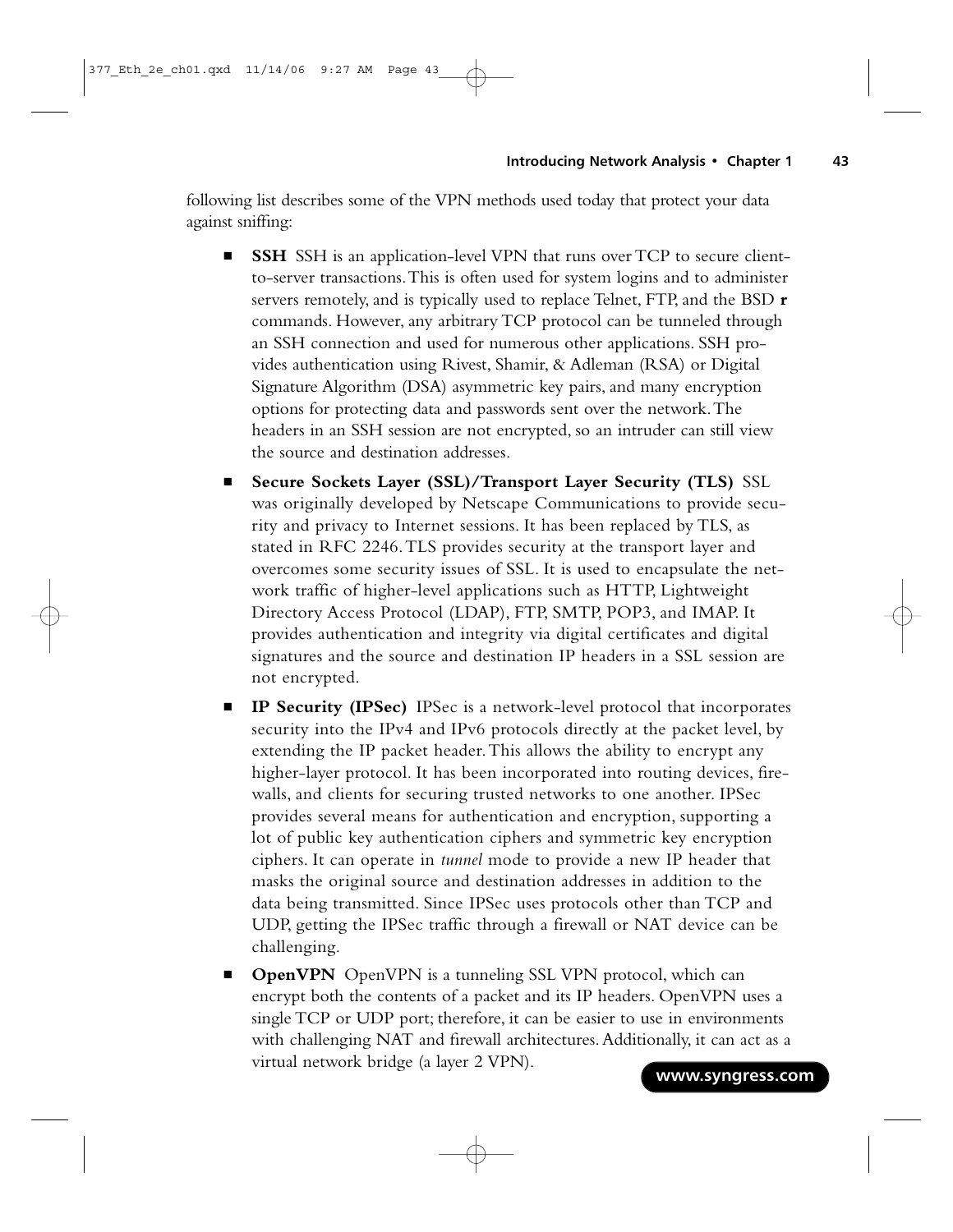One-time passwords (OTP) are another method to protect against sniffing. S/key, One-time Passwords In Everything (OPIE), and other one-time password techniques protect against the collection and reuse of passwords.They operate using a challenge-response method, and a different password is transmitted each time authentication is needed.The passwords that a sniffer collects are eventually useless since they are only used once. Smart cards are a popular method of implementing one-time passwords. However, OTP technologies cannot help protect your password after you enter it.

E-mail protection is a hot topic for companies and individuals.Two methods of protecting e-mail (i.e., encrypting it in-transit and in storage) are Pretty Good Privacy (PGP) and Secure Multipurpose Internet Mail Extensions (S/MIME). Each of these methods also provides authentication and integrity using digital certificates and digital signatures.

## **Network Analysis and Policy**

Before cracking open your newly installed network analyzer at work, read your company policy! A properly written and comprehensive "Appropriate Use" network policy will prohibit you from running network analyzers. Usually the only exception to this is if network analysis is in your job description.Also, just because you provide security consulting services for company clients does not mean that you can use your sniffer on the company network. However, if you are an administrator and allowed to legitimately run a sniffer, you can use it to enforce your company's security policy. If the policy on using sniffers is not clear in your organization, take the time to get permission in writing from the appropriate departments before using them or any other security-related tools. On the other hand, if your security policy prohibits using file-sharing applications (e.g., KaZaA, Morpheus, BitTorrent or messaging services such as Internet Relay Chat [IRC] or Instant Messenger [IM]), you could use a sniffer to detect this type of activity.

Also, if you provide security services for clients, be sure that using a sniffer is included in your Rules of Engagement. Be very specific about how, where, and when it will be used.Also, provide clauses (e.g., Non-Disclosure Agreements) that will exempt you from the liability of learning confidential information.

Ensure that your sniffing activities do not violate any laws against wiretapping. In many countries, wiretapping laws were enacted at a time when modems were the most complicated network access device, so the clarification of laws and related regulatory requirements can be complex and differ based on the situation and the parties involved.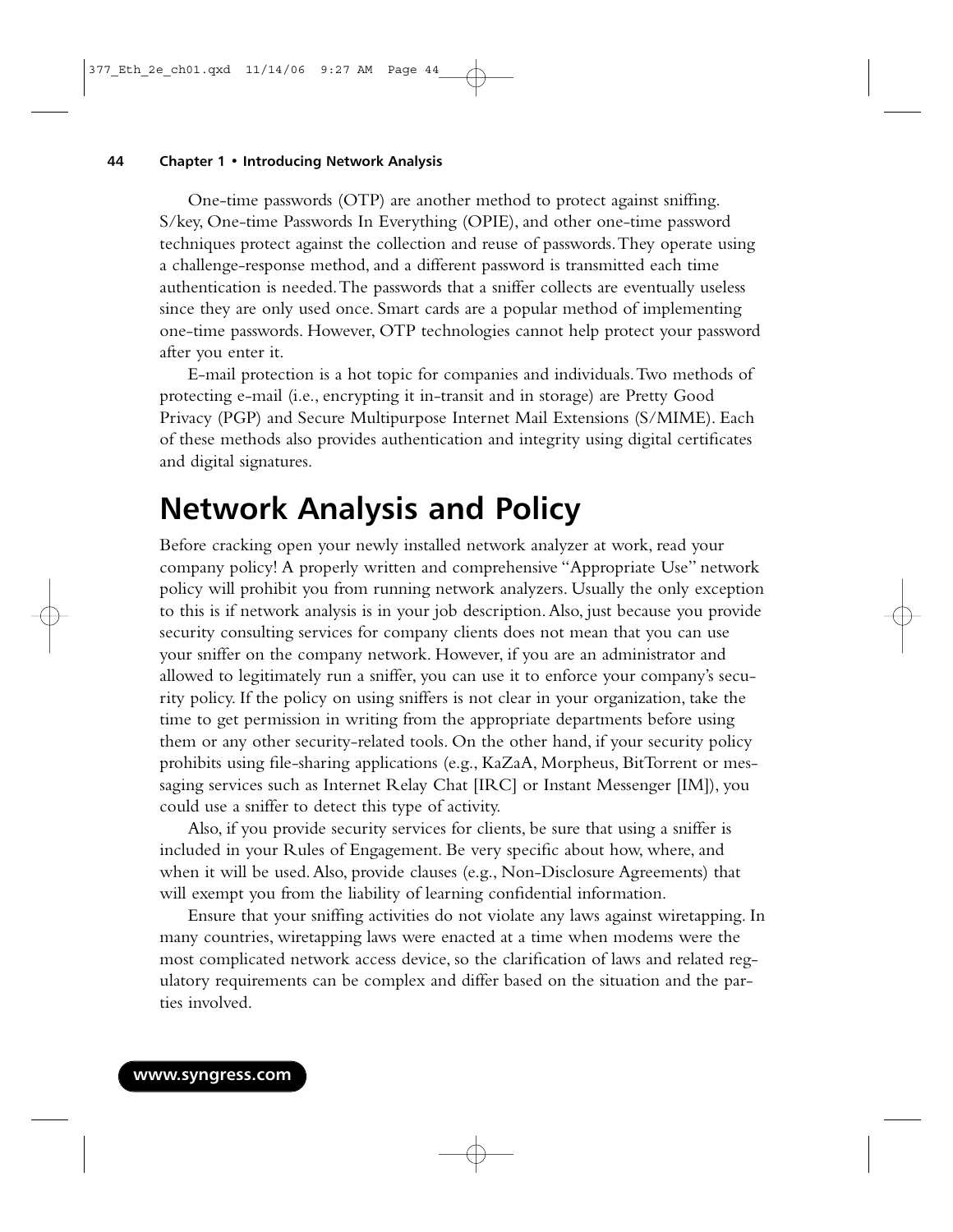#### **CAUTION**

Many ISPs prohibit using sniffers in their "Appropriate Use" policy. If they discover that you are using one while attached to their network, they may disconnect your service. The best place to experiment with a sniffer is on your home network that is not connected to the Internet. All you need is two computers with a crossover cable between them, or a virtual machine application. You can use one as a client, and install server services on the other (e.g., Telnet, FTP, Web, and e-mail).

#### **NOTE**

You can download packet traces from numerous Web sites and read them with your network analyzer to get used to analyzing and interpreting packets.

The HoneyNet Project at www.project.honeynet.org has monthly challenges and other data for analysis.

The Wireshark "wiki" also has many well-described capture files that are located at www.wiki.wireshark.org/SampleCaptures.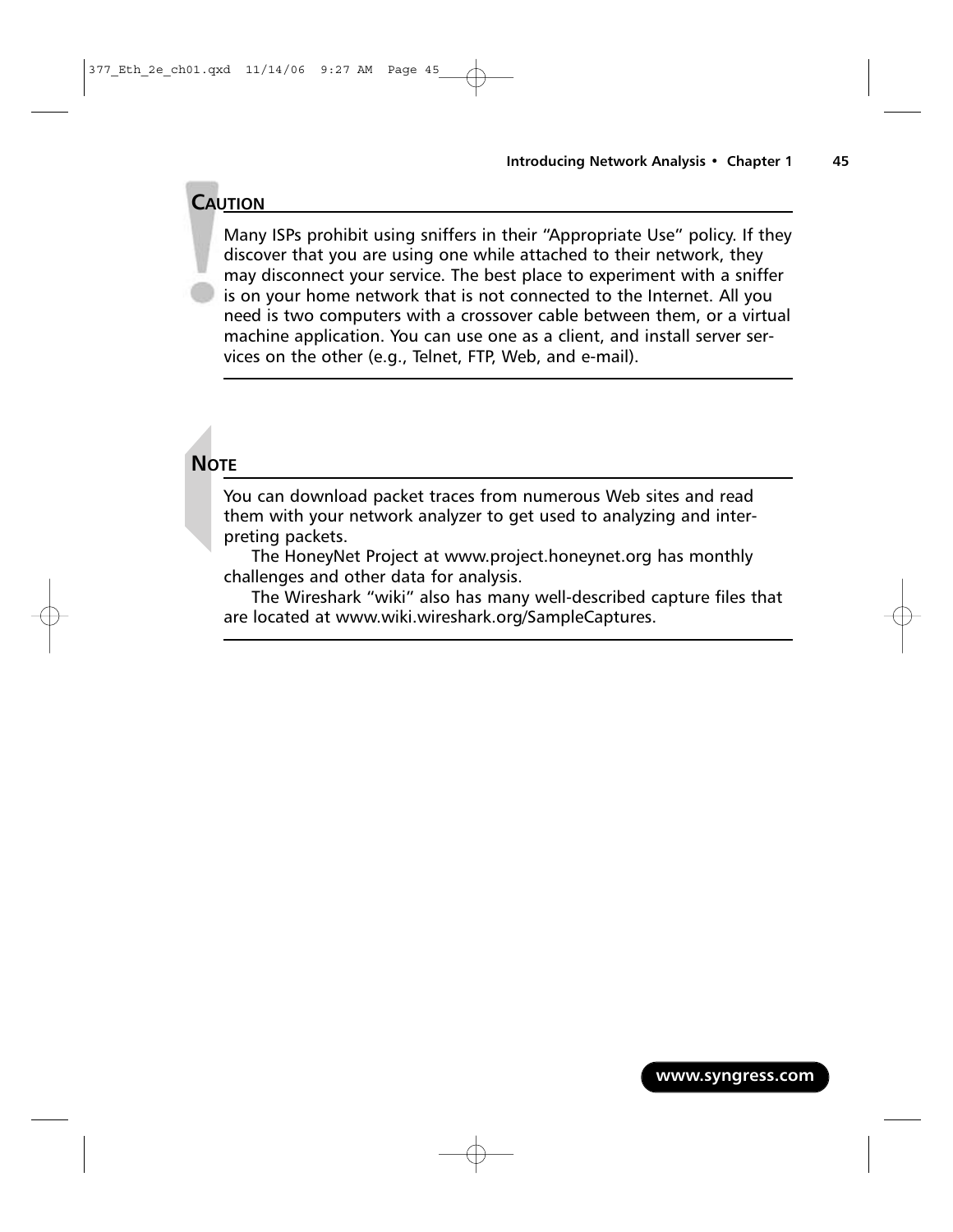## **Summary**

Network analysis is the key to maintaining an optimized network and detecting security issues. Proactive management can help find issues before they turn into serious problems and cause network downtime or compromise confidential data. In addition to identifying attacks and suspicious activity, your network analyzer can be used to identify security vulnerabilities and weaknesses and enforce your company's security policy. Sniffer logs can be correlated with IDSes, firewalls, and router logs to provide evidence for forensics and incident handling.A network analyzer allows you to capture data from the network (packet-by-packet), decode the information, and view it in an easy-to-understand format. Network analyzers are easy to find, often free, and easy to use; they are a key part of any administrator's toolbox.

This chapter covered the basics of networking, Ethernet, the OSI model, and the hardware that is used in a network architecture; however, it only scratched the surface.A good networking and protocol reference should be on every administrator's bookshelf. It will come in handy when you discover some unknown or unusual traffic on your network.

As an administrator, you should know how to detect the use of sniffers by intruders.You should keep up-to-date on the methods that intruders use to get around security measures that are meant to protect against sniffing.As always, you also need to make sure that your computer systems are up-to-date with patches and security fixes to protect against rootkits and other backdoors.

This chapter also covered a variety of methods used to protect data from eavesdropping by sniffers. It is important to remain up-to-date on the latest security technologies, encryption algorithms, and authentication processes. Intruders are constantly finding ways to defeat current security practices, thus more powerful methods are developed (e.g., cracking the Data Encryption Standard [DES] encryption scheme and its subsequent replacement with Triple Data Encryption Standard (3DES), followed by the Advanced Encryption Standard (AES).

Finally, remember the rule of network analysis—only do it if you have permission and the law is on your side.A curious, up-and-coming administrator could easily be mistaken for an intruder. Make sure you have permission, or use your own private network to experiment.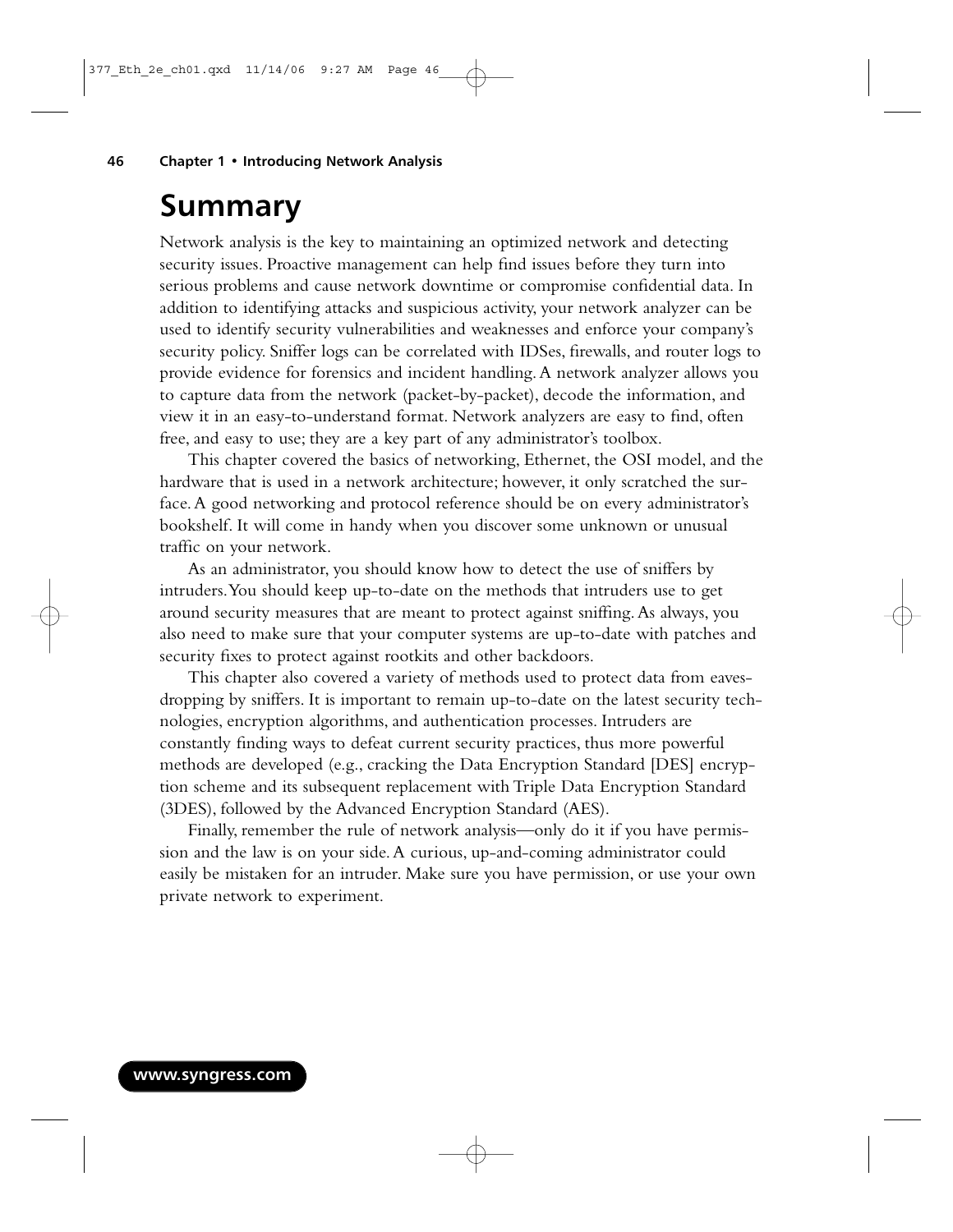## **Solutions Fast Track**

### What is Network Analysis and Sniffing?

- $\boxtimes$  Network analysis is capturing and decoding network data.
- $\boxtimes$  Network analyzers can be hardware or software, and are available both free and commercially.
- $\boxtimes$  Network analyzer interfaces usually have three panes: Summary, Detail, and Data.
- $\boxtimes$  The five parts of a network analyzer are: hardware, capture driver, buffer, real-time analysis, and decode.

### Who Uses Network Analysis?

- $\boxtimes$  Administrators use network analysis for troubleshooting network problems, analyzing the performance of a network, and intrusion detection.
- $\boxtimes$  When intruders use sniffers, it is considered a passive attack.
- $\boxtimes$  Intruders use sniffers to capture user names and passwords, collect confidential data, and map the network.
- $\boxtimes$  Sniffers are a common component of a rootkit.
- Intruders use sniffers to control backdoor programs.

### How Does it Work?

- $\boxtimes$  Ethernet is a shared medium that uses MAC or hardware addresses.
- $\boxtimes$  The OSI model has seven layers and represents a standard for network communication.
- $\boxtimes$  Hubs send out information to all hosts on the segment, creating a shared collision domain.
- $\boxtimes$  Switches have one collision domain per port and keep an address table of the MAC addresses that are associated with each port.
- $\boxtimes$  Port mirroring is a feature that allows you to sniff on switches.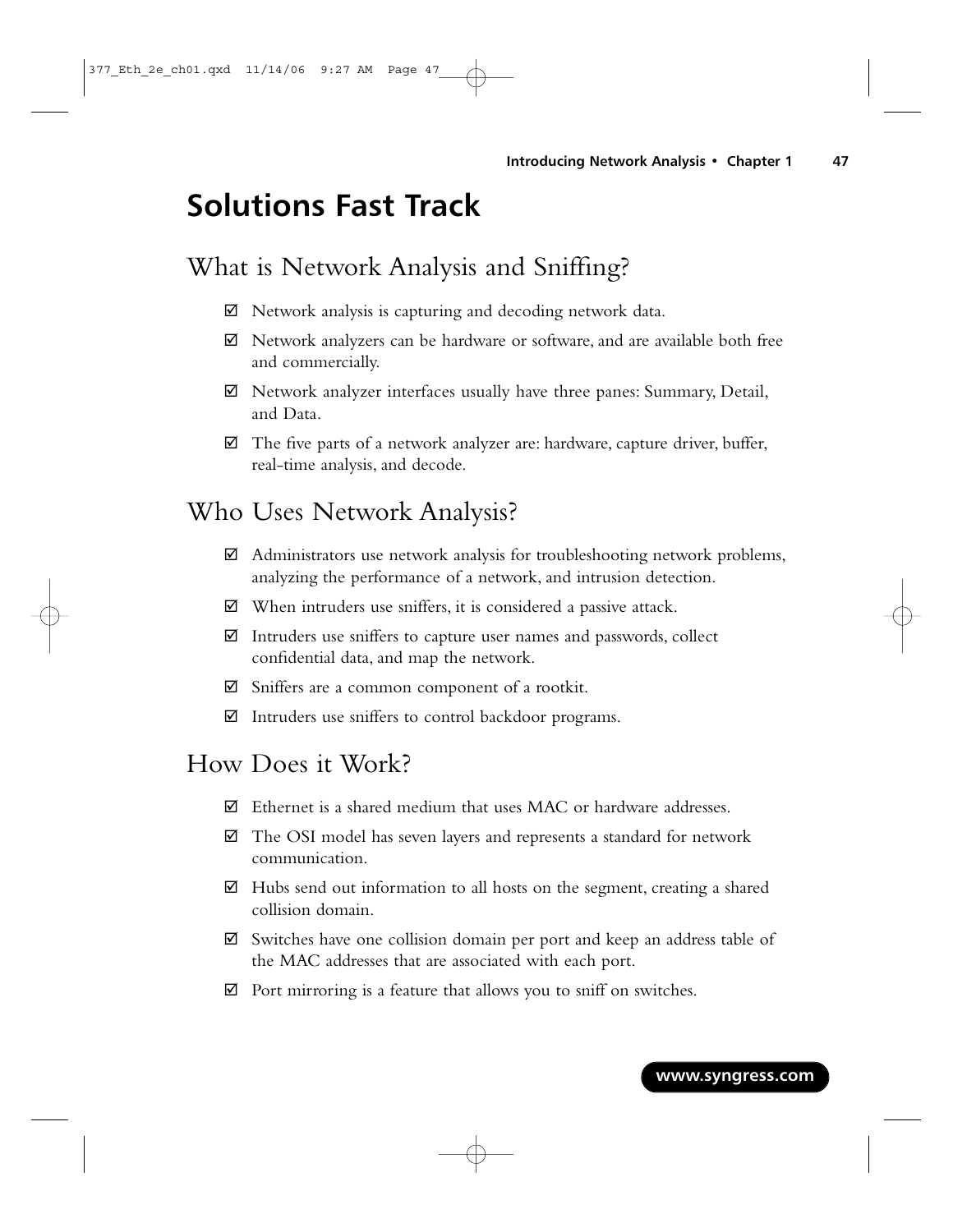- $\boxtimes$  Switches make sniffing more difficult; however, the security measures in switch architectures can be overcome by a number of methods, thus allowing the sniffing of traffic designated for other computers.
- $\boxtimes$  Sniffing wired traffic can be done with many kinds of NICs; wireless sniffing requires greater attention to hardware details such as chipset and drivers.

### Detecting Sniffers

- $\boxtimes$  Sometimes sniffers can be detected on local systems by looking for the PROMISC flag.
- $\boxtimes$  There are several tools available that attempt to detect promiscuous mode using various methods.
- $\boxtimes$  Carefully monitoring hosts, hub and switch ports, and DNS reverse lookups assists in detecting sniffers.
- $\boxtimes$  Honeypots are a good method to detect intruders on your network who are attempting to use compromised passwords.
- $\boxtimes$  New sniffers are smart enough to hide from traditional detection techniques.

### Protocol Dissection

- $\boxtimes$  DNS packets can use either TCP or UDP, depending on the purpose of the query and the amount of data transmitted.
- $\boxtimes$  NTP data transmissions generally use UDP port 123 for both the client and server side ports.
- Multiple virtual HTTP servers can listen on one port.The Host: header indicates to the server which virtual server the client intended to connect with.
- Α SMTP connection can be emulated with a simple network program such as Telnet. If your SMTP server is left open on the Internet, it will eventually be used to send spam.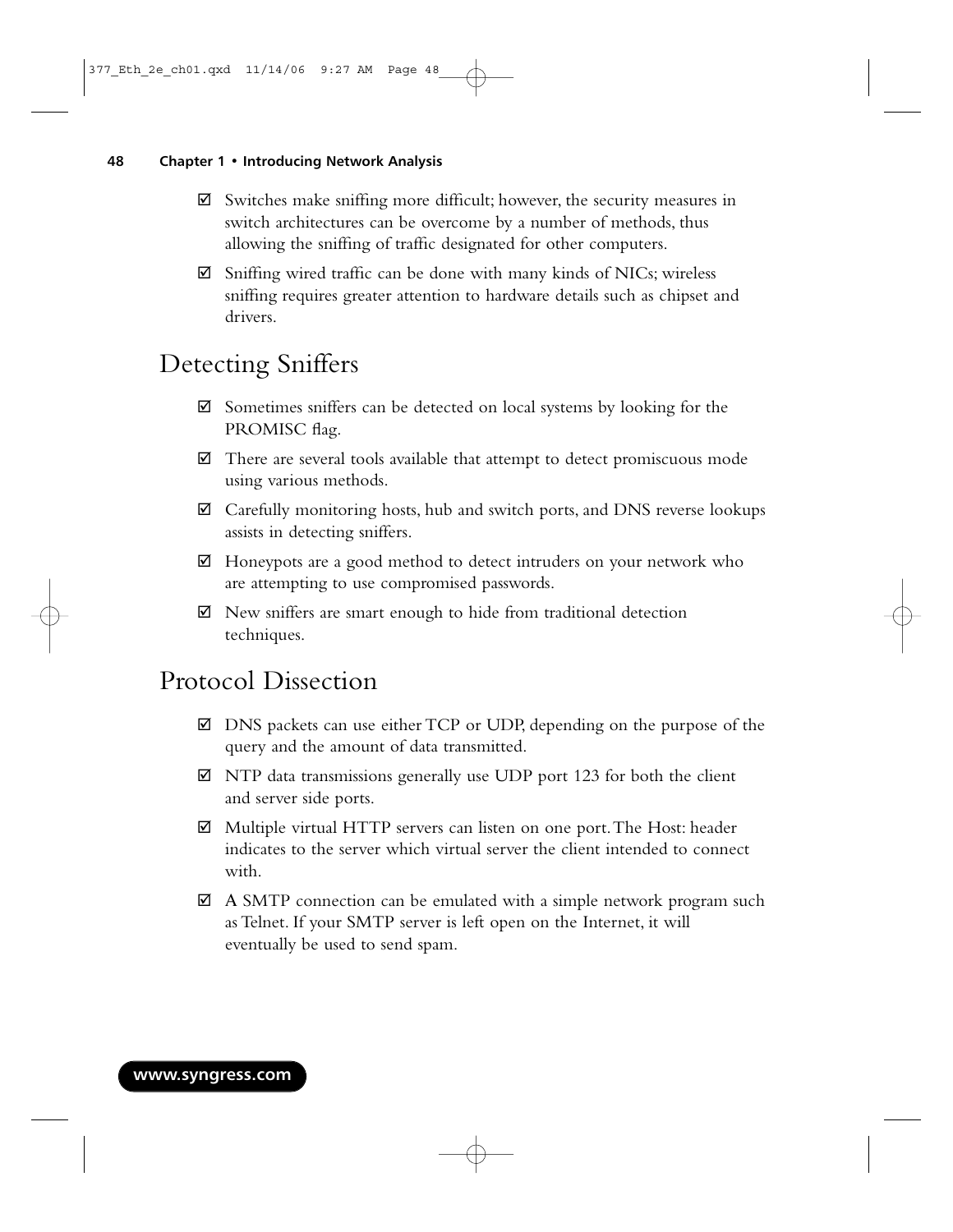### Protecting Against Sniffers

- $\boxtimes$  Switches offer little protection against sniffers.
- $\boxtimes$  Encryption is the best method of protecting your data from sniffers.
- $\boxtimes$  SSH, SSL/TLS, and IPSec are all forms of VPNs that operate at various layers of the OSI model.
- $\boxtimes$  IPSec tunnel mode can protect the source and destination addresses in the IP header by appending a new header.

### Network Analysis and Policy

- $\boxtimes$  Make sure you have permission to use a sniffer on a network that is not your own.
- $\boxtimes$  Read the appropriate use policies of your ISP before using a sniffer.
- $\boxtimes$  If you are hired to assess a computer network and plan to use a sniffer, make sure you have a non-disclosure agreement in place, because you may have access to confidential data.
- One-time passwords render compromised passwords useless.
- $\boxtimes$  E-mail should be protected while in transit, and stored with some type of data encryption method.

## **Frequently Asked Questions**

The following Frequently Asked Questions, answered by the authors of this book, are designed to both measure your understanding of the concepts presented in this chapter and to assist you with real-life implementation of these concepts. To have your questions about this chapter answered by the author, browse to **www.syngress.com/solutions** and click on the **"Ask the Author"** form.

- **Q:** What can I do to protect my network from sniffers?
- **A:** Proper network security comes by design, not just through action. Some argue that there is nothing you can do to make your network completely secure. A combination of network access controls like 802.1x, ubiquitous and opportunistic encryption, and strong policies and procedures will go a long way to